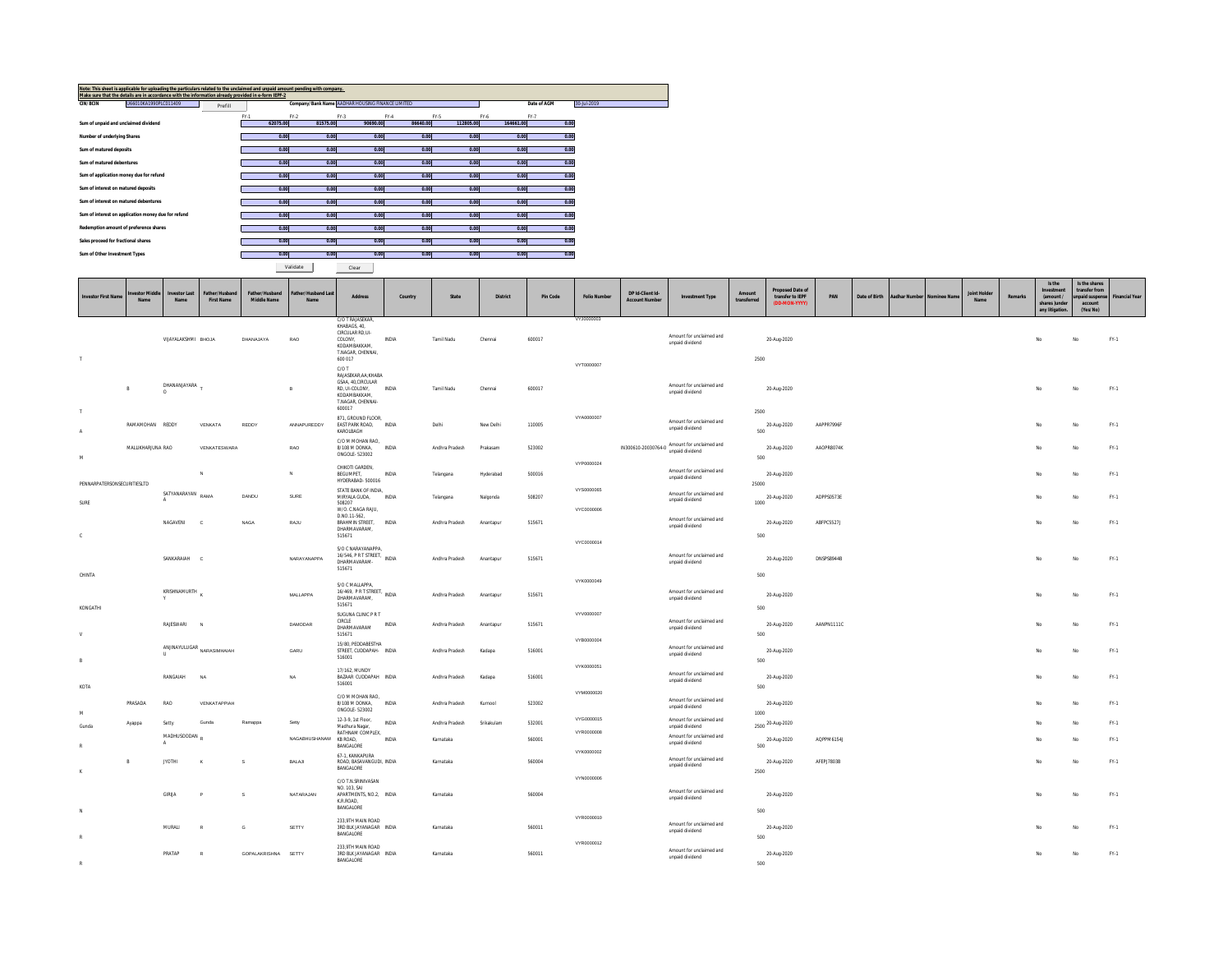|                             |                   |                                |                |                     |                                 | 233,9TH MAIN ROAD                                                                                |              |                |           |        | VYR0000014 |                                              |                      |            |    |     |        |
|-----------------------------|-------------------|--------------------------------|----------------|---------------------|---------------------------------|--------------------------------------------------------------------------------------------------|--------------|----------------|-----------|--------|------------|----------------------------------------------|----------------------|------------|----|-----|--------|
|                             |                   | SABITA                         |                |                     | MURALI                          | 3RD BLK JAYANAGAR INDIA<br>BANGALORE                                                             |              | Karnataka      |           | 560011 |            | Amount for unclaimed and<br>unpaid dividend  | 20-Aug-2020<br>500   | AESPR5130E |    |     | FY.1   |
|                             | $\mathbb{R}$      | $\mathbb{H}$                   |                | s                   | BALAVANTHAPPA                   | 9/1 DHONDUSA<br>COMPLEX, 3RD FLOOR<br>RESIDENCY ROAD,<br>RICHMOND CIRCLE                         | INDIA        | Karnataka      |           | 560025 | VYM0000067 | Amount for unclaimed and<br>unpaid dividend  | 20-Aug-2020          | APHPM1998K |    | No. | FY.1   |
| MADHU                       |                   |                                |                |                     |                                 | BANGALORE<br>NO 9/1, DHONDUSA                                                                    |              |                |           |        | VYR0000065 |                                              | 500                  |            |    |     |        |
|                             |                   | PRAKASH                        | s              |                     | RAMANAN                         | COMPLEX, 3RD<br>FLOOR, RESIDENCY<br>ROAD, RICHMOND<br>CIRCLE, BANGALORE                          | INDIA        | Karnataka      |           | 560025 |            | Amount for unclaimed and<br>unpaid dividend  | 20-Aug-2020          |            |    | No  | FY.1   |
|                             |                   |                                |                |                     |                                 | #762,<br>AA-RANGESHAA-18                                                                         |              |                |           |        | VYA0000017 |                                              | 500                  |            |    |     |        |
|                             | KUMARV            | <b>ITGAMPALLE</b>              | LATE           | VASUDEVRAO          | <b>ITGAMPALLI</b>               | TH CROSS, 23 RD MAIN<br><b>IDEAL HOME</b><br>TOWNSHIP<br>RAJESHWARINAGAR                         | INDIA        | Karnataka      |           | 560039 |            | Amount for unclaimed and<br>unpaid dividend  | 20-Aug-2020          | AAIPA4589M |    | No  | $FN-1$ |
| ANIL                        |                   |                                |                |                     |                                 | BANGALORE<br>M/SP<br>SUBBARAMAIAH &                                                              |              |                |           |        | VYP0000016 |                                              | 500                  |            |    |     |        |
|                             |                   | NAGARATHNAM<br>MA              |                |                     | SUBBARAMAIAH                    | SONS NUT<br>MERCHANTS OLD<br>THARAGUPET<br><b>BANGALORE</b>                                      | INDIA        | Karnataka      |           | 560053 |            | Amount for unclaimed and<br>unpaid dividend  | 20-Aug-2020<br>4000  | AAUPN4544N |    | No  | $FY-1$ |
|                             |                   | $\ensuremath{\mathsf{BALAll}}$ | $\mathbf{I}$   |                     | ASWATHNARAYANA TOWER NO. 3, A.S | NO.176, TANKASAL                                                                                 | <b>INDIA</b> | Karnataka      |           | 560053 | VYT0000005 | Amount for unclaimed and                     | 20-Aug-2020          | ABPPB0320C |    | No  | $FY-1$ |
|                             |                   |                                |                |                     |                                 | BANGALORE                                                                                        |              |                |           |        | VYT0000006 | unpaid dividend                              | 500                  |            |    |     |        |
|                             | $\overline{A}$    | MANJULA                        | $\mathbf{r}$   |                     | ASWATHNARAYANA CHAI STREET      | NO.176, TANKASAL<br>TOWER D.NO.3, A.S.<br>(BHD.JAYANT CYCLE)                                     | <b>INDIA</b> | Karnataka      |           | 560053 |            | Amount for unclaimed and<br>unpaid dividend  | 20-Aug-2020          | ADCPM7649A |    | No  | FY.1   |
|                             |                   |                                |                |                     |                                 | STORES) BANGALORE<br>1693, EAST                                                                  |              |                |           |        | VYM0000004 |                                              | 1000                 |            |    |     |        |
|                             | $\mathbb{G}$      | RAMESH                         |                |                     | GANGADHAR                       | END' A'MAIN ROAD.<br>9TH BLOCK.<br>JAYANAGAR<br>BANGALORE 560069                                 | <b>INDIA</b> | Karnataka      |           | 560069 |            | Amount for unclaimed and<br>unpaid dividend  | 20-Aug-2020          | AASPR8189D |    | No  | $FN-1$ |
|                             |                   |                                |                |                     |                                 | 77/C VYSYA BANK<br>COLONY 100 FEET                                                               |              |                |           |        | VYE0000003 | Amount for unclaimed and                     | 500                  |            |    |     |        |
|                             |                   | VANAMALA                       | NA             |                     | NA                              | RING ROAD BTM II<br>STAGE BANGALORE<br>560076                                                    | INDIA        | Karnataka      |           | 560076 |            | unpaid dividend                              | 20-Aug-2020<br>500   |            |    | No  | FY.1   |
|                             |                   |                                |                |                     |                                 | W/O P<br>GOVINDARAJULU                                                                           |              |                |           |        | VYP0000009 |                                              |                      |            |    |     |        |
|                             |                   | PIISHPA                        | $\overline{a}$ |                     | GOVINDRAJULU                    | 7.VBL<br>COLONY,BANNERGHA INDIA<br>TTA RD.BTM LAYOUT<br>BANGALORE                                |              | Karnataka      |           | 560076 |            | Amount for unclaimed and<br>unpaid dividend  | 20-Aug-2020<br>500   | APDPP3537R |    | No  | $FY-1$ |
|                             |                   | SATYANARAYAN NA                |                |                     | <b>NA</b>                       | NO 9 ARYA NAGAR J P<br>NAGAR BANGALORE INDIA                                                     |              | Karnataka      |           | 560078 | VYP0000001 | Amount for unclaimed and                     | 20-Aug-2020          |            |    | No  | $FY-1$ |
|                             |                   |                                |                |                     |                                 | 560078<br>#729.2ND CROSS A                                                                       |              |                |           |        | VYM0000008 | unpaid dividend<br>Amount for unclaimed and  | 75                   |            |    |     |        |
| <b>M</b>                    |                   | MANJULA                        | $\overline{N}$ | ARAVINDRA           | RAJU                            | BLOCK SAHAKARA<br>NAGAR BANGALORE                                                                | INDIA        | Karnataka      |           | 560092 | VYM0000029 | unpaid dividend                              | 20-Aug-2020<br>2500  |            |    | No  | FY.1   |
| MA                          | RAVINDRA          | RAIU                           | N              | ASUBBA              | RAJU                            | # 729. 2ND CROSS A<br>BLOCK, SAHAKARA<br>NAGAR BANGALORE                                         | INDIA        | Karnataka      |           | 560092 |            | Amount for unclaimed and<br>unpaid dividend  | 20-Aug-2020<br>2500  |            |    | No  | FY.1   |
|                             |                   | KUMAR                          | $\mathbf{D}$   | SURYANARAYANA SETTY |                                 | 46    MAIN 11TH<br>CROSS, KUMARA<br>KRUPA,                                                       | INDIA        | Karnataka      |           | 570008 | VYR0000019 | Amount for unclaimed and                     | 20-Aug-2020          | ABFPK0335G |    | No  | FY.1   |
| RAJENDRA                    |                   |                                |                |                     |                                 | VIDYARANYAPURAM,<br>MYSORE                                                                       |              |                |           |        | VYB0000014 | unpaid dividend                              | 2000                 |            |    |     |        |
| Ramesh                      |                   |                                | Badri          |                     | Narayana                        | No.4, Main<br>Road, Gandhi Bazaar,                                                               | INDIA        | Karnataka      | Raichur   | 584101 |            | Amount for unclaimed and<br>unpaid dividend  | 20-Aug-2020<br>500   |            |    | No  | FY.1   |
|                             | NIRMALA           | PRASAD                         | $\mathbf{c}$   | <b>RV</b>           | PRASAD                          | C/3 RAMASWAMY<br>APATS. 10, WARREN<br>ROAD MYLAPORE<br>CHENNAL                                   | <b>INDIA</b> | Tamil Nadu     | Chennai   | 600004 | VYK0000018 | Amount for unclaimed and<br>unpaid dividend  | 20-Aug-2020          |            |    | No  | $FN-1$ |
|                             |                   |                                |                |                     |                                 | C/O T RAJASEKAR,<br>KHARAGS 40                                                                   |              |                |           |        | VYJ0000003 |                                              | 2500                 |            |    |     |        |
|                             |                   | VIJAYALAKSHMI BHOJA            |                | DHANA JAYA          | RAO                             | CIRCULAR RD,UI-<br>COLONY<br>KODAMBAKKAM,<br>T.NAGAR, CHENNAI,                                   | <b>INDIA</b> | Tamil Nadu     | Chennai   | 600017 |            | Amount for unclaimed and<br>unpaid dividend  | 16-Feb-2021          |            |    | No  | FY.2   |
|                             |                   |                                |                |                     |                                 | 600 017<br>C/O T                                                                                 |              |                |           |        | VYT0000007 |                                              | 1250                 |            |    |     |        |
|                             |                   | DHANANJAYARA                   |                |                     | $\overline{B}$                  | RAJASEKAR, AA; KHABA<br>GSAA, 40, CIRCULAR<br>RD, UI-COLONY,<br>KODAMRAKKAM<br>T.NAGAR, CHENNAI- | INDIA        | Tamil Nadu     | Chenna    | 600017 |            | Amount for unclaimed and<br>unpaid dividend  | 16-Feb-2021          |            | No | No  | $FN-2$ |
|                             |                   |                                |                |                     |                                 | 600017<br>871, GROUND FLOOR.                                                                     |              |                |           |        | VYA0000007 | Amount for unclaimed and                     | 1250                 |            |    |     |        |
| $\overline{A}$              | RAMAMOHAN REDDY   |                                | VENKATA        | REDDY               | ANNAPUREDDY                     | EAST PARK ROAD,<br>KAROLBAGH<br>C/O M MOHAN RAO.                                                 | INDIA        | Delhi          | New Delhi | 110005 |            | unpaid dividend                              | 16-Feb-2021<br>250   | AAPPR7996F |    | No  | $FY-2$ |
| <b>M</b>                    | MALLIKHARJUNA RAO |                                | VENKATESWARA   |                     | RAO                             | 8/108 M DONKA,<br>ONGOLE-523002<br>CHIKOTI GARDEN.                                               | INDIA        | Andhra Pradesh | Prakasan  | 523002 | VYP0000024 | IN300610-20030764-0 Amount for unclaimed and | 16-Feb-2021<br>250   | AAOPR8074K |    | No  | FY.2   |
| PENNARPATERSONSECURITIESLTD |                   |                                | N              |                     |                                 | BEGUMPET,<br>HYDERABAD-500016                                                                    | INDIA        | Telangana      | Hyderabad | 500016 | VYP0000007 | Amount for unclaimed and<br>unpaid dividend  | 16-Feb-2021<br>12500 |            |    | No  | $FN-2$ |
|                             |                   | MADHAV                         | <b>PUNDI</b>   | BASHYAM             | KRISHNASWAMI                    | SUGANDH 573L ROAD<br>NO 82 JUBILEE HILLS<br>NO 82 JUBILEE HILLS<br>NDIA<br>HYDERABAD<br>500096   |              | Telangana      | Hyderabad | 500096 |            | Amount for unclaimed and<br>unpaid dividend  | 16-Feb-2021<br>2500  |            |    | No  | $FY-2$ |
|                             |                   | SATYANARAYAN RAMA              |                | DANDU               | SURE                            | STATE BANK OF INDIA<br>MIRYALA GUDA<br>NALGONDA DIST                                             | <b>INDIA</b> | Telangana      | Nalgonda  | 508001 | VYS0000065 | Amount for unclaimed and<br>unpaid dividend  | 16-Feb-2021          | ADPPS0573F |    | No  | $FY.2$ |
|                             |                   |                                |                |                     |                                 | ANDHRA PRADESH                                                                                   |              |                |           |        |            |                                              | 500                  |            |    |     |        |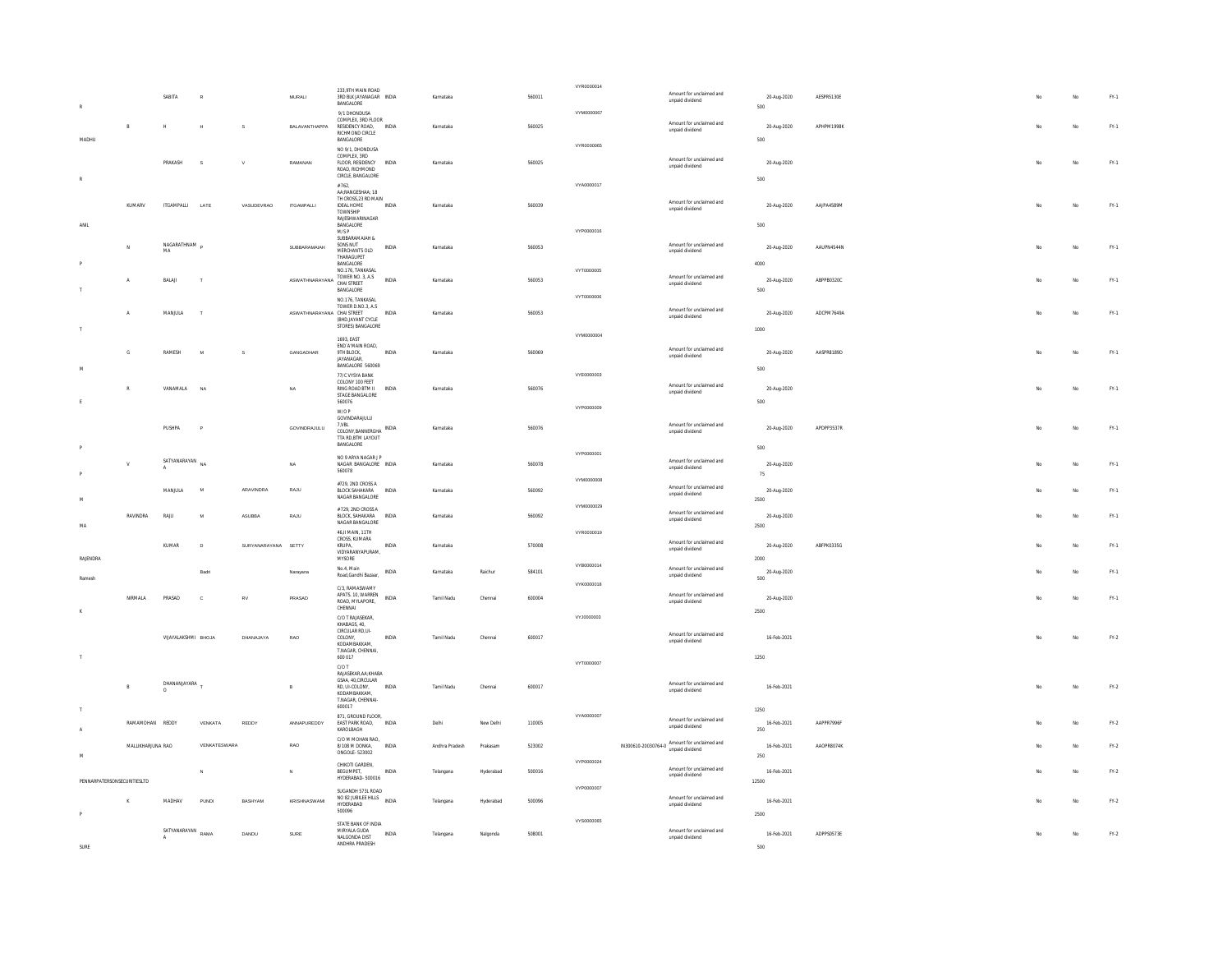|                    |                |                            |                                                              |                     |                            |                                                                                                      |              |                        |                                    |                  | VYC0000014               |                                                                 |                                                      |                                   |                          |  |     |          |                  |
|--------------------|----------------|----------------------------|--------------------------------------------------------------|---------------------|----------------------------|------------------------------------------------------------------------------------------------------|--------------|------------------------|------------------------------------|------------------|--------------------------|-----------------------------------------------------------------|------------------------------------------------------|-----------------------------------|--------------------------|--|-----|----------|------------------|
|                    |                | SANKARAIAH                 | $\mathbf{c}$                                                 |                     | NARAYANAPPA                | S/O C NARAYANAPPA<br>16/546, P R T STREET.<br>DHARMAVARAM-<br>515671                                 | INDIA        | Andhra Pradesh         | Anantapur                          | 515671           |                          | unpaid dividend                                                 | Amount for unclaimed and                             | 16-Feb-2021                       | <b>DNSPS8944B</b>        |  | No  | No       | $FN-2$           |
| CHINTA             |                | KRISHNAMURTH               |                                                              |                     | MALLAPPA                   | S/O C MALLAPPA,<br>S/O U MIRAMO<br>16/469, P R T STREET, INDIA<br>DHARMAVARAM,                       |              | Andhra Pradesh         | Anantapur                          | 515671           | VYK0000049               | unpaid dividend                                                 | Amount for unclaimed and                             | 250<br>16-Feb-2021                |                          |  |     | No       | $FN-2$           |
| KONGATHI           |                |                            | ${\small \textbf{ANINAVULUGAR} \atop \textbf{NARASIMHAIAH}}$ |                     | GARU                       | 515671<br>15/80, PEDDABESTHA<br>STREET, CUDDAPAH- INDIA                                              |              | Andhra Pradesh         | Kadapa                             | 516001           | VYR0000004               |                                                                 | Amount for unclaimed and                             | 250<br>16-Feb-2021                |                          |  | No  | No       | $FN-2$           |
| R                  | $\overline{N}$ | CHAKRAVARTHY KODANDA       |                                                              | RAMAJAH             | SETTY                      | 516001<br>24/47 TRUNK ROAD<br>OPP. COLLECTORS<br>OFFICE CUDDAPAH                                     | INDIA        | Andhra Pradesh         | Kadapa                             | 516001           | VYG0000005               | unpaid dividend<br>unpaid dividend                              | Amount for unclaimed and                             | 250<br>16-Feb-2021                |                          |  |     | No       | FY.2             |
| G                  |                | <b>BALAN INAYELLE KOTA</b> |                                                              |                     | RANGAIAH                   | 516001<br>17/162, MUNDY<br>BAZAAR, CUDDAPAH INDIA                                                    |              | Andhra Pradesh         | Kadana                             | 516001           | VYK0000050               | unpaid dividend                                                 | Amount for unclaimed and                             | 500<br>16-Feb-2021                | AHLPKOR39R               |  | No  | No       | $FY-2$           |
| KOTA               |                | RANGAIAH                   | NA                                                           |                     | NA                         | 516001<br>17/162. MUNDY<br>BAZAAR CUDDAPAH INDIA<br>516001                                           |              | Andhra Pradesh         | Kadapa                             | 516001           | VYK0000051               | unpaid dividend                                                 | Amount for unclaimed and                             | 250<br>16-Feb-2021                |                          |  |     | No       | $FN-2$           |
| KOTA               | M              | SHA                        | Manikchand                                                   |                     | Sha                        | RAJASHRI HOTLIERS<br>P.LTD. 12/775,<br>P.N.ROAD, ADONI                                               | INDIA        | Andhra Pradesh         | Kurnool                            | 518301           | VYR0000020               | unpaid dividend                                                 | Amount for unclaimed and                             | 250<br>16-Feb-2021                | AEYPS0525E               |  | No  | No       | $FY-2$           |
| RAMANLAL           | PRASADA        | RAO                        | VENKATAPPIAH                                                 |                     |                            | 518301<br>C/O M MOHAN RAO,<br>8/108 M DONKA,<br>ONGOLE - 523002                                      | <b>INDIA</b> | Andhra Pradesh         | Kurnool                            | 523002           | VYM0000020               | unpaid dividend                                                 | Amount for unclaimed and                             | 750<br>16-Feb-2021                |                          |  | Mo  | No       | FY.2             |
| ${\sf M}$<br>Gunda | Ayappa         | Setty<br>MADHUSOODAN       | Gunda                                                        | Ramappa             | Setty<br>NAGABHUSHANAM     | 12-3-9, 1st Floor.<br>Madhura Nagar,<br>RATHNAM COMPLEX.                                             | <b>INDIA</b> | Andhra Pradesh         | Srikakulam                         | 532001           | VYG0000015<br>VYR0000008 | unpaid dividend                                                 | Amount for unclaimed and<br>Amount for unclaimed and | 500<br>1250 16-Feb-2021           |                          |  |     | No<br>No | $FN-2$           |
|                    | В              | JYOTHI                     |                                                              | s                   | BALAJI                     | KB ROAD,<br>BANGALORE<br>67-1 KANKAPURA<br>ROAD, BASAVANGUDI, INDIA                                  | INDIA        | Karnataka<br>Karnataka | Bangalore Urban<br>Bangalore Urban | 560001<br>560004 | VYK0000002               | unpaid dividend<br>unpaid dividend                              | Amount for unclaimed and                             | 16-Feb-2021<br>250<br>16-Feb-2021 | AQPPM6154J<br>AFEPJ7803B |  | No  | No       | $FN-2$<br>$FN-2$ |
|                    |                |                            |                                                              |                     |                            | <b>BANGALORE</b><br>C/O T.N.SRINIVASAN<br>NO. 103. SAI                                               |              |                        |                                    |                  | VYN0000006               |                                                                 | Amount for unclaimed and                             | 1250                              |                          |  |     |          |                  |
|                    |                | <b>GIRIJA</b>              |                                                              | s                   | NATARAJAN                  | APARTMENTS, NO.2, INDIA<br>K.R.ROAD.<br>BANGALORE                                                    |              | Karnataka              | Bangalore Urban                    | 560004           | VYR0000010               | unpaid dividend                                                 |                                                      | 16-Feb-2021<br>250                |                          |  | No  | No       | $FN-2$           |
|                    |                | MURALI                     |                                                              | $\mathbf{G}$        | SETTY                      | 233 9TH MAIN ROAD<br>3RD BLK JAYANAGAR INDIA<br>BANGALORE                                            |              | Karnataka              | Bangalore Urban                    | 560011           | VYR0000012               | unpaid dividend                                                 | Amount for unclaimed and                             | 16-Feb-2021<br>250                |                          |  | No  | No       | FY.2             |
|                    |                | PRATAP                     |                                                              | GOPALAKRISHNA SETTY |                            | 233,9TH MAIN ROAD<br>3RD BLK JAYANAGAR INDIA<br>BANGALORE<br>233.9TH MAIN ROAD                       |              | Karnataka              | Bangalore Urban                    | 560011           | VYR0000014               | unpaid dividend                                                 | Amount for unclaimed and                             | 16-Feb-2021<br>250                |                          |  | No. | No       | $FY-2$           |
|                    |                | SABIT/                     |                                                              |                     | MURALI                     | 3RD BLK JAYANAGAR INDIA<br><b>RANGALORE</b><br>58. GURUPRIYA                                         |              | Karnataka              | Bangalore Urban                    | 560011           | VYA0000002               | unpaid dividend                                                 | Amount for unclaimed and                             | 16-Feb-2021<br>250                | AESPR5130E               |  |     | No       | $FN-2$           |
|                    |                | APARNA                     | NA                                                           |                     | NA                         | APARTMENTS 6TH<br>CROSS, 5TH MAIN,<br>CHAMRAIPET<br>BANGALORE 560018                                 | INDIA        | Karnataka              | Bangalore Urban                    | 560018           |                          | unpaid dividend                                                 | Amount for unclaimed and                             | 16-Feb-2021<br>3750               |                          |  | No  | No       | $FN-2$           |
|                    | $\mathsf{s}$   | SESHACHALAM M              |                                                              | s                   |                            | NO 101 GODAVARI<br>SUNDER RESIDENCY<br>3RD CROSS RAMARAO<br>SATYANARAYANAJAH LAYOUT KATRIGUPPE INDIA |              | Karnataka              | Bangalore Urban                    | 560085           |                          | IN302148-10350087-0 Amount for unclaimed and                    |                                                      | 16-Feb-2021                       | AWGPS9140M               |  | No  | No       | FY.2             |
|                    |                |                            |                                                              |                     |                            | BSK 3RD STAGE<br>BANGALORE<br>560085<br>9/1 DHONDUSA                                                 |              |                        |                                    |                  | VYM0000067               |                                                                 |                                                      | 750                               |                          |  |     |          |                  |
| MADHU              | B              |                            |                                                              |                     | BALAVANTHAPPA              | COMPLEX 3RD FLOOR<br>RESIDENCY ROAD,<br>RICHMOND CIRCLE<br>BANGALORE                                 | <b>INDIA</b> | Karnataka              | Bangalore Urban                    | 560025           |                          | unpaid dividend                                                 | Amount for unclaimed and                             | 16-Feb-2021<br>250                | APHPM1998K               |  |     | No       | $FN-2$           |
|                    | KUMARV         | <b>ITGAMPALLI</b>          | LATE                                                         | VASUDEVRAO          | <b>ITGAMPALLI</b>          | #762,<br>AA-RANGESHAA: 18<br>TH CROSS, 23 RD MAIN<br><b>IDEAL HOME</b>                               | <b>INDIA</b> | Karnataka              | Bangalore Urban                    | 560039           | VYA0000017               |                                                                 | Amount for unclaimed and                             | 16-Feb-2021                       | AAJPA4589M               |  | No  | No       | $FN-2$           |
| ANII               |                |                            |                                                              |                     |                            | TOWNSHIP<br>RAJESHWARINAGAR<br><b>BANGALORE</b><br>NO 702 BLDG NO 10                                 |              |                        |                                    |                  |                          | unpaid dividend                                                 |                                                      | 250                               |                          |  |     |          |                  |
|                    |                | <b>LIDAYASHANKAR NA</b>    |                                                              |                     | NA                         | SHANTI PARK<br>APARTMENTS 9TH<br>BLOCK JAYANAGAR<br><b>BANGALORE</b>                                 | INDIA        | Karnataka              | Bangalore Urban                    | 560041           |                          | IN300214-16813486-0 Amount for unclaimed and<br>unpaid dividend |                                                      | 16-Feb-2021                       |                          |  | No  | No       | FY.2             |
| SARALA             | SRINIVASA      | MURTHY                     | NA                                                           |                     | NA                         | KARNATAKA 560041<br>NO.6. GOKULAM<br>MUNSHI AKBER<br>HUSSAIN ROAD                                    | INDIA        | Karnataka              | Bangalore Urban                    | 560051           | VYM0000005               | unpaid dividend                                                 | Amount for unclaimed and                             | 250<br>16-Feb-2021                |                          |  | No  | No       | $FN-2$           |
|                    |                |                            |                                                              |                     |                            | <b>TASKER TOWN</b><br>BANGALORE 560051<br>M/SP<br>SUBBARAMAIAH &                                     |              |                        |                                    |                  | VYP0000016               |                                                                 |                                                      | 250                               |                          |  |     |          |                  |
|                    | N.             | NAGARATHNAM<br>MA          |                                                              |                     | SUBBARAMAIAH               | SONS NUT<br>MERCHANTS OLD<br>THARAGUPET<br>BANGALORE<br>NO.176, TANKASAL                             | <b>INDIA</b> | Karnataka              | Bangalore Urban                    | 560053           | VYT0000005               | unpaid dividend                                                 | Amount for unclaimed and                             | 16-Feb-2021<br>2000               | AAUPN4544N               |  | No. | No       | FY.2             |
|                    | $\mathsf{A}$   | BALAI                      |                                                              |                     | ASWATHNARAYANA [UWEN WO. J | TOWER NO. 3, A.S.<br>BANGALORE                                                                       | <b>INDIA</b> | Karnataka              | Bangalore Urban                    | 560053           | VYT0000006               | unpaid dividend                                                 | Amount for unclaimed and                             | 16-Feb-2021<br>250                | ABPPB0320C               |  |     | No       | $FY-2$           |
|                    | $\mathsf{A}$   | MANJULA                    | T                                                            |                     | ASWATHNARAYANA CHAI STREET | NO.176, TANKASAL<br>TOWER D.NO.3, A.S.<br>(BHD.JAYANT CYCLE<br>STORES) BANGALORE                     | INDIA        | Karnataka              | Bangalore Urban                    | 560053           |                          | unpaid dividend                                                 | Amount for unclaimed and                             | 16-Feb-2021                       | ADCPM7649A               |  | No  | No       | $FY-2$           |
|                    |                |                            |                                                              |                     |                            |                                                                                                      |              |                        |                                    |                  |                          |                                                                 |                                                      | 500                               |                          |  |     |          |                  |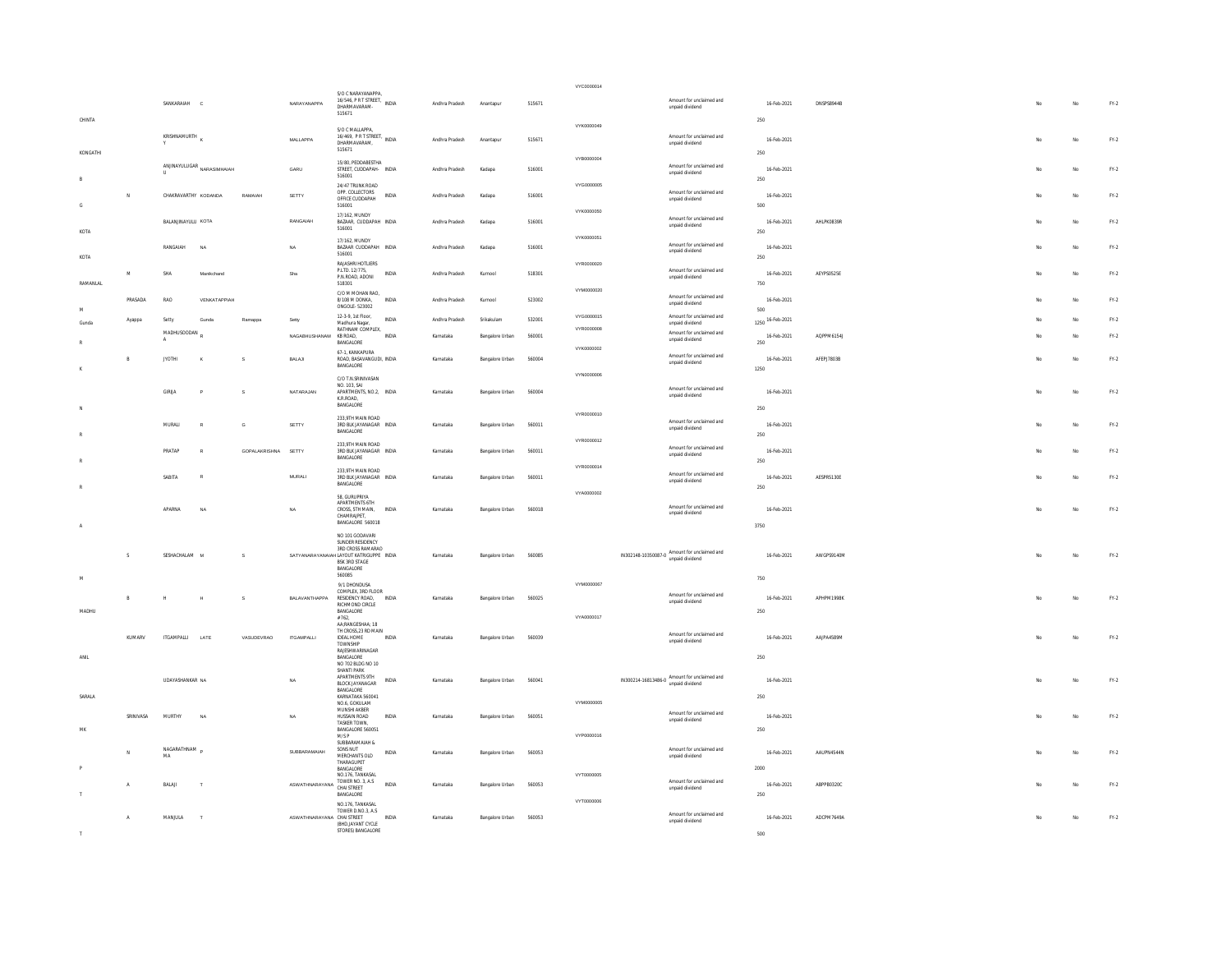|              |              |                                  |              |                     |               | W/O P                                                                                                                                         |              |                |                 |        | VYP0000009               |                                                                   |                            |            |  |     |             |                                 |
|--------------|--------------|----------------------------------|--------------|---------------------|---------------|-----------------------------------------------------------------------------------------------------------------------------------------------|--------------|----------------|-----------------|--------|--------------------------|-------------------------------------------------------------------|----------------------------|------------|--|-----|-------------|---------------------------------|
|              |              | PUSHPA                           | $\mathsf{P}$ |                     | GOVINDRAJULU  | GOVINDARAJULU<br>7.VBL<br>COLONY,BANNERGHA INDIA<br>TTA RD, BTM LAYOUT<br>BANGALORE                                                           |              | Karnataka      | Bangalore Urban | 560076 |                          | Amount for unclaimed and<br>unpaid dividend                       | 16-Feb-2021                | APDPP3537R |  | No  | No          | FY.2                            |
|              | $\mathbf{V}$ | SATYANARAYAN NA                  |              |                     | NA            | NO 9 ARYA NAGAR I P<br>NAGAR BANGALORE INDIA<br>560078                                                                                        |              | Karnataka      | Bangalore Urban | 560078 | VYP0000001               | Amount for unclaimed and<br>unpaid dividend                       | 250<br>16-Feb-2021<br>37.5 |            |  |     | No          | $FN-2$                          |
|              |              | MANJULA                          | M            | ARAVINDRA           | RAJU          | #729, 2ND CROSS A<br><b>BLOCK SAHAKARA</b><br>NAGAR BANGALORE                                                                                 | INDIA        | Karnataka      | Bangalore Urban | 560092 | VYM0000008               | Amount for unclaimed and<br>unpaid dividend                       | 16-Feb-2021<br>1250        |            |  |     | No          | FY.2                            |
|              | RAVINDRA     | RAJU                             | M            | ASUBBA              | RAJU          | # 729, 2ND CROSS A<br>BLOCK, SAHAKARA<br>NAGAR BANGALORE                                                                                      | INDIA        | Karnataka      | Bangalore Urban | 560092 | VYM0000029<br>VYK0000008 | Amount for unclaimed and<br>unpaid dividend                       | 16-Feb-2021<br>1250        |            |  | No. | No          | $FY-2$                          |
| $\,$ K       | L.           | LAKSHMIDEVAM <sub>KR</sub><br>MA |              | LAKSHMIKANTHA SETTY |               | C/O. DR. M. MAHESH<br>NO.171/A. 18TH MAIN<br>ROAD, ROAD OPP.<br>HSR CLUB SECTOR 3<br>HSR LAYOUT,<br>BANGALORE 560102                          | <b>INDIA</b> | Karnataka      | Bangalore Urban | 560102 |                          | Amount for unclaimed and<br>unpaid dividend                       | 16-Feb-2021<br>250         | CGTPK3675G |  | No  | No          | $FY-2$                          |
| RAIFNDRA     |              | KUMAR                            | $\mathsf{D}$ | SURYANARAYANA SETTY |               | 46    MAIN 11TH<br>CROSS, KUMARA<br><b>KRUPA</b><br>VIDYARANYAPURAM,<br>MYSORE                                                                | <b>INDIA</b> | Karnataka      | Mysore          | 570008 | VYR0000019               | Amount for unclaimed and<br>unpaid dividend                       | 16-Feb-2021<br>1000        | ABFPK0335G |  |     | $_{\rm No}$ | $\text{FY-2}$                   |
| Ramesh       |              |                                  | <b>Badri</b> |                     | Narayana      | No.4, Main<br>Road, Gandhi Bazaar,                                                                                                            | <b>INDIA</b> | Karnataka      | Raichur         | 584101 | VYB0000014<br>VYK0000018 | Amount for unclaimed and<br>unpaid dividend                       | 16-Feb-2021<br>250         |            |  |     | No          | FY.2                            |
|              | NIRMALA      | PRASAD                           | $\epsilon$   | <b>RV</b>           | PRASAD        | C/3, RAMASWAMY<br>APATS. 10. WARREN<br>ROAD, MYLAPORE,<br>CHENNAL                                                                             | <b>INDIA</b> | Tamil Nadu     | Chennai         | 600004 |                          | Amount for unclaimed and<br>unpaid dividend                       | 16-Feb-2021<br>1250        |            |  |     | No          | FY.2                            |
| KANIGELUPULA | SANKARA      | RAO                              | <b>NA</b>    |                     | NA            | 33 VENKATARAMA<br>IYER STREET KONDI<br>THOPE CHENNAL<br>600079                                                                                | INDIA        | Tamil Nadu     | Chenna          | 600079 | VYK0000056               | Amount for unclaimed and<br>unpaid dividend                       | 16-Feb-2021<br>250         |            |  |     | No          | $FY-2$                          |
|              |              | ЛОТНІ                            |              | ś                   | BALAJI        | 67-1. KANKAPURA<br>ROAD, BASAVANGUDI, INDIA<br>BANGALORE                                                                                      |              | Karnataka      | Bangalore Urban | 560004 | VYK0000002               | Amount for unclaimed and<br>unpaid dividend                       | 21-Jul-2021<br>1250        | AFEPJ7803B |  |     | No          | $FY-2$                          |
|              |              | GIRLIA                           |              | s                   | NATARAJAN     | C/O T.N.SRINIVASAN<br>NO. 103, SAI<br>APARTMENTS, NO.2. INDIA<br>K.R.ROAD,<br>BANGALORE                                                       |              | Karnataka      | Bangalore Urban | 560004 | VYN0000006               | Amount for unclaimed and<br>unpaid dividend                       | 21-Jul-2021                |            |  | No  | No          | FY.2                            |
|              | GOKULA       | SARATHY                          | NA           |                     | NA            | NO.1. VASAVI TEMPLE<br>ROAD SAUAN RAD<br>CIRCLE V V PURAM<br>BANGALORE 560004                                                                 | INDIA        | Karnataka      | Bangalore Urban | 560004 | VYP0000006               | Amount for unclaimed and<br>unpaid dividend                       | 250<br>21-Jul-2021<br>1000 |            |  |     | No          | $FY.2$                          |
| <b>PS</b>    | PARTHA       | SARATHY                          | <b>NA</b>    |                     | NA            | NO.1, VASAVI TEMPLE<br>ROAD SAUAN RAO<br>CIRCLE V V PURAM<br><b>BANGALORE 560004</b>                                                          | INDIA        | Karnataka      | Bangalore Urban | 560004 | VYP0000017               | Amount for unclaimed and<br>unpaid dividend                       | 21-Jul-2021<br>1000        |            |  |     | $_{\rm No}$ | $\text{FY-2}$                   |
|              | $\mathbf v$  | RAMESH                           | <b>NA</b>    |                     | NA            | NO 255 7TH CROSS<br><b>BTH MAIN 2ND BLOCK</b><br>JAYANAGAR<br>BANGALORE<br>560011                                                             | <b>INDIA</b> | Karnataka      | Bangalore Urban | 560011 |                          | $IN302148-10652408-0$ Amount for unclaimed and<br>unpaid dividend | 21-Jul-2021<br>1000        |            |  |     | No          | $FN-2$                          |
|              |              | MURALL                           | $\mathbb{R}$ | G                   | SETTY         | 233,9TH MAIN ROAD<br>3RD BLK JAYANAGAR INDIA<br>BANGALORE                                                                                     |              | Karnataka      | Bangalore Urban | 560011 | VYR0000010               | Amount for unclaimed and<br>unpaid dividend                       | 21-Jul-2021<br>250         |            |  |     | No          | FY.2                            |
|              |              | PRATAP                           | R            | GOPALAKRISHNA SETTY |               | 233,9TH MAIN ROAD<br>3RD BLK JAYANAGAR INDIA<br>BANGALORE                                                                                     |              | Karnataka      | Bangalore Urban | 560011 | VYR0000012               | Amount for unclaimed and<br>unpaid dividend                       | 21-Jul-2021<br>250         |            |  |     | No          | $FY-2$                          |
|              |              | SABITA                           | $\mathbb{R}$ |                     | <b>MURALI</b> | 233,9TH MAIN ROAD<br>3RD BLK JAYANAGAR INDIA<br>BANGALORE                                                                                     |              | Karnataka      | Bangalore Urban | 560011 | VYR0000014               | Amount for unclaimed and<br>unpaid dividend                       | 21-Jul-2021<br>250         | AESPR5130E |  |     | No          | $FY-2$                          |
|              |              | APARNA                           | NA           |                     | <b>NA</b>     | 58, GURUPRIYA<br>APARTMENTS 6TH<br>CROSS, 5TH MAIN,<br>CHAMRA IPET<br>BANGALORE 560018                                                        | INDIA        | Karnataka      | Bangalore Urban | 560018 | VYA0000002               | Amount for unclaimed and<br>unpaid dividend                       | 21-Jul-2021<br>3750        |            |  | No  | No          | $FN-2$                          |
| M            | $\mathsf{s}$ | SESHACHALAM M                    |              | s                   |               | NO 101 GODAVARI<br>SUNDER RESIDENCY.<br>3RD CROSS RAMARAO<br>SATYANARAYANAJAH LAYOUT KATRIGUPPE INDIA<br>BSK 3RD STAGE<br>BANGALORE<br>560085 |              | Karnataka      | Bangalore Urban | 560085 |                          | IN302148-10350087-0 Amount for unclaimed and<br>unpaid dividend   | 21-Jul-2021<br>750         | AWGPS9140M |  | No  | No          | FY.2                            |
|              | NIRMALA      | PRASAD                           | $\mathbf c$  | RV                  | PRASAD        | C/3, RAMASWAMY<br>APATS. 10. WARREN<br>ROAD, MYLAPORE,<br>CHENNAL                                                                             | INDIA        | Tamil Nadu     | Chenna          | 600004 | VYK0000018               | Amount for unclaimed and<br>unpaid dividend                       | 21-Jul-2021<br>1250        |            |  |     | $_{\rm No}$ | $\mathsf{FY}\text{-}\mathsf{2}$ |
| KANIGELUPULA | SANKARA      | RAO                              |              |                     | N             | 33 VENKATARAMA<br>IYER STREET KONDI<br>THOPE CHENNAL<br>600079<br>C/O T RAJASEKAR.                                                            | <b>INDIA</b> | Tamil Nadu     | Chennai         | 600079 | VYK0000056<br>VYJ0000003 | Amount for unclaimed and<br>unpaid dividend                       | 21-Jul-2021<br>250         |            |  |     | No          | FY.2                            |
|              |              | VIJAYALAKSHMI BHOJA              |              | DHANAJAYA           | RAO           | KHABAGS, 40,<br>CIRCULAR RD,UI-<br>COLONY,<br>KODAMBAKKAM.<br>T.NAGAR, CHENNAI,                                                               | <b>INDIA</b> | Tamil Nadu     | Chennai         | 600017 |                          | Amount for unclaimed and<br>unpaid dividend                       | 21-Jul-2021                |            |  |     | No          | $\text{FY-2}$                   |
| T.<br>SURE   |              | SATYANARAYAN RAMA                |              | DANDU               | SURE          | 600 017<br>STATE BANK OF INDIA,<br>MIRYALA GUDA,<br>508207<br>W/O. C.NAGA RAJU.                                                               | <b>INDIA</b> | Telangana      | Nalgonda        | 508207 | VYS0000065<br>VYC0000006 | Amount for unclaimed and<br>unpaid dividend                       | 1250<br>21-Jul-2021<br>500 | ADPPS0573E |  |     | No          | FY.2                            |
|              |              | NAGAVENI                         | $\mathbf c$  | <b>NAGA</b>         | RAJU          | D.NO.11-562.<br>BRAHMIN STREET,<br>DHARMAVARAM,<br>515671                                                                                     | INDIA        | Andhra Pradesh | Anantapur       | 515671 |                          | Amount for unclaimed and<br>unpaid dividend                       | 21-Jul-2021<br>250         | ABFPC5527J |  |     | No          | FY.2                            |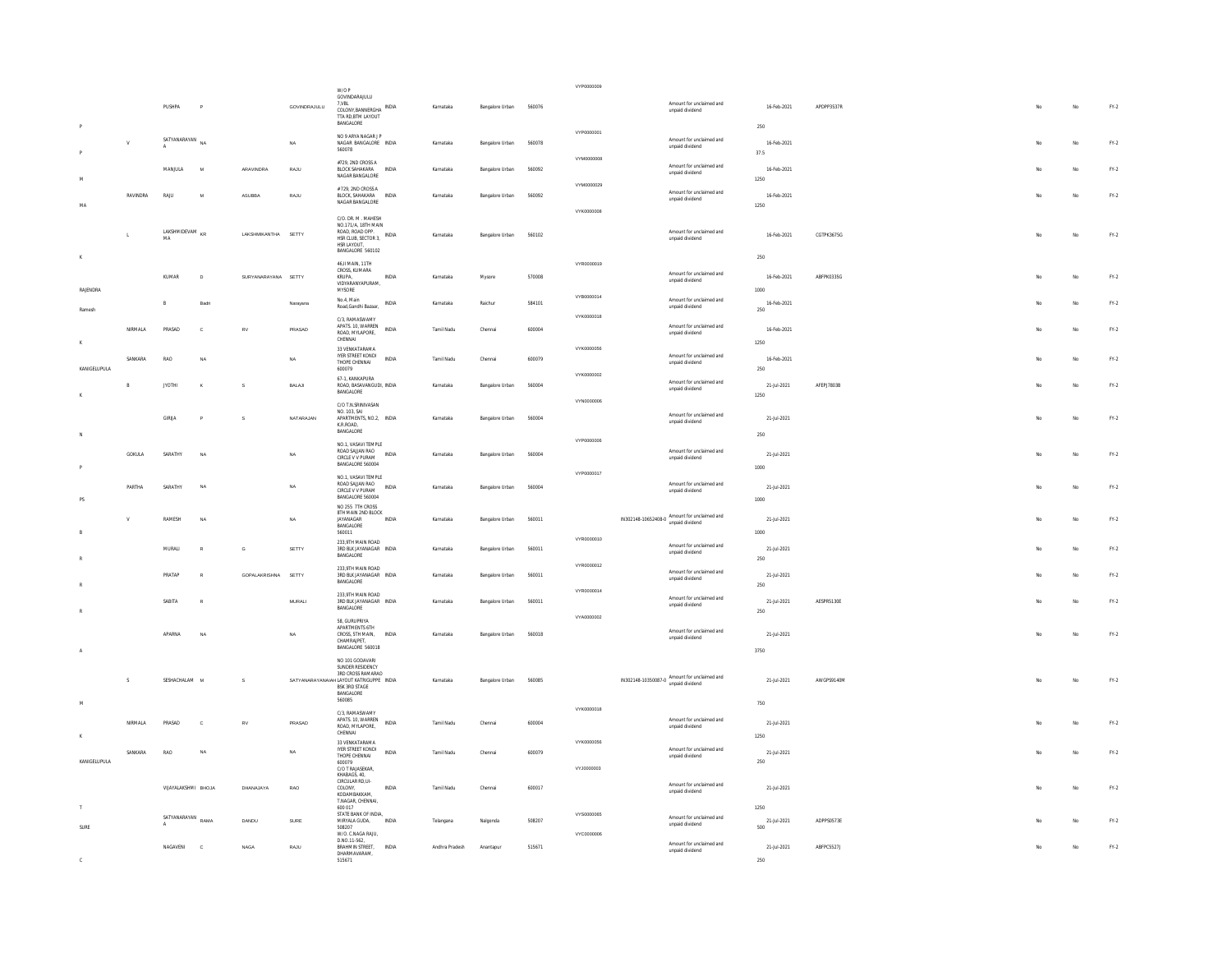|                 |                         |                         |                                       |                |                                                  |                                                                                                   |                       |                                  |                                    |                  | VYC0000014               |                                                                                             |            |                                |                          |  |           |                   |                  |
|-----------------|-------------------------|-------------------------|---------------------------------------|----------------|--------------------------------------------------|---------------------------------------------------------------------------------------------------|-----------------------|----------------------------------|------------------------------------|------------------|--------------------------|---------------------------------------------------------------------------------------------|------------|--------------------------------|--------------------------|--|-----------|-------------------|------------------|
|                 |                         | SANKARAIAH C            |                                       |                | NARAYANAPPA                                      | S/O C NARAYANAPPA,<br>DHARMAVARAM-<br>515671                                                      |                       | Andhra Pradesh                   | Anantapur                          | 515671           |                          | Amount for unclaimed and<br>unpaid dividend                                                 |            | 21-Jul-2021                    | DNSPS8944B               |  |           | No                | $FY.2$           |
| CHINTA          |                         | ESWARAIAH               | GC                                    |                | NarayanaSwamy                                    | S/O G C NARAYANA<br>SWAMY 16/116, P R T<br>STREET<br>DHARMAVARAM                                  | INDIA                 | Andhra Pradesh                   | Anantapur                          | 515671           | VYG0000014               | Amount for unclaimed and<br>unpaid dividend                                                 | 250        | 21-Jul-2021                    | ACAPG1250A               |  |           | No                | FY.2             |
| GUDDITI         |                         | KRISHNAMURTH            |                                       |                | MALLAPPA                                         | 515671<br>S/O C MALLAPPA<br>16/469, PRTSTREET, INDIA<br>DHARMAVARAM,                              |                       | Andhra Pradesh                   | Anantapu                           | 515671           | VYK0000049               | Amount for unclaimed and<br>unpaid dividend                                                 | 1000       | 21-Jul-2021                    |                          |  | No        | No                | FY.2             |
| KONGATHI        |                         |                         |                                       |                |                                                  | 515671<br>C/OT<br>RAJASEKAR, AA: KHABA                                                            |                       |                                  |                                    |                  | VYT0000007               |                                                                                             | 250        |                                |                          |  |           |                   |                  |
|                 | B                       | DHANANJAYARA<br>$\circ$ |                                       |                | B                                                | GSAA, 40, CIRCULAR<br>RD. UI-COLONY.<br>KODAMBAKKAM,<br>T.NAGAR, CHENNAI-<br>600017               | INDIA                 | Tamil Nadu                       | Chennai                            | 600017           |                          | Amount for unclaimed and<br>unpaid dividend                                                 | 1250       | 21-Jul-2021                    |                          |  | No        | No                | $FY-2$           |
|                 |                         | SUJATHAMMA V            |                                       | RAMACHANDRA    | GUPTA                                            | 27/1830 SRI RAJA<br>RAJESWARI NJI AYA<br>SATYA SAI NAGAR<br>(DURGANAGAR)<br>DHARMAVARAM           | INDIA                 | Andhra Pradesh                   | Anantapur                          | 515672           | vyvnonnone               | Amount for unclaimed and<br>unpaid dividend                                                 |            | 21-Jul-2021                    |                          |  | No        | No                | FY.2             |
|                 |                         |                         | ANJINAYULUGAR <sub>NARASIMHAJAH</sub> |                | GARU                                             | 515672<br>15/80. PEDDABESTHA<br>STREET, CUDDAPAH- INDIA<br>516001                                 |                       | Andhra Pradesh                   | Kadapa                             | 516001           | VYB0000004               | Amount for unclaimed and<br>unpaid dividend                                                 | 500        | 21-Jul-2021                    |                          |  |           | No.               | FY.2             |
|                 | N                       | CHAKRAVARTHY KODANDA    |                                       | RAMAIAH        | SETTY                                            | 24/47 TRUNK ROAD<br>OPP. COLLECTORS<br>OFFICE CUDDAPAH                                            | INDIA                 | Andhra Pradesh                   | Kadapa                             | 516001           | VYG0000005               | Amount for unclaimed and<br>unpaid dividend                                                 | 250        | 21-Jul-2021                    |                          |  |           | No.               | $FN-2$           |
| G               | M                       | SHA                     | Manikchand                            |                | Sha                                              | 516001<br>RAJASHRI HOTLIERS<br>P.LTD. 12/775,<br>P.N.ROAD, ADONI                                  | <b>INDIA</b>          | Andhra Pradesh                   | Kurnool                            | 518301           | VYR0000020               | Amount for unclaimed and<br>unpaid dividend                                                 | 500        | 21-Jul-2021                    | AEYPS0525E               |  |           | No.               | $FN-2$           |
| RAMANLAL<br>A   | RAMAMOHAN REDDY         |                         | VENKATA                               | REDDY          | ANNAPUREDDY                                      | 518301<br>871, GROUND FLOOR,<br>EAST PARK ROAD.<br>KAROLBAGH                                      | <b>INDIA</b>          | Delhi                            | New Delhi                          | 110005           | VYA0000007               | Amount for unclaimed and<br>unpaid dividend                                                 | 750<br>250 | 21-Jul-2021                    | AAPPR7996F               |  | No        | No                | $FY-2$           |
| M               | PRASADA                 | RAC                     | VENKATAPPIAH                          |                |                                                  | C/O M MOHAN RAO,<br>8/108 M DONKA.<br>ONGOLE - 523002                                             | <b>INDIA</b>          | Andhra Pradesh                   | Kurnool                            | 523002           | VYM0000020               | Amount for unclaimed and<br>unpaid dividend                                                 | 500        | 21-Jul-2021                    |                          |  | No.       | No                | $FY-2$           |
| Gunda           | Ayappa<br><b>MURTHY</b> | Setty<br>M              | Gunda<br>NAGESWARA                    | Ramappa<br>RAO | MADDLE A                                         | 12-3-9, 1st Floor.<br>Madhura Nagar,<br>D NO 6-3-15 T NAGAR                                       | INDIA<br><b>INDIA</b> | Andhra Pradesh<br>Andhra Pradesh | Srikakulam<br>Fast Godavari        | 532001<br>533101 | VYG0000015<br>VYM0000022 | Amount for unclaimed and<br>unpaid dividend<br>Amount for unclaimed and                     |            | 1250 21-Jul-2021<br>21-14-2021 | ANFPM4676A               |  | No        | No<br>No.         | $FY.2$<br>FY-2   |
| SREERAMACHANDRA |                         |                         |                                       |                |                                                  | RAJAHMUNDRY<br>533101<br>C/O M MOHAN RAO,                                                         |                       |                                  |                                    |                  |                          | unpaid dividend                                                                             | 500        |                                |                          |  |           |                   |                  |
| M               | MALLIKHARJUNA RAO       | MADHUSOODAN             | VENKATESWARA                          |                | RAO<br>NAGARHLISHANAM                            | 8/108 M DONKA,<br>ONGOLE-523002<br>RATHNAM COMPLEX,<br>KB ROAD,                                   | INDIA<br>INDIA        | Andhra Pradesh<br>Karnataka      | Prakasam<br>Bangalore Urban        | 523002<br>560001 | VYR0000008               | IN300610-20030764-0 Amount for unclaimed and<br>unpaid dividend<br>Amount for unclaimed and | 250        | 21-Jul-2021                    | AAOPR8074K<br>AQPPM6154J |  | No        | No<br>No          | $FN-2$<br>FY.2   |
|                 | RAVINDRA                | RAIL                    | $\overline{M}$                        | ASUBBA         | RAJU                                             | BANGALORE<br>729, 2ND CROSS A<br>BLOCK, SAHAKARA                                                  | INDIA                 | Karnataka                        | Bangalore Urban                    | 560092           | VYM0000029               | unpaid dividend<br>Amount for unclaimed and                                                 | 250        | 21-Jul-2021<br>21-Jul-2021     |                          |  | No        | No                | $FY-2$           |
| MA              |                         |                         |                                       |                |                                                  | NAGAR BANGALORE<br>9/1 DHONDUSA<br>COMPLEX, 3RD FLOOR                                             |                       |                                  |                                    |                  | VYM0000067               | unpaid dividend<br>Amount for unclaimed and                                                 | 1250       |                                |                          |  |           |                   |                  |
| MADHU           | B<br><b>GUPTA</b>       | н                       | H<br>PANDURANGA                       | s              | BALAVANTHAPPA<br>SETTY                           | RESIDENCY ROAD,<br>RICHMOND CIRCLE<br>BANGALORE<br>No. 8, K.V. Lane,<br>Akkipet. Bangalore- INDIA | INDIA                 | Karnataka<br>Karnataka           | Bangalore Urban<br>Bangalore Urban | 560025<br>560053 | VYP0000005               | unpaid dividend<br>Amount for unclaimed and                                                 | 250        | 21-Jul-2021<br>21-Jul-2021     | APHPM1998K<br>AUPPP9957N |  | No<br>No. | $_{\rm No}$<br>No | $FY.2$<br>$FY-2$ |
| <b>DINESH</b>   | SIVA                    | KUMAR                   | NA                                    |                | NA                                               | 560053, Karnataka<br>NO. 47 6TH CROSS<br>WILSON GARDEN.                                           | <b>INDIA</b>          | Karnataka                        | Bangalore Urban                    | 560027           | VYC0000009               | unpaid dividend<br>Amount for unclaimed and<br>unnaid dividend                              | 250        | 21-Jul-2021                    |                          |  |           | No                | $FN-2$           |
| $\mathtt{CS}$   |                         |                         |                                       |                |                                                  | BANGALORE 560027<br>#762.<br>AA:RANGESHAA: 18<br>TH CROSS, 23 RD MAIN                             |                       |                                  |                                    |                  | VYA0000017               |                                                                                             | 250        |                                |                          |  |           |                   |                  |
| <b>ANIL</b>     | KUMARV                  | <b>ITGAMPALLI</b>       | LATE                                  | VASUDEVRAO     | <b>ITGAMPALLI</b>                                | <b>IDEAL HOME</b><br>TOWNSHIP<br>RAJESHWARINAGAR<br>BANGALORE                                     | INDIA                 | Karnataka                        |                                    | 560039           |                          | Amount for unclaimed and<br>unpaid dividend                                                 | 250        | 21-Jul-2021                    | AAJPA4589M               |  | No        | No                | FY.2             |
|                 |                         | UDAYASHANKAR NA         |                                       |                | NA                                               | NO 702 BLDG NO 10<br>SHANTI PARK<br>APARTMENTS 9TH<br>BLOCK JAYANAGAR<br>BANGALORE                | INDIA                 | Karnataka                        | Bangalore Urban                    | 560041           |                          | IN300214-16813486-0 Amount for unclaimed and<br>unpaid dividend                             | 250        | 21-Jul-2021                    |                          |  |           | No.               | FY.2             |
| SARALA          |                         | SRINIVASULU             |                                       |                | VENKATARATHNAM                                   | KARNATAKA 560041<br>SAISADAN 310/A 11TH<br>MAIN BSK I STAGE II<br>BLOCK BANGALORE                 |                       | Karnataka                        | Bangalore Urban                    | 560050           | VYK0000039               | Amount for unclaimed and<br>unpaid dividend                                                 |            | 21-Jul-2021                    | ADOPS5872M               |  |           | No                | FY.2             |
|                 | SRINIVASA               | <b>MURTHY</b>           | NA                                    |                | <b>NA</b>                                        | 560050<br>NO.6. GOKULAM<br>MUNSHI AKBER<br>HUSSAIN ROAD                                           | <b>INDIA</b>          | Karnataka                        | Bangalore Urban                    | 560051           | VYM0000005               | Amount for unclaimed and                                                                    | 250        | 21-Jul-2021                    |                          |  |           | No                | FY.2             |
| <b>MK</b>       |                         |                         |                                       |                |                                                  | TASKER TOWN.<br>BANGALORE 560051<br>M/S P<br>SUBBARAMAIAH &                                       |                       |                                  |                                    |                  | VYP0000016               | unpaid dividend                                                                             | 250        |                                |                          |  |           |                   |                  |
|                 | $\mathbf{M}$            | NAGARATHNAM "<br>MA     |                                       |                | SUBBARAMAIAH                                     | SONS NUT<br>MERCHANTS OLD<br><b>THARAGUPFT</b><br>BANGALORE                                       | INDIA                 | Karnataka                        | Bangalore Urban                    | 560053           |                          | Amount for unclaimed and<br>unpaid dividend                                                 | 2000       | 21-Jul-2021                    | AAUPN4544N               |  | No        | No                | FY.2             |
|                 | $\overline{A}$          | BALAJI                  | $\mathbf{I}$                          |                | ASWATHNARAYANA TOWER NO. 3, A.S.                 | NO 176 TANKASAI<br>BANGALORE                                                                      | INDIA                 | Karnataka                        | Bangalore Urban                    | 560053           | VYT0000005               | Amount for unclaimed and<br>unpaid dividend                                                 | 250        | 21-Jul-2021                    | ABPPB0320C               |  |           | No                | FY.2             |
|                 | $\mathsf{A}$            | MANJULA                 | $\mathsf{T}$                          |                | TOWER D.NO.3, A.S.<br>ASWATHNARAYANA CHAI STREET | NO.176, TANKASAL<br>(BHD.JAYANT CYCLE<br>STORES) BANGALORE                                        | INDIA                 | Karnataka                        | Bangalore Urban                    | 560053           | VYT0000006               | Amount for unclaimed and<br>unpaid dividend                                                 | 500        | 21-Jul-2021                    | ADCPM7649A               |  |           | No                | FY.2             |
|                 |                         |                         |                                       |                |                                                  |                                                                                                   |                       |                                  |                                    |                  |                          |                                                                                             |            |                                |                          |  |           |                   |                  |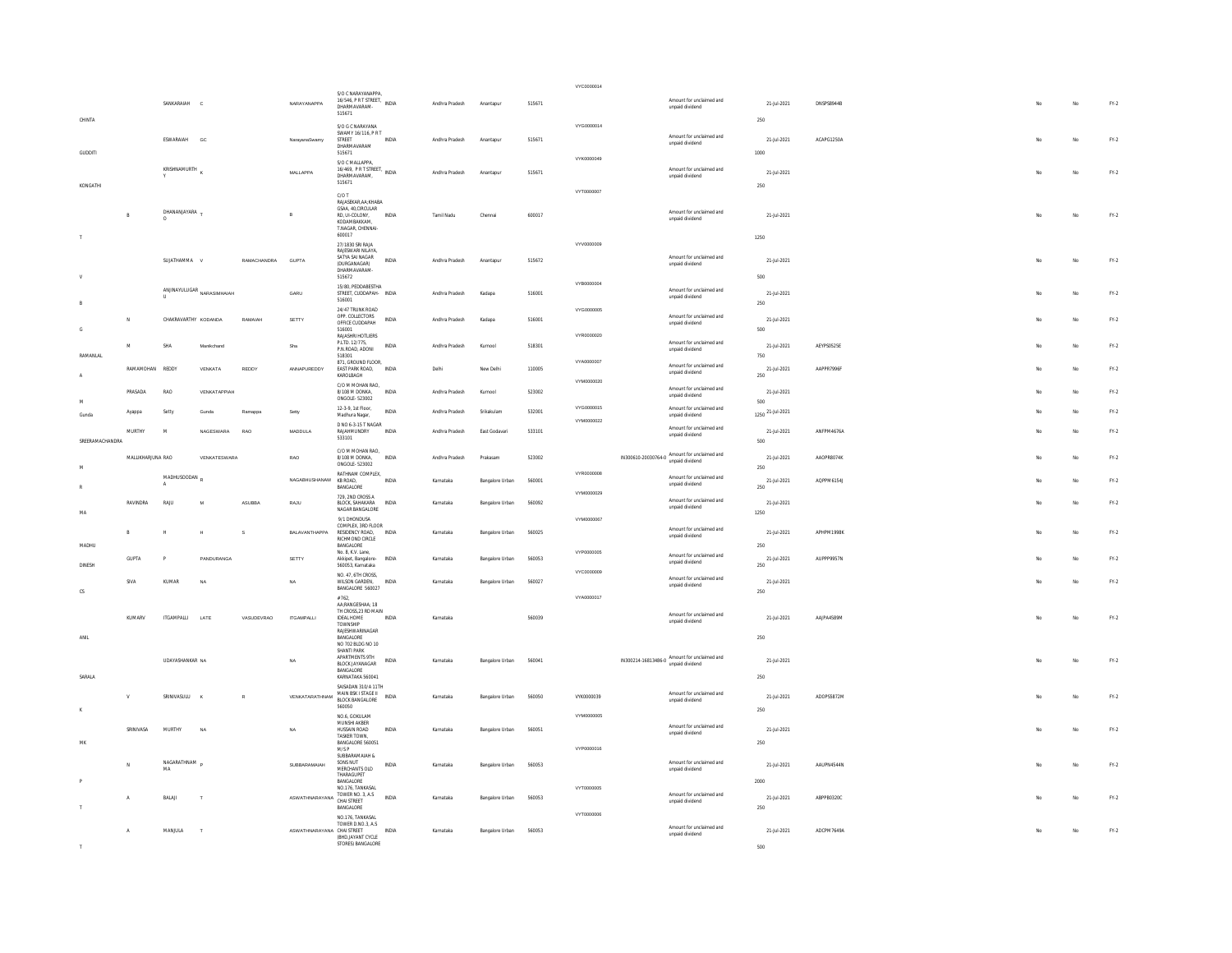|                             |                     |                      |                                                                           |                        |                        | 2606, 8TH MAIN,<br>RANSHANKARI II             |              |                |                 |        | VYA0000010 |                                                                 |                     |            |     |    |        |
|-----------------------------|---------------------|----------------------|---------------------------------------------------------------------------|------------------------|------------------------|-----------------------------------------------|--------------|----------------|-----------------|--------|------------|-----------------------------------------------------------------|---------------------|------------|-----|----|--------|
|                             |                     | SREERAMULU NA        |                                                                           |                        | NA                     | STAGE, BANGALORE                              | INDIA        | Karnataka      | Bangalore Urban | 560070 |            | Amount for unclaimed and<br>unpaid dividend                     | 21-Jul-2021         |            |     |    | $FY.2$ |
| $\overline{A}$              |                     |                      |                                                                           |                        |                        | 560070                                        |              |                |                 |        | VYP0000009 |                                                                 | 250                 |            |     |    |        |
|                             |                     |                      |                                                                           |                        |                        | W/O P<br>GOVINDARAJULU                        |              |                |                 |        |            |                                                                 |                     |            |     |    |        |
|                             |                     | PUSHPA               |                                                                           |                        | GOVINDRAJULU           | 7, VBL<br>COLONY, BANNERGHA INDIA             |              | Karnataka      | Bangalore Urban | 560076 |            | Amount for unclaimed and<br>unpaid dividend                     | 21-Jul-2021         | APDPP3537R | No  | No | $FY.2$ |
|                             |                     |                      |                                                                           |                        |                        | TTA RD, BTM LAYOUT<br>BANGALORE               |              |                |                 |        |            |                                                                 |                     |            |     |    |        |
|                             |                     |                      |                                                                           |                        |                        | NO 9 ARYA NAGAR J P                           |              |                |                 |        | VYP0000001 |                                                                 | 250                 |            |     |    |        |
|                             | $\mathbf{v}$        | SATYANARAYAN         | <b>MA</b>                                                                 |                        | NA                     | NAGAR BANGALORE INDIA<br>560078               |              | Karnataka      | Bangalore Urban | 560078 |            | Amount for unclaimed and<br>unpaid dividend                     | 21-Jul-2021         |            | Mo  | No | $FN-2$ |
|                             |                     |                      |                                                                           |                        |                        | CHIKOTI GARDEN.                               |              |                |                 |        | VYP0000024 |                                                                 | 37.5                |            |     |    |        |
|                             |                     |                      |                                                                           |                        | $_{\rm N}$             | BEGUMPET,                                     | <b>INDIA</b> | Telangana      | Hyderabad       | 500016 |            | Amount for unclaimed and<br>unpaid dividend                     | 21-Jul-2021         |            |     | No | $FN-2$ |
| PENNARPATERSONSECURITIESLTD |                     |                      |                                                                           |                        |                        | HYDERARAD-500016                              |              |                |                 |        | VYM0000008 |                                                                 | 12500               |            |     |    |        |
|                             |                     | MANJULA              | $\overline{M}$                                                            | ARAVINDRA              | RAJU                   | 729 2ND CROSS A<br><b>BLOCK SAHAKARA</b>      | INDIA        | Karnataka      | Bangalore Urban | 560092 |            | Amount for unclaimed and<br>unpaid dividend                     | 21-Jul-2021         |            |     | No | $FN-2$ |
| $_{\mathsf{M}}$             |                     |                      |                                                                           |                        |                        | NAGAR BANGALORE<br>46, II MAIN, 11TH          |              |                |                 |        | VYR0000019 |                                                                 | 1250                |            |     |    |        |
|                             |                     |                      |                                                                           |                        |                        | CROSS, KUMARA                                 | INDIA        |                |                 |        |            | Amount for unclaimed and                                        |                     | ABFPK0335G |     |    |        |
|                             |                     | KUMAR                | $\mathbf{D}$                                                              | SURYANARAYANA SETTY    |                        | <b>KRUPA</b><br>VIDYARANYAPURAM,              |              | Karnataka      |                 | 570008 |            | unpaid dividend                                                 | 21-Jul-2021         |            | No  | No | $FY-2$ |
| RAJENDRA                    |                     |                      |                                                                           |                        |                        | MYSORE<br>No.4, Main                          |              |                |                 |        | VYB0000014 | Amount for unclaimed and                                        | 1000                |            |     |    |        |
| Ramesh                      |                     |                      | <b>Badri</b>                                                              |                        | Narayana               | Road, Gandhi Bazaar,                          | <b>INDIA</b> | Karnataka      | Raichur         | 584101 |            | unpaid dividend                                                 | 21-Jul-2021<br>250  |            |     | No | $FY-2$ |
|                             |                     | KRISHNAMURTH         |                                                                           |                        |                        | S/O C MALLAPPA                                |              |                |                 |        | VYK0000049 | Amount for unclaimed and                                        |                     |            |     |    |        |
|                             |                     |                      |                                                                           |                        | MALLAPPA               | 16/469, PRT STREET, INDIA<br>DHARMAVARAM,     |              | Andhra Pradesh | Anantapur       | 515671 |            | unpaid dividend                                                 | 20-Aug-2022         |            | No  | No | FY.3   |
| KONGATHI                    |                     |                      |                                                                           |                        |                        | 515671                                        |              |                |                 |        | VYT0000007 |                                                                 | 600                 |            |     |    |        |
|                             |                     |                      |                                                                           |                        |                        | C/O T<br>RAJASEKAR, AA: KHABA                 |              |                |                 |        |            |                                                                 |                     |            |     |    |        |
|                             |                     | DHANANJAYARA T       |                                                                           |                        | $\mathsf B$            | GSAA, 40.CIRCULAR<br>RD, UI-COLONY,           | <b>INDIA</b> | Tamil Nadu     | Chennai         | 600017 |            | Amount for unclaimed and<br>unpaid dividend                     | 20-Aug-2022         |            |     | No | $FN-3$ |
|                             |                     |                      |                                                                           |                        |                        | KODAMRAKKAM<br>T.NAGAR, CHENNAI-              |              |                |                 |        |            |                                                                 |                     |            |     |    |        |
|                             |                     |                      |                                                                           |                        |                        | 600017<br>27/1830 SRI RAJA                    |              |                |                 |        | VYV0000009 |                                                                 | 3000                |            |     |    |        |
|                             |                     |                      |                                                                           |                        |                        | RAJESWARI NILAYA                              |              |                |                 |        |            |                                                                 |                     |            |     |    |        |
|                             |                     | SI IIATHAMMA V       |                                                                           | RAMACHANDRA            | GUPTA                  | SATYA SAI NAGAR<br>(DURGANAGAR)               | <b>INDIA</b> | Andhra Pradesh | Anantapur       | 515672 |            | Amount for unclaimed and<br>unpaid dividend                     | 20-Aug-2022         |            | Mo  | No | $FY-3$ |
|                             |                     |                      |                                                                           |                        |                        | DHARMAVARAM-<br>515672                        |              |                |                 |        |            |                                                                 | 1200                |            |     |    |        |
|                             |                     |                      | $\begin{array}{ll} \hbox{ANINAYULUGAR} & \hbox{NARASIMHAIAH} \end{array}$ |                        | GARU                   | 15/80 PEDDARESTHA<br>STREET, CUDDAPAH- INDIA  |              | Andhra Pradesh | Kadapa          | 516001 | VYB0000004 | Amount for unclaimed and                                        | 20-Aug-2022         |            |     | No | $FY-3$ |
|                             |                     |                      |                                                                           |                        |                        | 516001                                        |              |                |                 |        |            | unpaid dividend                                                 | 600                 |            |     |    |        |
|                             |                     |                      |                                                                           |                        |                        | 24/47 TRUNK ROAD<br>OPP. COLLECTORS           |              |                |                 |        | VYG0000005 | Amount for unclaimed and                                        |                     |            |     |    |        |
| $\mathsf{G}$                | A                   | CHAKRAVARTHY KODANDA |                                                                           | RAMAJAH                | SETTY                  | OFFICE CUDDAPAH<br>516001                     | <b>INDIA</b> | Andhra Pradesh | Kadapa          | 516001 |            | unpaid dividend                                                 | 20-Aug-2022<br>1200 |            |     | No | $FY-3$ |
|                             |                     |                      |                                                                           |                        |                        | RAJASHRI HOTLIERS<br>P.LTD, 12/775.           |              |                |                 |        | VYR0000020 | Amount for unclaimed and                                        |                     |            |     |    |        |
|                             | M                   | SHA                  | Manikchand                                                                |                        | Sha                    | P.N.ROAD, ADONI                               | <b>INDIA</b> | Andhra Pradesh | Kurnool         | 518301 |            | unpaid dividend                                                 | 20-Aug-2022         | AEYPS0525E |     | No | $FY-3$ |
| RAMANLAL                    |                     |                      |                                                                           |                        |                        | 518301<br>871, GROUND FLOOR,                  |              |                |                 |        | VYA0000007 | Amount for unclaimed and                                        | 1800                |            |     |    |        |
|                             | RAMAMOHAN REDDY     |                      | VENKATA                                                                   | REDDY                  | ANNAPUREDDY            | EAST PARK ROAD.<br>KAROLBAGH                  | INDIA        | Delhi          | New Delhi       | 110005 |            | unpaid dividend                                                 | 20-Aug-2022<br>600  | AAPPR7996F |     | No | $FN-3$ |
|                             |                     | SUBRAHMANYA          |                                                                           |                        |                        | 37-1-404, Plot S-5.<br>Rajamatha Devi         |              |                |                 |        |            |                                                                 |                     |            |     |    |        |
|                             |                     |                      | RANGA                                                                     | SUBRHAMANYAM CHALUVADI |                        | Towers, Dharavari,<br>Thota, Ongole-523001    | <b>INDIA</b> | Andhra Pradesh | Prakasam        | 523001 |            | IN300610-10223977-0 Amount for unclaimed and<br>unpaid dividend | 20-Aug-2022         |            | No  | No | FY.3   |
| CH                          |                     |                      |                                                                           |                        |                        |                                               |              |                |                 |        |            |                                                                 | 804                 |            |     |    |        |
|                             |                     |                      |                                                                           |                        |                        | VILLA NO 24 ADITYA<br>EDEN WOODS,             |              |                |                 |        |            |                                                                 |                     |            |     |    |        |
|                             |                     | CHALLIVADL           | ANANTHA                                                                   | NARAYANA               | CHALUVADI              | RAMACHANDRAPLIRA INDIA<br>M, TELLAPUR, MEDAK, |              | Telangana      | Medak           | 502032 |            | IN300610-10283162-0 Amount for unclaimed and<br>unpaid dividend | 20-Aug-2022         | ACRPS87481 | No  | No | $FY-3$ |
| SUDHAKAR                    |                     |                      |                                                                           |                        |                        | Telangana-502032                              |              |                |                 |        |            |                                                                 | 396                 |            |     |    |        |
|                             |                     |                      |                                                                           |                        |                        | C/O M MOHAN RAO,                              |              |                |                 |        | VYM0000020 | Amount for unclaimed and                                        |                     |            |     |    |        |
|                             | PRASADA             | RAO                  | VENKATAPPIAH                                                              |                        | NA                     | 8/108 M DONKA.<br>ONGOLE-523002               | <b>INDIA</b> | Andhra Pradesh | Kurnool         | 523002 |            | unpaid dividend                                                 | 20-Aug-2022<br>1200 |            | No  | No | $FY-3$ |
|                             | Ayappa              | Setty                |                                                                           | Ramappa                | Setty                  | 12-3-9, 1st Floor,                            | <b>INDIA</b> | Andhra Pradesh | Srikakular      | 532001 | VYG000015  | Amount for unclaimed and                                        | 3000 20-Aug-2022    |            |     | No | FY.3   |
| Gunda                       |                     |                      |                                                                           |                        |                        | Madhura Nagar,<br>C/O M MOHAN RAO,            |              |                |                 |        |            | unpaid dividend                                                 |                     |            |     |    |        |
|                             | MALLIKHAR ILINA RAO |                      | VENKATESWARA                                                              |                        | RAO                    | 8/108 M DONKA<br>ONGOLE-523002                | <b>INDIA</b> | Andhra Pradesh | Prakasam        | 523002 |            | IN300610-20030764-0 Amount for unclaimed and<br>unpaid dividend | 20-Aug-2022         | AAOPRR074K | No  | No | $FY-3$ |
|                             |                     | MADHUSOODAN,         |                                                                           |                        |                        | RATHNAM COMPLEX,                              |              |                |                 |        | VYR0000008 | Amount for unclaimed and                                        | 600                 |            |     |    |        |
|                             |                     |                      |                                                                           |                        | NAGABHUSHANAM KB ROAD. | BANGALORE                                     | <b>INDIA</b> | Karnataka      | Bangalore Urban | 560001 |            | unpaid dividend                                                 | 20-Aug-2022<br>600  | AQPPM6154J |     | No | $FY-3$ |
|                             |                     |                      |                                                                           | $\mathsf{s}$           | BALAJI                 | 67-1 KANKAPURA                                |              |                |                 |        | VYK0000002 | Amount for unclaimed and                                        |                     | AFEPJ7803B |     |    | $FN-3$ |
|                             | B                   | <b>JYOTHI</b>        |                                                                           |                        |                        | ROAD, BASAVANGUDI, INDIA<br>BANGALORE         |              | Karnataka      | Bangalore Urban | 560004 |            | unpaid dividend                                                 | 20-Aug-2022<br>3000 |            | No. | No |        |
|                             |                     |                      |                                                                           |                        |                        | C/O T.N.SRINIVASAN                            |              |                |                 |        | VYN0000006 |                                                                 |                     |            |     |    |        |
|                             |                     | GIRIJA               |                                                                           | s                      | NATARAJAN              | NO. 103, SAI<br>APARTMENTS, NO.2, INDIA       |              | Karnataka      | Bangalore Urban | 560004 |            | Amount for unclaimed and<br>unpaid dividend                     | 20-Aug-2022         |            |     | No | FY.3   |
|                             |                     |                      |                                                                           |                        |                        | K.R.ROAD.<br>BANGALORE                        |              |                |                 |        |            |                                                                 | 600                 |            |     |    |        |
|                             |                     |                      |                                                                           |                        |                        | 233,9TH MAIN ROAD                             |              |                |                 |        | VYR0000010 | Amount for unclaimed and                                        |                     |            |     |    |        |
|                             |                     | MURALI               | R                                                                         | G                      | SETTY                  | 3RD BLK JAYANAGAR INDIA<br>BANGALORE          |              | Karnataka      | Bangalore Urban | 560011 |            | unpaid dividend                                                 | 20-Aug-2022<br>600  |            |     | No | $FY-3$ |
|                             |                     |                      |                                                                           |                        |                        | 233,9TH MAIN ROAD                             |              |                |                 |        | VYR0000012 |                                                                 |                     |            |     |    |        |
|                             |                     | PRATAP               | ۰                                                                         | GOPALAKRISHNA SETTY    |                        | 3RD BLK JAYANAGAR INDIA<br>BANGALORE          |              | Karnataka      | Bangalore Urban | 560011 |            | Amount for unclaimed and<br>unpaid dividend                     | 20-Aug-2022         |            |     | No | $FY-3$ |
|                             |                     |                      |                                                                           |                        |                        | 233,9TH MAIN ROAD                             |              |                |                 |        | VYR0000014 |                                                                 | 600                 |            |     |    |        |
|                             |                     | SABITA               | R                                                                         |                        | MURALI                 | 3RD BLK JAYANAGAR INDIA<br>BANGALORE          |              | Karnataka      | Bangalore Urban | 560011 |            | Amount for unclaimed and<br>unpaid dividend                     | 20-Aug-2022         | AESPR5130E |     | No | $FY-3$ |
|                             |                     |                      |                                                                           |                        |                        | 58, GURUPRIYA                                 |              |                |                 |        | VYA0000002 |                                                                 | 600                 |            |     |    |        |
|                             |                     |                      |                                                                           |                        |                        | APARTMENTS 6TH                                |              |                |                 |        |            | Amount for unclaimed and                                        |                     |            |     |    |        |
|                             |                     | APARNA               | NA                                                                        |                        | NA                     | CROSS. 5TH MAIN.<br>CHAMRAIPET                | INDIA        | Karnataka      | Bangalore Urban | 560018 |            | unpaid dividend                                                 | 20-Aug-2022         |            |     | No | $FY-3$ |
|                             |                     |                      |                                                                           |                        |                        | BANGALORE 560018                              |              |                |                 |        |            |                                                                 | 9000                |            |     |    |        |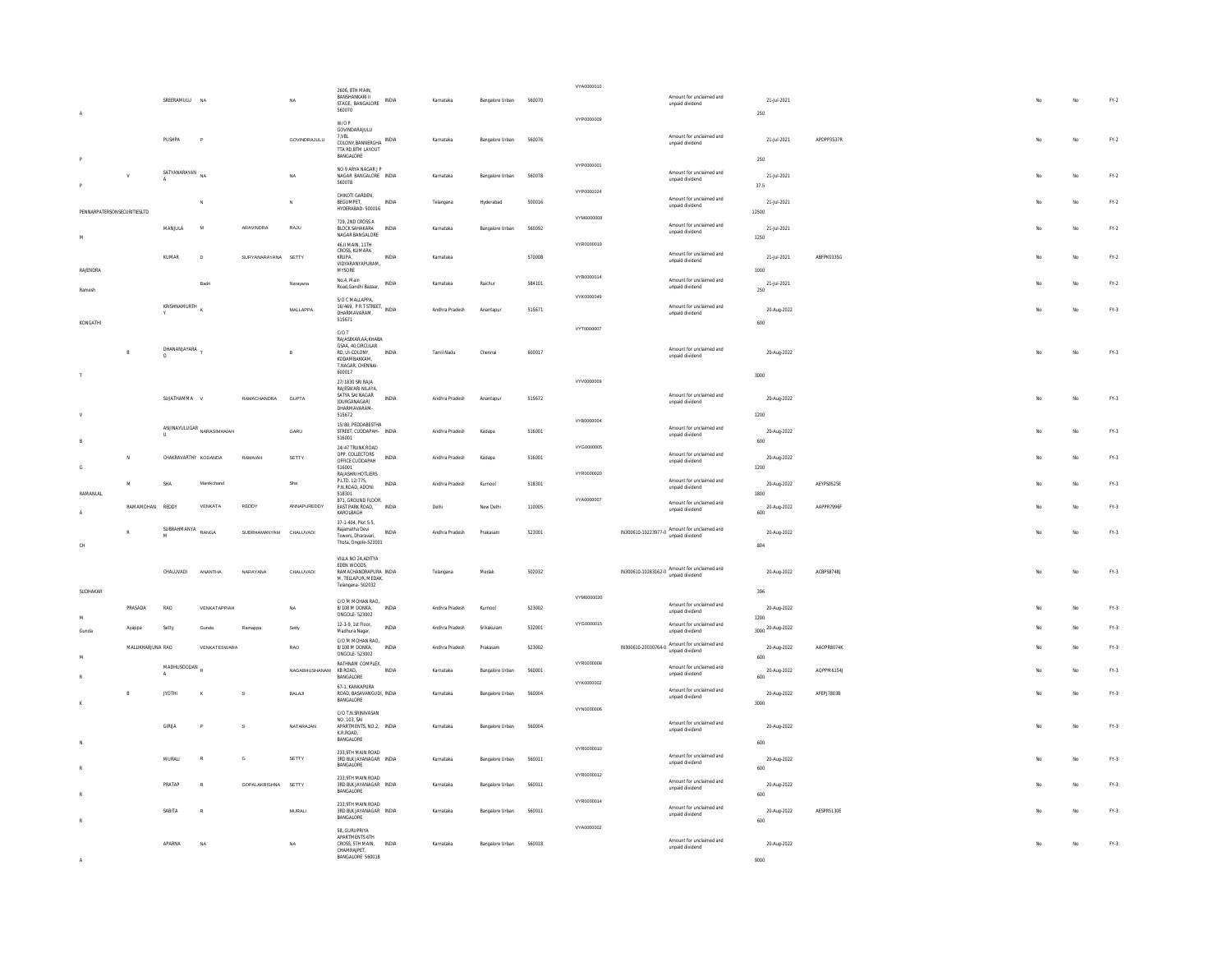|                             |              |                     |                |                     |                                 | NO.6, GOKULAM<br>MUNSHI AKBER                  |              |                |                 |        | VYM0000005        |                                                                 |                     |                   |    |     |        |
|-----------------------------|--------------|---------------------|----------------|---------------------|---------------------------------|------------------------------------------------|--------------|----------------|-----------------|--------|-------------------|-----------------------------------------------------------------|---------------------|-------------------|----|-----|--------|
|                             | SRINIVASA    | MURTHY              |                |                     | NA                              | HUSSAIN ROAD<br>TASKER TOWN                    | INDIA        | Karnataka      | Bangalore Urban | 560051 |                   | Amount for unclaimed and<br>unpaid dividend                     | 20-Aug-2022         |                   |    | No  | FY.3   |
| MK                          |              |                     |                |                     |                                 | BANGALORE 560051<br>M/SP                       |              |                |                 |        | VYP0000016        |                                                                 | 600                 |                   |    |     |        |
|                             |              | NAGARATHNAM         |                |                     |                                 | SUBBARAMAIAH &<br>SONS NUT                     |              |                |                 |        |                   | Amount for unclaimed and                                        |                     |                   |    |     |        |
|                             | N            | MA                  |                |                     | SUBBARAMAIAH                    | MERCHANTS OLD<br>THARAGUPET                    | <b>INDIA</b> | Karnataka      | Bangalore Urban | 560053 |                   | unpaid dividend                                                 | 20-Aug-2022         | AAUPN4544N        | No | No  | FY.3   |
|                             |              |                     |                |                     |                                 | <b>RANGALORE</b><br>NO.176, TANKASAL           |              |                |                 |        | VYT0000005        |                                                                 | 4800                |                   |    |     |        |
|                             | А            | BALAI               | T              |                     | ASWATHNARAYANA TOWER NO. 3, A.S |                                                | INDIA        | Karnataka      | Bangalore Urban | 560053 |                   | Amount for unclaimed and                                        | 20-Aug-2022         | ABPPB0320C        | No | No  | FY.3   |
|                             |              |                     |                |                     |                                 | BANGALORE                                      |              |                |                 |        | <b>VYT0000006</b> | unpaid dividend                                                 | 600                 |                   |    |     |        |
|                             |              |                     |                |                     |                                 | NO.176, TANKASAL<br>TOWER D.NO.3, A.S.         |              |                |                 |        |                   |                                                                 |                     |                   |    |     |        |
|                             | A            | MANJULA             |                |                     | ASWATHNARAYANA CHAI STREET      | (BHD.JAYANT CYCLE                              | INDIA        | Karnataka      | Bangalore Urban | 560053 |                   | Amount for unclaimed and<br>unpaid dividend                     | 20-Aug-2022         | ADCPM7649A        |    | No  | FY.3   |
|                             |              |                     |                |                     |                                 | STORES) BANGALORE                              |              |                |                 |        |                   |                                                                 | 1200                |                   |    |     |        |
|                             |              |                     |                |                     |                                 | 2606, 8TH MAIN<br>BANSHANKARI II               |              |                |                 |        | VYA0000010        |                                                                 |                     |                   |    |     |        |
|                             |              | SREERAMULLI NA      |                |                     | <b>NA</b>                       | STAGE, BANGALORE                               | <b>INDIA</b> | Karnataka      | Bangalore Urban | 560070 |                   | Amount for unclaimed and<br>unpaid dividend                     | 20-Aug-2022         |                   | No | No. | $FN-3$ |
|                             |              |                     |                |                     |                                 | 560070<br>77/C VYSYA BANK                      |              |                |                 |        | VYE0000003        |                                                                 | 600                 |                   |    |     |        |
|                             | $\mathbb{R}$ | VANAMALA            | NA             |                     | <b>NA</b>                       | COLONY 100 FEET<br>RING ROAD RTM II INDIA      |              | Karnataka      | Bangalore Urban | 560076 |                   | Amount for unclaimed and                                        | 20-Aug-2022         |                   | No | No. | $FY-3$ |
|                             |              |                     |                |                     |                                 | STAGE BANGALORE<br>560076                      |              |                |                 |        |                   | unpaid dividend                                                 | 600                 |                   |    |     |        |
|                             |              |                     |                |                     |                                 | W/OP                                           |              |                |                 |        | VYP0000009        |                                                                 |                     |                   |    |     |        |
|                             |              | PUSHPA              | $\overline{P}$ |                     | GOVINDRAJULU                    | GOVINDARAJULU<br>$7,\!V\!B\!L$                 |              | Karnataka      | Bangalore Rural | 560076 |                   | Amount for unclaimed and                                        | 20-Aug-2022         | APDPP3537R        | No | No  | $FN-3$ |
|                             |              |                     |                |                     |                                 | COLONY, BANNERGHA INDIA<br>TTA RD, BTM LAYOUT  |              |                |                 |        |                   | unpaid dividend                                                 |                     |                   |    |     |        |
|                             |              |                     |                |                     |                                 | <b>BANGALORE</b>                               |              |                |                 |        | VYP0000001        |                                                                 | 600                 |                   |    |     |        |
|                             | $\mathsf{v}$ | SATYANARAYAN        | NA.            |                     | NA                              | NO 9 ARYA NAGAR J P<br>NAGAR RANGALORE INDIA   |              | Karnataka      | Rangalore Urban | 560078 |                   | Amount for unclaimed and                                        | 20-Aug-2022         |                   | No | No. | FY-3   |
|                             |              |                     |                |                     |                                 | 560078                                         |              |                |                 |        |                   | unpaid dividend                                                 | 90                  |                   |    |     |        |
|                             |              |                     |                |                     | $\mathbf N$                     | CHIKOTI GARDEN.<br>BEGUMPET,                   | INDIA        | Telangana      | Hyderabad       | 500016 | VYP0000024        | Amount for unclaimed and                                        | 20-Aug-2022         |                   |    | No  | $FN-3$ |
| PENNARPATERSONSECURITIESLTD |              |                     |                |                     |                                 | HYDERABAD-500016                               |              |                |                 |        |                   | unpaid dividend                                                 | 30000               |                   |    |     |        |
|                             |              | MANJULA             |                | ARAVINDRA           | RAJU                            | 729. 2ND CROSS A<br>BLOCK SAHAKARA             | <b>INDIA</b> |                |                 | 560092 | VYM0000008        | Amount for unclaimed and                                        |                     |                   |    |     | $FN-3$ |
|                             |              |                     | M              |                     |                                 | NAGAR BANGALORE                                |              | Karnataka      | Bangalore Urban |        |                   | unpaid dividend                                                 | 20-Aug-2022<br>3000 |                   |    | No  |        |
|                             |              |                     |                |                     |                                 | 729, 2ND CROSS A                               |              |                |                 |        | VYM0000029        | Amount for unclaimed and                                        |                     |                   |    |     |        |
| <b>MA</b>                   | RAVINDRA     | <b>RAJU</b>         | $\overline{M}$ | ASUBBA              | RAJU                            | BLOCK, SAHAKARA INDIA<br>NAGAR BANGALORE       |              | Karnataka      | Bangalore Urban | 560092 |                   | unpaid dividend                                                 | 20-Aug-2022<br>3000 |                   |    | No  | $FN-3$ |
|                             |              |                     |                |                     |                                 | NO 647 C, MAIN<br>SHANTHINIKETHAN              |              |                |                 |        | VYY0000002        |                                                                 |                     |                   |    |     |        |
|                             |              | NAGARAJA            |                |                     | SUBRAMANYAM                     | ING VYSVA, BANK<br>COLONY AREKERE,             | <b>INDIA</b> | Karnataka      | Bangalore Urban | 560076 |                   | IN300394-20017596-0 Amount for unclaimed and<br>unpaid dividend | 20-Aug-2022         | AAGPN7960F        | No | No  | $FN-3$ |
|                             |              |                     |                |                     |                                 | BANGALORE SOUTH-                               |              |                |                 |        |                   |                                                                 | 600                 |                   |    |     |        |
|                             |              |                     |                |                     |                                 | 560076<br>46, II MAIN, 11TH                    |              |                |                 |        | VYR0000019        |                                                                 |                     |                   |    |     |        |
|                             |              | KUMAR               | $\overline{D}$ | SURYANARAYANA SETTY |                                 | CROSS, KUMARA<br>KRUPA,                        | INDIA        | Karnataka      | Mysore          | 570008 |                   | Amount for unclaimed and<br>unpaid dividend                     | 20-Aug-2022         | ABFPK0335G        |    | No  | FY.3   |
| RAJENDRA                    |              |                     |                |                     |                                 | VIDYARANYAPURAM.<br>MYSORE                     |              |                |                 |        |                   |                                                                 | 2400                |                   |    |     |        |
|                             |              |                     | <b>Radri</b>   |                     | Narayana                        | No.4, Main<br>Road, Gandhi Bazaar,             | <b>INDIA</b> | Karnataka      | Raichur         | 584101 | VYB0000014        | Amount for unclaimed and<br>unpaid dividend                     | 20-Aug-2022         |                   |    | No  | $FY-3$ |
| Ramesh                      |              |                     |                |                     |                                 | C/3, RAMASWAMY                                 |              |                |                 |        | VYK0000018        |                                                                 | 600                 |                   |    |     |        |
|                             | NIRMALA      | PRASAD              | $\mathbf{c}$   | RV                  | PRASAD                          | APATS. 10. WARREN                              | INDIA        | Tamil Nadu     | Chennai         | 600004 |                   | Amount for unclaimed and                                        | 20-Aug-2022         |                   |    | No  | $FN-3$ |
|                             |              |                     |                |                     |                                 | ROAD, MYLAPORE.<br>CHENNAL                     |              |                |                 |        |                   | unpaid dividend                                                 | 3000                |                   |    |     |        |
|                             |              |                     |                |                     |                                 | C/O T RAJASEKAR,<br>KHABAGS, 40.               |              |                |                 |        | VYJ0000003        |                                                                 |                     |                   |    |     |        |
|                             |              | VITAYALAKSHML BHOTA |                | DHANA JAYA          | <b>RAO</b>                      | CIRCULAR RD,UI-<br>COLONY                      | <b>INDIA</b> | Tamil Nadu     | Chennai         | 600017 |                   | Amount for unclaimed and                                        | 20-Aug-2022         |                   | No | No. | $FY-3$ |
|                             |              |                     |                |                     |                                 | KODAMBAKKAM,<br>T.NAGAR, CHENNAI,              |              |                |                 |        |                   | unpaid dividend                                                 |                     |                   |    |     |        |
|                             |              |                     |                |                     |                                 | 600 017<br>STATE BANK OF INDIA,                |              |                |                 |        | VYS0000065        |                                                                 | 3000                |                   |    |     |        |
| SURE                        |              | SATYANARAYAN        | RAMA           | DANDU               | SURF                            | MIRYALA GUDA.<br>508207                        | <b>INDIA</b> | Telangana      | Nalgonda        | 508207 |                   | Amount for unclaimed and<br>unpaid dividend                     | 20-Aug-2022<br>1200 | ADPPS0573F        | No | No. | $FY-3$ |
|                             |              |                     |                |                     |                                 | W/O. C.NAGA RAJU,<br>D.NO.11-562.              |              |                |                 |        | VYC0000006        |                                                                 |                     |                   |    |     |        |
|                             |              | NAGAVENI            | $\mathbf c$    | NAGA                | RAJU                            | <b>BRAHMIN STREET,</b>                         | INDIA        | Andhra Pradesh | Anantapur       | 515671 |                   | Amount for unclaimed and<br>unpaid dividend                     | 20-Aug-2022         | ABFPC5527J        |    | No  | FY.3   |
|                             |              |                     |                |                     |                                 | DHARMAVARAM,<br>515671                         |              |                |                 |        | VYC0000014        |                                                                 | 600                 |                   |    |     |        |
|                             |              |                     |                |                     |                                 | S/O C NARAYANAPPA                              |              |                |                 |        |                   |                                                                 |                     |                   |    |     |        |
|                             |              | SANKARAIAH          | $\mathcal{C}$  |                     | NARAYANAPPA                     | 16/546, PR T STREET, INDIA<br>DHARMAVARAM-     |              | Andhra Pradesh | Anantapur       | 515671 |                   | Amount for unclaimed and<br>unpaid dividend                     | 20-Aug-2022         | <b>DNSPS8944B</b> | No | No  | $FN-3$ |
| CHINTA                      |              |                     |                |                     |                                 | 515671                                         |              |                |                 |        |                   |                                                                 | 600                 |                   |    |     |        |
|                             |              |                     |                |                     |                                 | 9/1 DHONDUSA<br>COMPLEX, 3RD FLOOR             |              |                |                 |        | VYM0000067        | Amount for unclaimed and                                        |                     |                   |    |     |        |
|                             | $\,$ B       | $\mathbb{H}$        | H              | s                   | BALAVANTHAPPA                   | RESIDENCY ROAD, INDIA<br>RICHMOND CIRCLE       |              | Karnataka      | Bangalore Urban | 560025 |                   | unpaid dividend                                                 | 20-Aug-2022         | APHPM1998K        |    | No  | $FN-3$ |
| MADHU                       |              |                     |                |                     |                                 | BANGALORE<br>No. 8 K.V. Lane                   |              |                |                 |        | <b>VYP0000005</b> |                                                                 | 600                 |                   |    |     |        |
| DINESH                      | <b>GUPTA</b> | $\overline{P}$      | PANDURANGA     |                     | SETTY                           | Akkipet, Bangalore- INDIA<br>560053, Karnataka |              | Karnataka      | Bangalore Urban | 560053 |                   | Amount for unclaimed and<br>unpaid dividend                     | 20-Aug-2022<br>600  | AUPPP9957N        |    | No  | FY.3   |
|                             |              |                     |                |                     |                                 | #762,<br>AA:RANGESHAA: 18                      |              |                |                 |        | VYA0000017        |                                                                 |                     |                   |    |     |        |
|                             | KUMARV       | <b>ITGAMPALLI</b>   | LATE           | VASUDEVRAO          | <b>ITGAMPALLI</b>               | TH CROSS 23 RD MAIN<br><b>IDEAL HOME</b>       | <b>INDM</b>  | Karnataka      | Bangalore Urban | 560039 |                   | Amount for unclaimed and                                        | 20-Aug-2022         | AAJPA4589M        |    | No  | FY.3   |
|                             |              |                     |                |                     |                                 | <b>TOWNSHIP</b><br>RAJESHWARINAGAR             |              |                |                 |        |                   | unpaid dividend                                                 |                     |                   |    |     |        |
| ANIL                        |              |                     |                |                     |                                 | BANGALORE<br>NO 702 BLDG NO 10                 |              |                |                 |        |                   |                                                                 | 600                 |                   |    |     |        |
|                             |              |                     |                |                     |                                 | SHANTI PARK<br>APARTMENTS 9TH                  |              |                |                 |        |                   |                                                                 |                     |                   |    |     |        |
|                             |              | UDAYASHANKAR NA     |                |                     | NA                              | BLOCK JAYANAGAR                                | <b>INDIA</b> | Karnataka      | Bangalore Urban | 560041 |                   | IN300214-16813486-0 Amount for unclaimed and<br>unpaid dividend | 20-Aug-2022         |                   |    | No  | FY.3   |
| SARALA                      |              |                     |                |                     |                                 | BANGALORE<br>KARNATAKA 560041                  |              |                |                 |        |                   |                                                                 | 600                 |                   |    |     |        |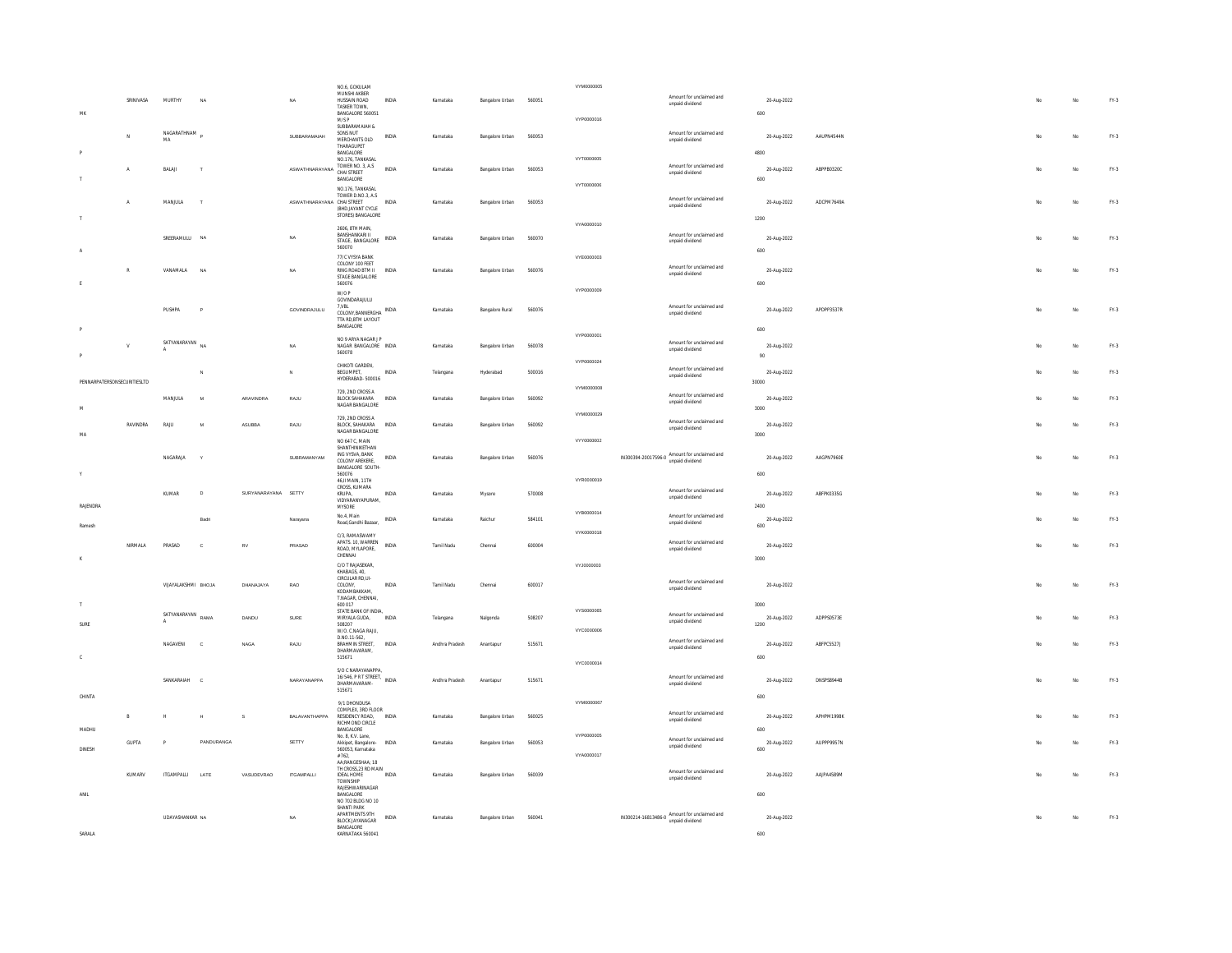|            |              |                              |              |                     |                                 | 331/2.16TH A MAIN                                                           |              |                |                        |        | VYK0000053               |                                                                 |                     |                   |     |    |               |
|------------|--------------|------------------------------|--------------|---------------------|---------------------------------|-----------------------------------------------------------------------------|--------------|----------------|------------------------|--------|--------------------------|-----------------------------------------------------------------|---------------------|-------------------|-----|----|---------------|
| $_{\rm K}$ | SANTHA       | PALAIAH                      |              | VENKATA             | KRISHNAIAH                      | 36TH CROSS, 4TH T<br><b>BLOCK IAYANAGAR</b><br>BANGALORE 560041             | INDIA        | Karnataka      | Bangalore Urban 560041 |        |                          | Amount for unclaimed and<br>unpaid dividend                     | 20-Aug-2022<br>600  | ADFPK4385C        |     | No | FY.3          |
|            | SANTHA       | PALAIAH                      | ×            | VENKATA             | KRISHNAIAH                      | 331/2.16TH A MAIN<br>36TH CROSS, 4TH T<br>BLOCK JAYANAGAR                   | <b>INDIA</b> | Karnataka      | Bangalore Urban        | 560041 | VYK0000054               | Amount for unclaimed and<br>unpaid dividend                     | 20-Aug-2022         | ADFPK4385C        |     | No | FY.3          |
|            |              | MANJULA                      | $\mathbf{M}$ | ARAVINDRA           | RAJU                            | BANGALORE 560041<br>729. 2ND CROSS A<br>BLOCK SAHAKARA                      | INDIA        | Karnataka      | Bangalore Urban        | 560092 | VYM0000008               | Amount for unclaimed and                                        | 600<br>02-Apr-2023  |                   |     | No | FY.4          |
| M.         |              |                              |              |                     |                                 | NAGAR BANGALORE<br># 729 2ND CROSS A                                        |              |                |                        |        | VYM0000029               | unpaid dividend                                                 | 2500                |                   |     |    |               |
| MA         | RAVINDRA     | RAJU                         | M            | ASUBBA              | RAJU                            | BLOCK, SAHAKARA<br>NAGAR BANGALORE                                          | INDIA        | Karnataka      | Bangalore Urban        | 560092 | VYB0000014               | Amount for unclaimed and<br>unpaid dividend                     | 02-Apr-2023<br>2500 |                   |     | No | FY.4          |
| Rames      |              | B                            | Badri        |                     | Narayana                        | No.4, Main<br>Road, Gandhi Bazaar,                                          | INDIA        | Karnataka      | Raichur                | 584101 | VYK0000018               | Amount for unclaimed and<br>unpaid dividend                     | 02-Apr-2023<br>500  |                   |     | No | FY.4          |
|            | NIRMALA      | PRASAD                       | $\mathbf{c}$ | <b>RV</b>           | PRASAD                          | C/3 RAMASWAMY<br>APATS. 10. WARREN<br>ROAD, MYLAPORE,<br>CHENNAL            | <b>INDIA</b> | Tamil Nadu     | Chennai                | 600004 |                          | Amount for unclaimed and<br>unpaid dividend                     | 02-Apr-2023<br>2500 |                   | No  | No | $FY-4$        |
| SLIRE      |              | SATYANARAYAN<br>$\mathbf{A}$ | RAMA         | DANDU               | SURE                            | STATE BANK OF INDIA.<br>MIRYALA GUDA,<br>508207<br>W/O. C.NAGA RAJU,        | INDIA        | Telangana      | Nalgonda               | 508207 | VYS0000065<br>VYC0000006 | Amount for unclaimed and<br>unpaid dividend                     | 02-Apr-2023<br>1000 | ADPPS0573E        |     | No | FY.4          |
| c          |              | NAGAVENI                     | $\mathbf{c}$ | <b>NAGA</b>         | RAJU                            | D.NO.11-562,<br>BRAHMIN STREET.<br>DHARMAVARAM,<br>515671                   | <b>INDIA</b> | Andhra Pradesh | Anantapur              | 515671 |                          | Amount for unclaimed and<br>unpaid dividend                     | 02-Apr-2023<br>500  | ABFPC5527J        |     | No | FY.4          |
|            |              |                              |              |                     |                                 | S/O C NARAYANAPPA.<br>16/546, PR T STREET, INDIA                            |              |                |                        |        | VYC0000014               | Amount for unclaimed and                                        |                     |                   |     |    |               |
| CHINTA     |              | SANKARAIAH C                 |              |                     | NARAYANAPPA                     | DHARMAVARAM-<br>515671                                                      |              | Andhra Pradesh | Anantapur              | 515671 |                          | unpaid dividend                                                 | 02-Apr-2023<br>500  | <b>DNSPSR944R</b> | No  | No | FY.4          |
|            |              |                              |              |                     |                                 | $C/OT$<br>RAJASEKAR AA-KHARA                                                |              |                |                        |        | VYT0000007               |                                                                 |                     |                   |     |    |               |
|            | $\mathbb{R}$ | DHANANJAYARA                 |              |                     | B                               | GSAA, 40, CIRCULAR<br>RD. UI-COLONY.<br>KODAMBAKKAM.<br>T.NAGAR, CHENNAI    | INDIA        | Tamil Nadu     | Chenna                 | 600017 |                          | Amount for unclaimed and<br>unpaid dividend                     | 02-Apr-2023         |                   |     | No | FY.4          |
|            |              |                              |              |                     |                                 | 600017<br>233 9TH MAIN ROAD                                                 |              |                |                        |        | VYR0000012               |                                                                 | 2500                |                   |     |    |               |
|            |              | PRATAF                       |              | GOPALAKRISHNA SETTY |                                 | 3RD BLK JAYANAGAR INDIA<br>BANGALORE                                        |              | Karnataka      | Bangalore Urban        | 560011 | VYR0000014               | Amount for unclaimed and<br>unpaid dividend                     | 02-Apr-2023<br>500  |                   |     | No | FY.4          |
|            |              | SABITA                       | $\mathbb{R}$ |                     | <b>MURALI</b>                   | 233,9TH MAIN ROAD<br>3RD BLK JAYANAGAR INDIA<br>BANGALORE                   |              | Karnataka      | Bangalore Urban        | 560011 | VYA0000002               | Amount for unclaimed and<br>unpaid dividend                     | 02-Apr-2023<br>500  | AESPR5130E        |     | No | FY.4          |
|            |              | <b>APARNA</b>                | NA           |                     | <b>NA</b>                       | 58. GURUPRIYA<br>APARTMENTS 6TH<br>CROSS, 5TH MAIN,<br>CHAMRAJPET,          | <b>INDIA</b> | Karnataka      | Bangalore Urban        | 560018 |                          | Amount for unclaimed and<br>unpaid dividend                     | 02-Apr-2023         |                   | Mo  | No | FY.4          |
|            |              |                              |              |                     |                                 | BANGALORE 560018<br>NO 702 BLDG NO 10<br>SHANTI PARK                        |              |                |                        |        |                          |                                                                 | 7500                |                   |     |    |               |
| SARALA     |              | UDAYASHANKAR NA              |              |                     | <b>NA</b>                       | APARTMENTS 9TH<br>BLOCK JAYANAGAR<br>BANGALORE<br>KARNATAKA 560041          | INDIA        | Karnataka      | Bangalore Urban        | 56004  |                          | IN300214-16813486-0 Amount for unclaimed and<br>unpaid dividend | 02-Apr-2023<br>500  |                   |     | No | $\text{FY-4}$ |
|            | SANTHA       | PALAIAH                      | ×            | VENKATA             | <b>KRISHNAIAH</b>               | 331/2.16TH A MAIN<br>36TH CROSS, 4TH T<br>BLOCK JAYANAGAR                   | <b>INDIA</b> | Karnataka      | Bangalore Urban        | 560041 | VYK0000053               | Amount for unclaimed and<br>unpaid dividend                     | 02-Apr-2023         | ADFPK4385C        | No  | No | FY.4          |
| ĸ          |              |                              |              |                     |                                 | BANGALORE 560041<br>331/2.16TH A MAIN                                       |              |                |                        |        | VYK0000054               |                                                                 | 500                 |                   |     |    |               |
| K          | SANTHA       | PALAIAH                      | K            | VENKATA             | KRISHNAIAH                      | 36TH CROSS, 4TH T<br><b>BLOCK JAYANAGAR</b><br>BANGALORE 560041             | INDIA        | Karnataka      | Bangalore Urban        | 560041 |                          | Amount for unclaimed and<br>unpaid dividend                     | 02-Apr-2023<br>500  | ADFPK4385C        | No. | No | FY.4          |
|            |              |                              |              |                     |                                 | C/O T RAJASEKAR,<br>KHARAGS 40<br>CIRCULAR RD,UI-                           |              |                |                        |        | VYJ0000003               |                                                                 |                     |                   |     |    |               |
| $\top$     |              | VIJAYALAKSHMI BHOJA          |              | DHANAJAYA           | <b>RAO</b>                      | COLONY,<br>KODAMBAKKAM.<br>T.NAGAR, CHENNAI,<br>600.017                     | <b>INDIA</b> | Tamil Nadu     | Chenna                 | 600017 |                          | Amount for unclaimed and<br>unpaid dividend                     | 02-Apr-2023<br>2500 |                   | No  | No | FY.4          |
|            | SRINIVASA    | MURTHY                       | NA           |                     | <b>NA</b>                       | NO.6, GOKULAM<br>MUNSHI AKBER<br>HUSSAIN ROAD                               | <b>INDIA</b> | Karnataka      | Bangalore Urban        | 560051 | VYM0000005               | Amount for unclaimed and                                        | 02-Apr-2023         |                   | No  | No | FY.4          |
| MK         |              |                              |              |                     |                                 | TASKER TOWN,<br>BANGALORE 560051<br>$M/SP$                                  |              |                |                        |        | VYP0000016               | unpaid dividend                                                 | 500                 |                   |     |    |               |
|            |              | NAGARATHNAM<br>MA            |              |                     | SUBBARAMAIAH                    | SUBBARAMAIAH &<br>SONS NUT<br>MERCHANTS OLD<br>THARAGUPET                   | INDIA        | Karnataka      | Bangalore Urban        | 560053 |                          | Amount for unclaimed and<br>unpaid dividend                     | 02-Apr-2023         | AAUPN4544N        |     | No | $FY-4$        |
|            | $\mathbf{A}$ | BALAJI                       | $\mathbf{r}$ |                     | ASWATHNARAYANA TOWER NO. 3, A.S | BANGALORE<br>NO.176, TANKASAL                                               | <b>INDIA</b> | Karnataka      | Rannalore Lirban       | 560053 | VYT0000005               | Amount for unclaimed and<br>unpaid dividend                     | 4000<br>02-Apr-2023 | ARPPR0320C        |     | No | $FY-4$        |
|            |              |                              |              |                     |                                 | <b>RANGALORE</b><br>NO.176, TANKASAL                                        |              |                |                        |        | VYT0000006               |                                                                 | 500                 |                   |     |    |               |
|            | $\Lambda$    | MANILIA                      | T            |                     | ASWATHNARAYANA CHAI STREET      | TOWER D.NO.3, A.S<br>(BHD.JAYANT CYCLE<br>STORES) BANGALORE                 | <b>INDIA</b> | Karnataka      | Bangalore Urban        | 560053 |                          | Amount for unclaimed and<br>unpaid dividend                     | 02-Anr-2023<br>1000 | ADCPM7649A        | No. | No | FY.4          |
|            |              | SREERAMULU                   | NA           |                     | <b>NA</b>                       | 2606, 8TH MAIN,<br>BANSHANKARI II<br>STAGE, BANGALORE                       | INDIA        | Karnataka      | Bangalore Urban        | 560070 | VYA0000010               | Amount for unclaimed and<br>unpaid dividend                     | 02-Apr-2023         |                   |     | No | $\text{FY-4}$ |
|            |              |                              |              |                     |                                 | 560070<br>9/1 DHONDUSA                                                      |              |                |                        |        | VYM0000067               |                                                                 | 500                 |                   |     |    |               |
| MADHU      | R            |                              |              | s                   | BALAVANTHAPPA                   | COMPLEX, 3RD FLOOR<br>RESIDENCY ROAD. INDIA<br>RICHMOND CIRCLE<br>BANGALORE |              | Karnataka      | Bangalore Urban        | 560025 |                          | Amount for unclaimed and<br>unpaid dividend                     | 02-Apr-2023<br>500  | APHPM1998K        |     | No | FY.4          |
|            |              |                              |              |                     |                                 |                                                                             |              |                |                        |        |                          |                                                                 |                     |                   |     |    |               |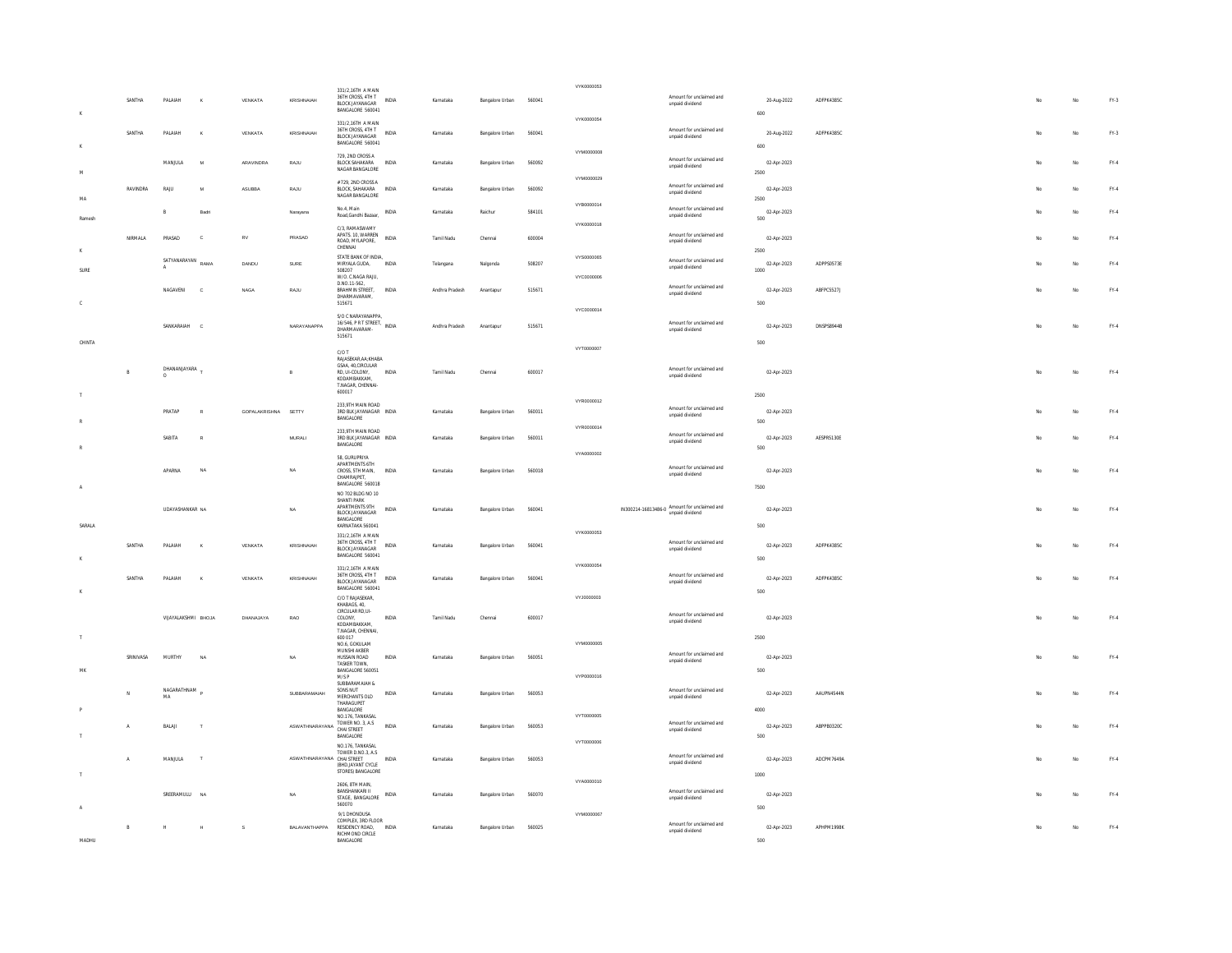|                 | $\mathbb{R}$                | VANAMALA             | NA                            |                        | NA                | 77/C VYSYA BANK<br>COLONY 100 FEET<br>RING ROAD BTM II<br>STAGE BANGALORE                                   | INDIA        | Karnataka      | Bangalore Urban | 560076 | VYE0000003               | Amount for unclaimed and<br>unpaid dividend                            | 02-Apr-2023               |            |  |     | No  | FY.4          |  |
|-----------------|-----------------------------|----------------------|-------------------------------|------------------------|-------------------|-------------------------------------------------------------------------------------------------------------|--------------|----------------|-----------------|--------|--------------------------|------------------------------------------------------------------------|---------------------------|------------|--|-----|-----|---------------|--|
| $\mathsf E$     |                             |                      | N                             |                        | $\mathbb{N}$      | 560076<br>CHIKOTI GARDEN,<br><b>REGUMPET</b>                                                                | INDIA        | Telangana      | Hyderahad       | 500016 | VYP0000024               | Amount for unclaimed and<br>unpaid dividend                            | 500<br>02-Apr-2023        |            |  | No. | No  | FY.4          |  |
|                 | PENNARPATERSONSECURITIESLTD |                      |                               |                        |                   | HYDERABAD-500016<br>W/O P<br>GOVINDARAJULU                                                                  |              |                |                 |        | VYP0000009               |                                                                        | 25000                     |            |  |     |     |               |  |
|                 |                             | PUSHPA               | P                             |                        | GOVINDRAJULU      | 7.VBL<br>COLONY, BANNERGHA INDIA<br>TTA RD RTM LAYOUT<br>BANGALORE                                          |              | Karnataka      | Bangalore Urban | 560076 |                          | Amount for unclaimed and<br>unpaid dividend                            | 02-Apr-2023<br>500        | APDPP3537R |  |     | No. | FY.4          |  |
|                 |                             | SATYANARAYAN NA      |                               |                        | NA                | NO 9 ARYA NAGAR J P<br>NAGAR BANGALORE INDIA<br>560078                                                      |              | Karnataka      | Bangalore Urban | 560078 | VYP0000001               | Amount for unclaimed and<br>unpaid dividend                            | 02-Apr-2023<br>75         |            |  |     | No  | FY.4          |  |
|                 |                             | <b>JYOTHI</b>        |                               | s                      | BALAJI            | 67-1 KANKAPURA<br>ROAD, BASAVANGUDI, INDIA<br>BANGALORE                                                     |              | Karnataka      | Bangalore Urban | 560004 | VYK0000002               | Amount for unclaimed and<br>unpaid dividend                            | 02-Apr-2023<br>2500       | AFEPJ7803B |  |     | No  | FY.4          |  |
|                 |                             | <b>GIRLIA</b>        |                               | s                      | NATARAJAN         | C/O T.N.SRINIVASAN<br>NO 103 SAL<br>APARTMENTS, NO.2, INDIA<br>K.R.ROAD,<br>BANGALORE                       |              | Karnataka      | Bangalore Urban | 560004 | VYN0000006               | Amount for unclaimed and<br>unpaid dividend                            | 02-Apr-2023<br>500        |            |  |     | No  | FY.4          |  |
| KONGATHI        |                             | KRISHNAMURTH         |                               |                        | MALLAPPA          | S/O C MALLAPPA<br>16/469, PR T STREET, INDIA<br>DHARMAVARAM,<br>515671                                      |              | Andhra Pradesh | Anantapur       | 515671 | VYK0000049               | Amount for unclaimed and<br>unpaid dividend                            | 02-Apr-2023<br>500        |            |  | No. | No  | FY.4          |  |
| B               |                             |                      | ANJINAYULUGAR<br>NARASIMHAJAH |                        | GARU              | 15/80 PEDDARESTHA<br>STREET, CUDDAPAH- INDIA<br>516001                                                      |              | Andhra Pradesh | Kadapa          | 516001 | VYB0000004               | Amount for unclaimed and<br>unpaid dividend                            | 02-Apr-2023<br>500        |            |  |     | No  | FY.4          |  |
| G               | N                           | CHAKRAVARTHY KODANDA |                               | RAMAIAH                | SETTY             | 24/47 TRUNK ROAD<br>OPP. COLLECTORS<br>OFFICE CUDDAPAH<br>516001                                            | <b>INDIA</b> | Andhra Pradesh | Kadapa          | 516001 | VYG0000005               | Amount for unclaimed and<br>unpaid dividend                            | 02-Apr-2023<br>1000       |            |  | No. | No  | FY.4          |  |
| KOTA            |                             | RANGAIAH             | NA                            |                        | <b>NA</b>         | 17/162, MUNDY<br>BAZAAR CUDDAPAH INDIA<br>516001                                                            |              | Andhra Pradesh | Kadapa          | 516001 | VYK0000051               | Amount for unclaimed and<br>unpaid dividend                            | 02-Apr-2023<br>500        |            |  |     | No  | FY.4          |  |
| MADHLIRL        |                             | MAMIDI               | SATISH                        | <b>MAMIDI</b>          | NA                | D NO 28 33,<br>SAMAVARI STREET,<br>CIRCLEPET,<br>MACHILIPATNAM,<br>521001                                   | <b>INDIA</b> | Andhra Pradesh | Krishna         | 521001 |                          | $IN303382-10046258-0$ Amount for unclaimed and<br>unpaid dividend      | 02-Apr-2023<br>500        | ARVPM1942R |  | No  | No  | $FY-4$        |  |
| CH              |                             | SUBRAHMANYA<br>M     | RANGA                         | SUBRHAMANYAM CHALUVADI |                   | 37-1-404, Plot S-5,<br>Rajamatha Devi<br>Towers Dharavari<br>Thota, Ongole-523001                           | INDIA        | Andhra Pradesh | Prakasam        | 523001 |                          | $IN300610-10223977-0 \text{ Amount for unclaimed and unpaid dividend}$ | 02-Apr-2023<br>670        |            |  |     | No  | FY.4          |  |
| M               | MALLIKHARJUNA RAO           |                      | VENKATESWARA                  |                        | RAO               | C/O M MOHAN RAO.<br>8/108 M DONKA,<br>ONGOLE-523002                                                         | INDIA        | Andhra Pradesh | Prakasan        | 523002 |                          | IN300610-20030764-0 Amount for unclaimed and                           | 02-Apr-2023<br>500        | AAOPR8074K |  |     | No  | FY.4          |  |
| $\mathsf{ANIL}$ | KUMARV                      | <b>ITGAMPALLI</b>    | LATE                          | VASUDEVRAO             | <b>ITGAMPALLI</b> | 762 AA-RANGESHAA<br>18 TH CROSS 23 RD<br>MAIN IDEAL HOME<br>TOWNSHIP<br>RAJESHWARINAGAR<br><b>BANGALORE</b> | INDIA        | Karnataka      |                 | 560039 | VYA0000017               | Amount for unclaimed and<br>unpaid dividend                            | 02-Apr-2023<br>500        | AAJPA4589M |  |     | No  | FY.4          |  |
| SUDHAKAR        |                             | CHALUVADI            | ANANTHA                       | NARAYANA               | CHALUVADI         | VILLA NO 24, ADITYA<br>FDFN WOODS<br>RAMACHANDRAPURA INDIA<br>M, TELLAPUR, MEDAK,<br>Telangana-502032       |              | Telangana      | Medal           | 502032 |                          | IN300610-10283162-0 Amount for unclaimed and                           | 02-Apr-2023<br>330        | ACBPS8748J |  |     | No  | FY.4          |  |
| M               | PRASADA                     | RAO                  | VENKATAPPIAH                  |                        | NA                | C/O M MOHAN RAO,<br>8/108 M DONKA.<br>ONGOLE-523002                                                         | INDIA        | Andhra Pradesh | Kurnool         | 523002 | VYM0000020               | Amount for unclaimed and<br>unpaid dividend                            | 02-Apr-2023<br>1000       |            |  |     | No  | FY.4          |  |
| Gunda           | Ayappa                      | Setty                | Gunda                         | Ramappa                | Setty             | 12-3-9, 1st Floor,<br>Madhura Nagar,<br>D NO 6-3-15 T NAGAR                                                 | INDIA        | Andhra Pradesh | Srikakulam      | 532001 | VYG0000015<br>VYM0000022 | Amount for unclaimed and<br>unpaid dividend                            | 2500 02-Apr-2023          |            |  |     | No  | FY.4          |  |
| SREERAMACHANDRA | MURTHY                      | M                    | NAGESWARA                     | RAO                    | MADDULA           | RAJAHMUNDRY<br>533101<br>RATHNAM COMPLEX,                                                                   | <b>INDIA</b> | Andhra Pradesh | East Godavari   | 533101 | VYR0000008               | Amount for unclaimed and<br>unpaid dividend                            | 02-Apr-2023<br>1000       | ANFPM4676A |  |     | No  | FY.4          |  |
|                 |                             | MADHUSOODAN          |                               |                        | NAGABHUSHANAM     | KB ROAD,<br><b>BANGALORE</b><br>233.9TH MAIN ROAD                                                           | INDIA        | Karnataka      | Bangalore Urban | 560001 | VYR0000010               | Amount for unclaimed and<br>unpaid dividend                            | 02-Apr-2023<br>500        | AQPPM6154J |  |     | No  | $\text{FY-4}$ |  |
|                 |                             | MURALI               |                               | G                      | SETTY             | 3RD BLK JAYANAGAR INDIA<br><b>BANGALORE</b><br>C/O T RAJASEKAR<br>KHABAGS, 40,                              |              | Karnataka      | Bangalore Urban | 560011 | VYJ0000003               | Amount for unclaimed and<br>unpaid dividend                            | 02-Apr-2023<br>500        |            |  |     | No  | $\text{FY-4}$ |  |
|                 |                             | VIJAYALAKSHMI BHOJA  |                               | DHANAJAYA              | RAO               | CIRCULAR RD.UI-<br>COLONY,<br>KODAMRAKKAM<br>T.NAGAR, CHENNAI,                                              | INDIA        | Tamil Nadu     | Chennai         | 600017 |                          | Amount for unclaimed and<br>unpaid dividend                            | 27-Aug-2023               |            |  |     | No  | FY.4          |  |
| MADHU           | B                           | $\mathbb{H}$         | <b>M</b>                      | $\mathbf{s}$           | BALAVANTHAPPA     | 600 017<br>9/1 DHONDUSA<br>COMPLEX, 3RD FLOOR<br>RESIDENCY ROAD<br>RICHMOND CIRCLE<br><b>BANGALORE</b>      | INDIA        | Karnataka      |                 | 560025 | VYM0000067               | Amount for unclaimed and<br>unpaid dividend                            | 500<br>27-Aug-2023<br>100 | APHPM1998K |  |     | No  | FY.4          |  |
|                 | KUMARV                      | <b>ITGAMPALLI</b>    | LATE                          | VASUDEVRAO             | <b>ITGAMPALLI</b> | #762.<br>AA:RANGESHAA: 18<br>TH CROSS 23 RD MAIN<br><b>IDEAL HOME</b><br>TOWNSHIP                           | <b>INDIA</b> | Karnataka      |                 | 560039 | VYA0000017               | Amount for unclaimed and<br>unpaid dividend                            | 27-Aug-2023               | AAJPA4589M |  |     | No. | FY.4          |  |
|                 | SANTHA                      | PAI AIAH             |                               | VENKATA                | KRISHNAIAH        | RAJESHWARINAGAR<br>BANGALORE<br>331/2,16TH A MAIN<br>36TH CROSS, 4TH T                                      | <b>INDIA</b> | Karnataka      | Bangalore Urban | 560041 | VYK0000053               | Amount for unclaimed and                                               | 100<br>27-Aug-2023        | ADFPK4385C |  |     | No  | FY.4          |  |
|                 |                             |                      |                               |                        |                   | <b>BLOCK JAYANAGAR</b><br>BANGALORE 560041                                                                  |              |                |                 |        |                          | unpaid dividend                                                        | 100                       |            |  |     |     |               |  |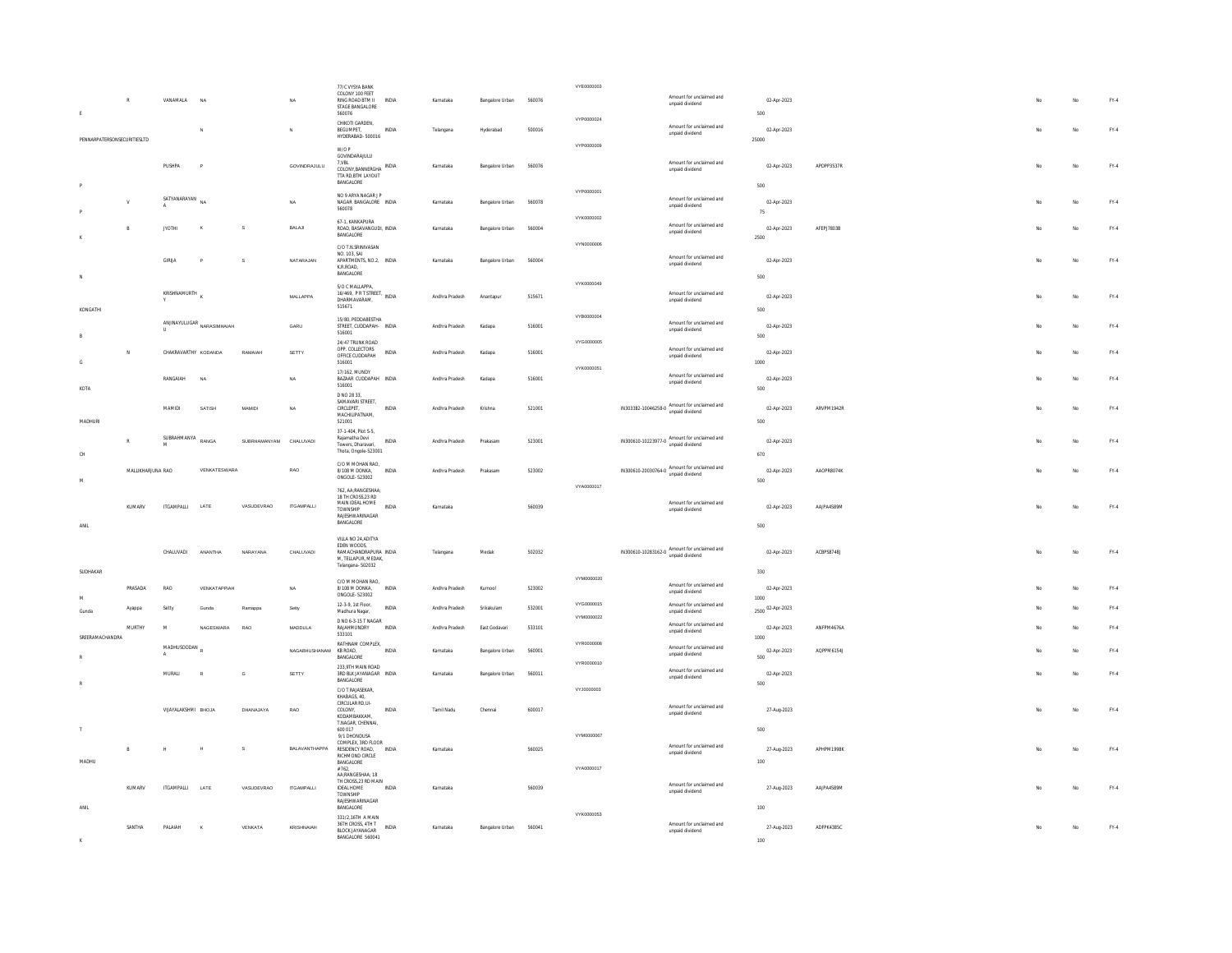|                             |                 |               |                                                                           |              |                                  | 331/2,16TH A MAIN                                               |              |                |                         |        | VYK0000054 |                                              |                    |            |     |             |                                 |
|-----------------------------|-----------------|---------------|---------------------------------------------------------------------------|--------------|----------------------------------|-----------------------------------------------------------------|--------------|----------------|-------------------------|--------|------------|----------------------------------------------|--------------------|------------|-----|-------------|---------------------------------|
|                             | SANTHA          | PALAIAH       |                                                                           | VENKATA      | KRISHNAIAH                       | 36TH CROSS, 4TH T<br><b>BLOCK JAYANAGAR</b><br>BANGALORE 560041 | INDIA        | Karnataka      | Bangalore Urban         | 560041 |            | Amount for unclaimed and<br>unpaid dividend  | 27-Aug-2023        | ADFPK4385C |     | No          | FY.4                            |
|                             |                 |               |                                                                           |              |                                  | NO.6. GOKULAM<br>MUNSHI AKBER                                   |              |                |                         |        | VYM0000005 |                                              | 100                |            |     |             |                                 |
|                             | SRINIVASA       | <b>MURTHY</b> | <b>NA</b>                                                                 |              | NA                               | HUSSAIN ROAD<br>TASKER TOWN,                                    | <b>INDIA</b> | Karnataka      | Bangalore Urban         | 560051 |            | Amount for unclaimed and<br>unpaid dividend  | 27-Aug-2023        |            | No  | No          | $FY-4$                          |
| MK                          |                 |               |                                                                           |              |                                  | BANGALORE 560051<br>$\mathsf{M}/\mathsf{S}$ P                   |              |                |                         |        | VYP0000016 |                                              | 100                |            |     |             |                                 |
|                             | N               | NAGARATHNAM   |                                                                           |              | SUBBARAMAIAH                     | SUBBARAMAIAH &<br>SONS NUT                                      | <b>INDIA</b> | Karnataka      | Bangalore Rural         | 560053 |            | Amount for unclaimed and                     | 27-Aug-2023        | AAUPN4544N |     | No          | FY.4                            |
|                             |                 | MA            |                                                                           |              |                                  | MERCHANTS OLD<br>THARAGUPET<br><b>RANGALORE</b>                 |              |                |                         |        |            | unpaid dividend                              | 800                |            |     |             |                                 |
|                             |                 |               |                                                                           |              |                                  | NO.176, TANKASAL                                                |              |                |                         |        | VYT0000005 | Amount for unclaimed and                     |                    |            |     |             |                                 |
|                             | A               | BALAJI        |                                                                           |              | ASWATHNARAYANA TOWER NO. 3, A.S. | BANGALORE                                                       | INDIA        | Karnataka      | Bangalore Urban         | 560053 |            | unpaid dividend                              | 27-Aug-2023<br>100 | ABPPB0320C |     | No          | FY.4                            |
|                             |                 |               |                                                                           |              |                                  | NO 176 TANKASAI<br>TOWER D.NO.3, A.S.                           |              |                |                         |        | VYT0000006 |                                              |                    |            |     |             |                                 |
|                             | A               | MANJULA       | T                                                                         |              | ASWATHNARAYANA CHAI STREET       | (BHD.JAYANT CYCLE                                               | <b>INDIA</b> | Karnataka      | Bangalore Urban         | 560053 |            | Amount for unclaimed and<br>unpaid dividend  | 27-Aug-2023        | ADCPM7649A |     | No          | FY.4                            |
|                             |                 |               |                                                                           |              |                                  | STORES) BANGALORE                                               |              |                |                         |        | VYM0000004 |                                              | 200                |            |     |             |                                 |
|                             | $\mathfrak{c}$  | RAMESH        | M                                                                         |              | GANGADHAR                        | 1693 FAST<br>END' A'MAIN ROAD.<br>9TH RLOCK                     | <b>INDIA</b> | Karnataka      | Bangalore Urban         | 560069 |            | Amount for unclaimed and                     |                    | AASPR8189D |     | No.         | FY.4                            |
|                             |                 |               |                                                                           |              |                                  | JAYANAGAR,<br>BANGALORE 560069                                  |              |                |                         |        |            | unpaid dividend                              | 27-Aug-2023        |            |     |             |                                 |
|                             |                 |               |                                                                           |              |                                  | 2606, 8TH MAIN,                                                 |              |                |                         |        | VYA0000010 |                                              | 100                |            |     |             |                                 |
|                             |                 | SREERAMULU    | <b>NA</b>                                                                 |              | NA                               | BANSHANKARI II<br>STAGE, BANGALORE                              | INDIA        | Karnataka      | Bangalore Urban         | 560070 |            | Amount for unclaimed and<br>unpaid dividend  | 27-Aug-2023        |            |     | No          | FY.4                            |
|                             |                 |               |                                                                           |              |                                  | 560070<br>77/C VYSYA BANK                                       |              |                |                         |        | VYE0000003 |                                              | 100                |            |     |             |                                 |
|                             | R               | VANAMALA      | NA                                                                        |              | NA                               | COLONY 100 FEET<br>RING ROAD BTM II                             | <b>INDIA</b> | Karnataka      | Bangalore Urban         | 560076 |            | Amount for unclaimed and<br>unpaid dividend  | 27-Aug-2023        |            |     | No          | FY.4                            |
| F.                          |                 |               |                                                                           |              |                                  | STAGE BANGALORE<br>560076                                       |              |                |                         |        | VYP0000024 |                                              | 100                |            |     |             |                                 |
|                             |                 |               | N                                                                         |              | N                                | CHIKOTI GARDEN,<br><b>REGUMPET</b>                              | <b>INDIA</b> | Telangana      | Hyderabad               | 500016 |            | Amount for unclaimed and<br>unpaid dividend  | 27-Aug-2023        |            |     | No          | $FY-4$                          |
| PENNARPATERSONSECURITIESLTD |                 |               |                                                                           |              |                                  | HYDERABAD-500016<br>W/O P                                       |              |                |                         |        | VYP0000009 |                                              | 5000               |            |     |             |                                 |
|                             |                 |               |                                                                           |              |                                  | GOVINDARAJULU<br>7,VBL                                          |              |                |                         |        |            | Amount for unclaimed and                     |                    |            |     |             |                                 |
|                             |                 | PHSHPA        | $\circ$                                                                   |              | GOVINDRAJULU                     | COLONY,BANNERGHA INDIA<br>TTA RD.BTM LAYOUT                     |              | Karnataka      | <b>Bannalore Urban</b>  | 560076 |            | unpaid dividend                              | 27-Aug-2023        | APDPP3537R | No. | No          | $FY-4$                          |
|                             |                 |               |                                                                           |              |                                  | <b>BANGALORE</b>                                                |              |                |                         |        | VYP0000001 |                                              | 100                |            |     |             |                                 |
|                             | v               | SATYANARAYAN  | <b>NA</b>                                                                 |              | NA                               | NO 9 ARYA NAGAR J P<br>NAGAR BANGALORE INDIA<br>560078          |              | Karnataka      | Bangalore Urban         | 560078 |            | Amount for unclaimed and<br>unpaid dividend  | 27-Aug-2023        |            | No. | No          | $FY-4$                          |
|                             |                 |               |                                                                           |              |                                  | 729, 2ND CROSS A                                                |              |                |                         |        | VYM0000008 |                                              | 15                 |            |     |             |                                 |
|                             |                 | MANILLA       | M                                                                         | ARAVINDRA    | RA.ILL                           | <b>BLOCK SAHAKARA</b><br>NAGAR BANGALORE                        | <b>INDIA</b> | Karnataka      | <b>Bangalore Lirban</b> | 560092 |            | Amount for unclaimed and<br>unpaid dividend  | 27-Aug-2023<br>500 |            |     | No          | $FY-4$                          |
|                             |                 |               |                                                                           |              |                                  | 729, 2ND CROSS A                                                |              |                |                         |        | VYM0000029 | Amount for unclaimed and                     |                    |            |     |             |                                 |
| MA                          | RAVINDRA        | RAJU          | M                                                                         | ASUBBA       | RAJU                             | BLOCK, SAHAKARA<br>NAGAR BANGALORE                              | <b>INDIA</b> | Karnataka      | Bangalore Urban         | 560092 |            | unpaid dividend                              | 27-Aug-2023<br>500 |            |     | No          | FY.4                            |
|                             |                 |               |                                                                           |              |                                  | NO 647 C, MAIN<br>SHANTHINIKETHAN                               |              |                |                         |        | VYY0000002 |                                              |                    |            |     |             |                                 |
|                             |                 | NAGARAJA      |                                                                           |              | SUBRAMANYAM                      | ING VYSVA, BANK<br>COLONY AREKERE.<br>BANGALORE SOUTH-          | <b>INDIA</b> | Karnataka      | Bangalore Urban         | 560076 |            | IN300394-20017596-0 Amount for unclaimed and | 27-Aug-2023        | AAGPN7960E |     | No          | FY.4                            |
|                             |                 |               |                                                                           |              |                                  | 560076                                                          |              |                |                         |        | VYB0000014 |                                              | 100                |            |     |             |                                 |
| Ramesh                      |                 | $\mathbb{R}$  | <b>Radri</b>                                                              |              | Narayana                         | No.4, Main<br>Road, Gandhi Bazaar,                              | <b>INDIA</b> | Karnataka      | Raichur                 | 584101 |            | Amount for unclaimed and<br>unpaid dividend  | 27-Aug-2023<br>100 |            |     | No          | $FY-4$                          |
|                             |                 |               |                                                                           |              |                                  | C/3, RAMASWAMY<br>APATS. 10. WARREN                             |              |                |                         |        | VYK0000018 | Amount for unclaimed and                     |                    |            |     |             |                                 |
|                             | NIRMALA         | PRASAD        | $\mathbf{c}$                                                              | <b>RV</b>    | PRASAD                           | ROAD, MYLAPORE,<br>CHENNAL                                      | <b>INDIA</b> | Tamil Nadu     | Chennai                 | 600004 |            | unpaid dividend                              | 27-Aug-2023<br>500 |            |     | No          | $FY-4$                          |
|                             |                 |               |                                                                           |              |                                  | 33 VENKATARAMA                                                  |              |                |                         |        | VYK0000056 | Amount for unclaimed and                     |                    |            |     |             |                                 |
| KANIGELUPULA                | SANKARA         | RAO           | <b>NA</b>                                                                 |              | NA                               | THE STREET KONDI<br>600079                                      | INDIA        | Tamil Nadu     | Chennai                 | 600079 |            | unpaid dividend                              | 27-Aug-2023<br>100 |            |     | $_{\rm No}$ | FY.4                            |
| SURE                        |                 | SATYANARAYAN  | RAM                                                                       | DANDU        | SURE                             | STATE BANK OF INDIA.<br>MIRYALA GUDA,                           | <b>INDIA</b> | Telangana      | Nalgond:                | 508207 | VYS0000065 | Amount for unclaimed and<br>unpaid dividend  | 27-Aug-2023<br>200 | ADPPS0573E |     | No          | FY.4                            |
|                             |                 |               |                                                                           |              |                                  | 508207<br>$7-2-$                                                |              |                |                         |        | VYP0000065 |                                              |                    |            |     |             |                                 |
|                             |                 | $\mathsf{s}$  |                                                                           | $\mathbf{s}$ |                                  | 99/C.HINDUPURAM.<br>MUNSIPALITI 7 WARD.                         | <b>INDIA</b> |                |                         |        |            | Amount for unclaimed and                     |                    | APNPP4633C | No  |             |                                 |
|                             |                 |               | LINGALU                                                                   |              | s                                | ANANTAPUR<br>HINDUPUR.<br>ANANTAPUR                             |              | Andhra Pradesh | Anantapu                | 515201 |            | unpaid dividend                              | 27-Aug-2023        |            |     | No          | FY.4                            |
| GEETHA                      |                 |               |                                                                           |              |                                  | ANDHRA PRADESH<br>W/O. C.NAGA RAJU,                             |              |                |                         |        | VYC0000006 |                                              | 750                |            |     |             |                                 |
|                             |                 | NAGAVENI      | $\mathbf{C}$                                                              | NAGA         | RAJU                             | D.NO.11-562.<br>BRAHMIN STREET,                                 | INDIA        | Andhra Pradesh | Anantapur               | 515671 |            | Amount for unclaimed and                     | 27-Aug-2023        | ABFPC5527J | No. | No          | $\mathsf{FY}\text{-}\mathsf{4}$ |
|                             |                 |               |                                                                           |              |                                  | DHARMAVARAM,<br>515671                                          |              |                |                         |        |            | unpaid dividend                              | 100                |            |     |             |                                 |
|                             |                 |               |                                                                           |              |                                  | C/OT<br>RAJASEKAR AA:KHABA                                      |              |                |                         |        | VYT0000007 |                                              |                    |            |     |             |                                 |
|                             | B               | DHANANJAYARA  |                                                                           |              | $\overline{B}$                   | GSAA, 40, CIRCULAR<br>RD. UI-COLONY.                            | <b>INDIA</b> | Tamil Nadu     | Chennai                 | 600017 |            | Amount for unclaimed and                     | 27-Aug-2023        |            | No  | No          | FY.4                            |
|                             |                 |               |                                                                           |              |                                  | KODAMBAKKAM,<br>T.NAGAR, CHENNAI-                               |              |                |                         |        |            | unpaid dividend                              |                    |            |     |             |                                 |
| $\top$                      |                 |               |                                                                           |              |                                  | 600017<br>S/O C MALLAPPA,                                       |              |                |                         |        | VYK0000049 |                                              | 500                |            |     |             |                                 |
|                             |                 | KRISHNAMURTH  |                                                                           |              | MALLAPPA                         | 16/469, PR T STREET, INDIA<br>DHARMAVARAM,                      |              | Andhra Pradesh | Anantapur               | 515671 |            | Amount for unclaimed and<br>unpaid dividend  | 27-Aug-2023        |            |     | $_{\rm No}$ | FY.4                            |
| KONGATHI                    |                 |               |                                                                           |              |                                  | 515671                                                          |              |                |                         |        | VYA0000007 |                                              | 100                |            |     |             |                                 |
| $\Lambda$                   | RAMAMOHAN REDDY |               | VENKATA                                                                   | REDDY        | ANNAPUREDDY                      | 871, GROUND FLOOR,<br>EAST PARK ROAD,<br>KAROLBAGH              | INDIA        | Delhi          | New Delhi               | 110005 |            | Amount for unclaimed and<br>unpaid dividend  | 27-Aug-2023<br>100 | AAPPR7996F |     | No          | FY.4                            |
|                             |                 |               | $\begin{array}{c} \text{ANINAYULUGAR} \\ \text{NARASIMHAIAH} \end{array}$ |              | $_{\mbox{\scriptsize{GARU}}}$    | 15/80 PEDDARESTHA<br>STREET, CUDDAPAH- INDIA                    |              | Andhra Pradesh | Kadapa                  | 516001 | VYB0000004 | Amount for unclaimed and                     | 27-Aug-2023        |            |     | No          | $\text{FY-4}$                   |
|                             |                 |               |                                                                           |              |                                  | 516001                                                          |              |                |                         |        |            | unpaid dividend                              | 100                |            |     |             |                                 |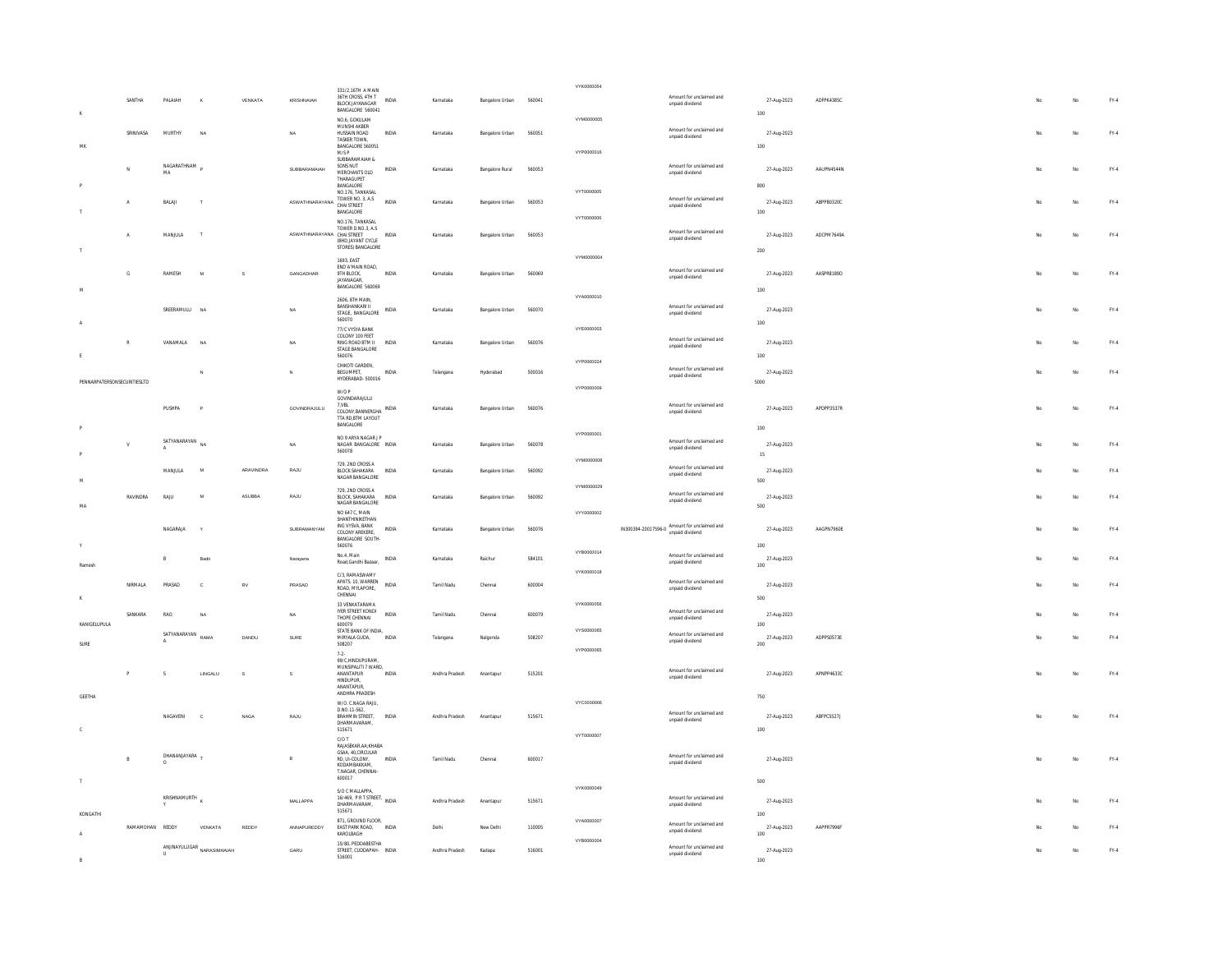|                |                     |                            |                                      |                     |                        | 24/47 TRUNK ROAD                                                                          |              |                |                        |        | VYG0000005 |                                                                 |                          |                                   |                   |  |     |             |               |
|----------------|---------------------|----------------------------|--------------------------------------|---------------------|------------------------|-------------------------------------------------------------------------------------------|--------------|----------------|------------------------|--------|------------|-----------------------------------------------------------------|--------------------------|-----------------------------------|-------------------|--|-----|-------------|---------------|
| $\mathsf{G}$   | N                   | CHAKRAVARTHY KODANDA       |                                      | RAMAJAH             | SETTY                  | OPP. COLLECTORS<br>OFFICE CUDDAPAH<br>516001                                              | <b>INDIA</b> | Andhra Pradesh | Kadapa                 | 516001 |            | unpaid dividend                                                 | Amount for unclaimed and | 27-Aug-2023<br>200                |                   |  |     | No          | FY.4          |
| M              | MALLIKHAR ILINA RAO |                            | VENKATESWARA                         |                     | RAO                    | C/O M MOHAN RAO,<br>8/108 M DONKA<br>ONGOLE - 523002                                      | INDIA        | Andhra Pradesh | Prakasam               | 523002 |            | IN300610-20030764-0 Amount for unclaimed and<br>unpaid dividend |                          | 27-Aug-2023<br>100                | AAOPRR074K        |  |     | No          | $FY-4$        |
|                | PRASADA             | RAO                        | VENKATAPPIAH                         |                     | NA                     | C/O M MOHAN RAO,<br>8/108 M DONKA,<br>ONGOLE-523002                                       | INDIA        | Andhra Pradesh | Kurnool                | 523002 | VYM0000020 | unpaid dividend                                                 | Amount for unclaimed and | 27-Aug-2023                       |                   |  |     | $_{\rm No}$ | $\text{FY-4}$ |
| M<br>Gunda     | Ayappa              | Setty                      | Gunda                                | Ramappa             | Setty                  | 12-3-9, 1st Floor,<br>Madhura Nanar                                                       | INDIA        | Andhra Pradesh | Srikakulam             | 532001 | VYG0000015 | unpaid dividend                                                 | Amount for unclaimed and | 200<br>500 <sup>27-Aug-2023</sup> |                   |  |     | No          | FY.4          |
|                |                     | MADHUSOODAN                |                                      |                     | NAGABHUSHANAM KB ROAD. | RATHNAM COMPLEX,<br>BANGALORE                                                             | <b>INDIA</b> | Karnataka      | Bangalore Urban        | 560001 | VYR0000008 | unpaid dividend                                                 | Amount for unclaimed and | 27-Aug-2023<br>100                | AQPPM6154J        |  |     | No          | $FY-4$        |
|                | R                   | <b>IYOTHI</b>              | ×                                    | s                   | BALAJI                 | 67-1. KANKAPURA<br>ROAD, BASAVANGUDI, INDIA                                               |              | Karnataka      | <b>Bangalore Urban</b> | 560004 | VYK0000002 |                                                                 | Amount for unclaimed and | 27-Aug-2023                       | <b>AFFPI7803R</b> |  | Mo  | No          | FY.4          |
|                |                     |                            |                                      |                     |                        | BANGALORE<br>C/O T.N.SRINIVASAN                                                           |              |                |                        |        | VYN0000006 | unpaid dividend                                                 |                          | 500                               |                   |  |     |             |               |
|                |                     | GIRLIA                     |                                      | s                   | NATARAJAN              | NO 103 SAL<br>APARTMENTS, NO.2, INDIA<br>K R ROAD<br>BANGALORE                            |              | Karnataka      | Bangalore Urban        | 560004 |            | unpaid dividend                                                 | Amount for unclaimed and | 27-Aug-2023<br>100                |                   |  | No  | No          | FY.4          |
|                |                     | MURALI                     | $\circ$                              | G                   | SETTY                  | 233.9TH MAIN ROAD<br>3RD BLK JAYANAGAR INDIA                                              |              | Karnataka      | Bangalore Urban        | 560011 | VYR0000010 | unpaid dividend                                                 | Amount for unclaimed and | 27-Aug-2023                       |                   |  |     | No          | FY.4          |
|                |                     |                            |                                      |                     |                        | BANGALORE<br>233.9TH MAIN ROAD                                                            |              |                |                        |        | VYR0000012 |                                                                 | Amount for unclaimed and | 100                               |                   |  |     |             |               |
|                |                     | PRATAP                     |                                      | GOPALAKRISHNA       | SETTY                  | 3RD BLK JAYANAGAR INDIA<br>BANGALORE                                                      |              | Karnataka      |                        | 560011 |            | unpaid dividend                                                 |                          | 27-Aug-2023<br>100                |                   |  |     | No          | FY.4          |
|                |                     | SABITA                     |                                      |                     | $\texttt{MURALI}$      | 233 9TH MAIN ROAD<br>3RD BLK JAYANAGAR INDIA<br><b>BANGALORE</b>                          |              | Karnataka      |                        | 560011 | VYR0000014 | unpaid dividend                                                 | Amount for unclaimed and | 27-Aug-2023                       | AESPR5130E        |  |     | No          | $\text{FY-4}$ |
|                |                     |                            |                                      |                     |                        | 58. GURUPRIYA<br>APARTMENTS 6TH                                                           |              |                |                        |        | VYA0000002 |                                                                 |                          | 100                               |                   |  |     |             |               |
|                |                     | APARNA                     | NA                                   |                     | NA                     | CROSS, 5TH MAIN,<br>CHAMRAJPET,<br>BANGALORE 560018                                       | INDIA        | Karnataka      | Bangalore Urban        | 560018 |            | unpaid dividend                                                 | Amount for unclaimed and | 27-Aug-2023                       |                   |  | No. | No          | FY.4          |
| $\overline{A}$ |                     |                            |                                      |                     |                        | NO 46/1 SRI RAM                                                                           |              |                |                        |        | VYP0000070 |                                                                 |                          | 1500                              |                   |  |     |             |               |
| PABBISETTY     |                     |                            | SUBBARAMIAH SUNDARAMURT SUBBARAMAIAH |                     | NA                     | KUTEER. H B SAMAJA<br>ROAD<br>BASAVANAGUDI,<br>BANGALORE, 560004                          | INDIA        | Karnataka      | Bangalore Urban        | 560004 |            | IN302148-10850945-0 Amount for unclaimed and<br>unpaid dividend |                          | 27-Aug-2023<br>400                | AEOPS9503G        |  | No  | No          | FY.4          |
|                |                     |                            |                                      |                     | SUBRAMANYAM            | NO 647 C. MAIN<br>SHANTHINIKETHAN                                                         |              |                |                        |        | vyyooonnoz |                                                                 |                          |                                   |                   |  |     |             |               |
| Y              |                     | NAGARAJA                   |                                      |                     |                        | ING VYSVA, BANK<br>COLONY AREKERE,<br>BANGALORE SOUTH-<br>560076                          | INDIA        | Karnataka      | Bangalore Urban        | 560076 |            | IN300394-20017596-0 Amount for unclaimed and                    |                          | 24-Aug-2024<br>700                | AAGPN7960E        |  | No  | No          | FY.5          |
|                |                     | KUMAR                      | $\mathbf{D}$                         | SURYANARAYANA SETTY |                        | 46, II MAIN, 11TH<br>CROSS, KUMARA<br>KRUPA,                                              | INDIA        | Karnataka      |                        | 570008 | VYR0000019 |                                                                 | Amount for unclaimed and | 24-Aug-2024                       | ABFPK0335G        |  |     | No          | FY.5          |
| RAJENDRA       |                     |                            |                                      |                     |                        | VIDYARANYAPURAM<br>MYSORE                                                                 |              |                |                        |        |            | unpaid dividend                                                 |                          | 2800                              |                   |  |     |             |               |
| Ramesh         |                     | B                          | Badr                                 |                     | Narayana               | No.4, Main<br>Road.Gandhi Bazaar.                                                         | INDIA        | Karnataka      | Raichu                 | 584101 | VYB0000014 | unpaid dividend                                                 | Amount for unclaimed and | 24-Aug-2024<br>700                |                   |  |     | No          | $FY.5$        |
|                | NIRMALA             | PRASAD                     | $\mathsf{c}$                         | RV                  | PRASAD                 | C/3. RAMASWAMY<br>APATS. 10, WARREN<br>ROAD, MYLAPORE.                                    | INDIA        | Tamil Nadu     | Chennai                | 600004 | VYK0000018 | unpaid dividend                                                 | Amount for unclaimed and | 24-Aug-2024                       |                   |  |     | No          | FY.5          |
|                |                     |                            |                                      |                     |                        | CHENNAI                                                                                   |              |                |                        |        | vyconnong  |                                                                 |                          | 3500                              |                   |  |     |             |               |
| <b>CS</b>      | <b>SIVA</b>         | KUMAR                      | NA                                   |                     | <b>NA</b>              | NO. 47, 6TH CROSS,<br>WILSON GARDEN.<br>BANGALORE 560027                                  | INDIA        | Karnataka      | Bangalore Urban        | 560027 |            | unpaid dividend                                                 | Amount for unclaimed and | 24-Aug-2024<br>700                |                   |  |     | No          | $FY-5$        |
| SURE           |                     | SATYANARAYAN RAMA          |                                      | DANDU               | SURE                   | STATE BANK OF INDIA,<br>MIRYALA GUDA.<br>508207                                           | <b>INDIA</b> | Telangana      | Nalgonda               | 508207 | VYS0000065 | unpaid dividend                                                 | Amount for unclaimed and | 24-Aug-2024<br>1400               | ADPPS0573E        |  |     | No          | FY-5          |
|                |                     | <b>NAGAVENI</b>            | $\alpha$                             | <b>NAGA</b>         | RAJU                   | W/O. C.NAGA RAJU,<br>D.NO.11-562,<br><b>RRAHMIN STREET</b>                                | <b>INDIA</b> | Andhra Pradesh | Anantapur              | 515671 | VYC0000006 |                                                                 | Amount for unclaimed and | 24-Aug-2024                       | ARFPC55271        |  | No  | No          | FY.5          |
| C.             |                     |                            |                                      |                     |                        | DHARMAVARAM,<br>515671                                                                    |              |                |                        |        |            | unpaid dividend                                                 |                          | 700                               |                   |  |     |             |               |
|                |                     |                            |                                      |                     |                        | S/O C NARAYANAPPA<br>16/546, PR T STREET. INDIA                                           |              |                |                        |        | VYC0000014 |                                                                 | Amount for unclaimed and |                                   |                   |  |     |             | FY.5          |
| CHINTA         |                     | SANKARAIAH                 | $\mathbf{c}$                         |                     | NARAYANAPPA            | DHARMAVARAM-<br>515671                                                                    |              | Andhra Pradesh | Anantapur              | 515671 |            | unpaid dividend                                                 |                          | 24-Aug-2024<br>700                | <b>DNSPSR944R</b> |  | Mo  | No          |               |
|                |                     |                            |                                      |                     |                        | C/OT<br>RAJASEKAR, AA: KHABA                                                              |              |                |                        |        | VYT0000007 |                                                                 |                          |                                   |                   |  |     |             |               |
|                |                     | DHANANJAYARA T<br>$\Omega$ |                                      |                     | $\overline{B}$         | GSAA, 40, CIRCULAR<br>RD, UI-COLONY,<br>KODAMBAKKAM,<br>T.NAGAR, CHENNAI-                 | INDIA        | Tamil Nadu     | Chennai                | 600017 |            | unpaid dividend                                                 | Amount for unclaimed and | 24-Aug-2024                       |                   |  | No  | No          | FY.5          |
|                |                     |                            |                                      |                     |                        | 600017<br>58. GURUPRIYA                                                                   |              |                |                        |        | VYA0000002 |                                                                 |                          | 3500                              |                   |  |     |             |               |
| A              |                     | APARNA                     |                                      |                     | NA                     | APARTMENTS 6TH<br>CROSS, 5TH MAIN,<br>CHAMRAJPET.<br>BANGALORE 560018                     | INDIA        | Karnataka      | Bangalore Urban        | 560018 |            | unpaid dividend                                                 | Amount for unclaimed and | 24-Aug-2024<br>10500              |                   |  |     | No          | FY.5          |
|                |                     | UDAYASHANKAR NA            |                                      |                     | NA                     | NO 702 BLDG NO 10<br>SHANTI PARK<br>APARTMENTS 9TH<br><b>BLOCK JAYANAGAR</b><br>BANGALORE | INDIA        | Karnataka      | Bangalore Urban        | 560041 |            | IN300214-16813486-0 Amount for unclaimed and                    |                          | 24-Aug-2024                       |                   |  |     | No          | $FY.5$        |
| SARALA         |                     |                            |                                      |                     |                        | KARNATAKA 560041<br>331/2,16TH A MAIN                                                     |              |                |                        |        | VYK0000053 |                                                                 |                          | 700                               |                   |  |     |             |               |
|                | SANTHA              | PALAIAH                    |                                      | VENKATA             | KRISHNAIAH             | 36TH CROSS, 4TH T<br><b>BLOCK JAYANAGAR</b><br>BANGALORE 560041                           | INDIA        | Karnataka      | Bangalore Urban        | 560041 |            | unpaid dividend                                                 | Amount for unclaimed and | 24-Aug-2024<br>700                | ADFPK43B5C        |  |     |             | $FY.5$        |
|                | SANTHA              | PAI AIAH                   |                                      | VENKATA             | KRISHNAIAH             | 331/2,16TH A MAIN<br>36TH CROSS, 4TH T<br><b>BLOCK JAYANAGAR</b><br>BANGALORE 560041      | <b>INDIA</b> | Karnataka      | Bangalore Urban        | 560041 | VYK0000054 | unpaid dividend                                                 | Amount for unclaimed and | 24-Aug-2024<br>700                | ADFPK4385C        |  |     | No          | FY.5          |
|                |                     |                            |                                      |                     |                        |                                                                                           |              |                |                        |        |            |                                                                 |                          |                                   |                   |  |     |             |               |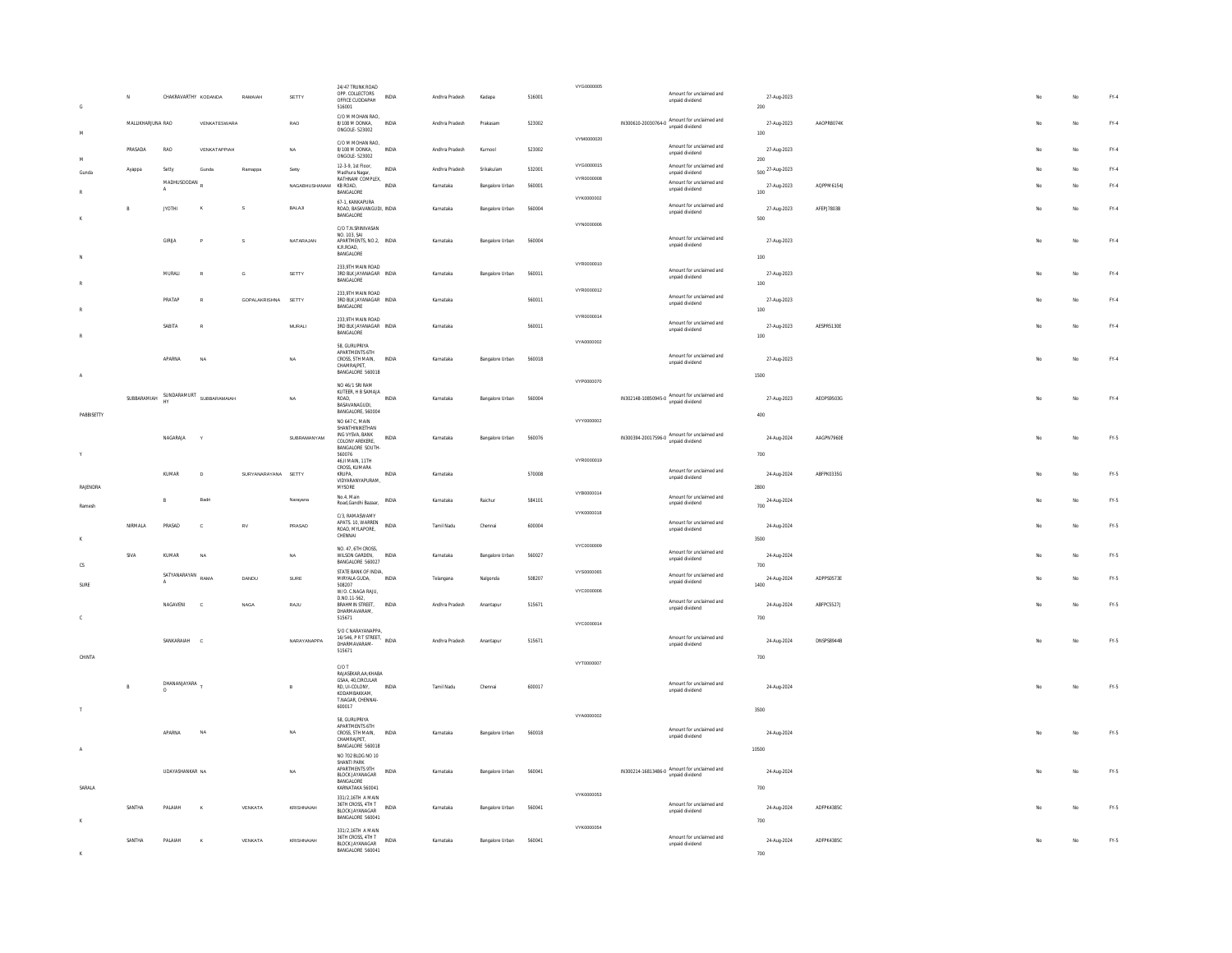|                             |                |                           |                                                                           |              |                                  | C/O T RAJASEKAR,<br>KHABAGS, 40.<br>CIRCULAR RD,UI-                     |              |                |                         |        | VYJ0000003 |                                                                       |                                             |                     |                   |    |             |        |
|-----------------------------|----------------|---------------------------|---------------------------------------------------------------------------|--------------|----------------------------------|-------------------------------------------------------------------------|--------------|----------------|-------------------------|--------|------------|-----------------------------------------------------------------------|---------------------------------------------|---------------------|-------------------|----|-------------|--------|
|                             |                | VIJAYALAKSHMI BHOJA       |                                                                           | DHANAJAYA    | RAO                              | COLONY,<br>KODAMRAKKAM<br>T.NAGAR, CHENNAI,                             | INDIA        | Tamil Nadu     | Chennai                 | 600017 |            |                                                                       | Amount for unclaimed and<br>unpaid dividend | 24-Aug-2024         |                   | No | $_{\rm No}$ | FY.5   |
|                             |                |                           |                                                                           |              |                                  | 600 017<br>NO.6. GOKULAM<br>MUNSHI AKBER                                |              |                |                         |        | VYM0000005 |                                                                       |                                             | 3500                |                   |    |             |        |
| M                           | SRINIVASA      | MURTHY                    | NA                                                                        |              | NA                               | HUSSAIN ROAD<br>TASKER TOWN.<br>BANGALORE 560051                        | INDIA        | Karnataka      | Bangalore Urban         | 560051 |            |                                                                       | Amount for unclaimed and<br>unpaid dividend | 24-Aug-2024<br>700  |                   | No | No          | FY.5   |
|                             |                | NAGARATHNAM               |                                                                           |              |                                  | M/S P<br>SLIBRARAMAIAH &<br>SONS NUT                                    |              |                |                         |        | VYP0000016 |                                                                       | Amount for unclaimed and                    |                     |                   |    |             |        |
|                             | M              | MA                        |                                                                           |              | SURRARAMAIAH                     | MERCHANTS OLD<br>THARAGUPFT<br>BANGALORE                                | <b>INDIA</b> | Karnataka      | <b>Bangalore Lirban</b> | 560053 |            |                                                                       | unpaid dividend                             | 24-Aug-2024         | <b>AAUPN4544N</b> | No | No          | FY-5   |
|                             | $\mathbb A$    | BALAI                     |                                                                           |              | ASWATHNARAYANA TOWER NO. 3, A.S. | NO.176. TANKASAL                                                        | <b>INDIA</b> | Karnataka      | Bangalore Urban         | 560053 | VYT0000005 |                                                                       | Amount for unclaimed and<br>unpaid dividend | 5600<br>24-Aug-2024 | ABPPB0320C        | No | No          | $FN-5$ |
|                             |                |                           |                                                                           |              |                                  | BANGALORE<br>NO.176, TANKASA                                            |              |                |                         |        | VYT0000006 |                                                                       |                                             | 700                 |                   |    |             |        |
|                             |                | MANJULA                   |                                                                           |              | ASWATHNARAYANA CHAI STREET       | TOWER D.NO.3, A.S.<br>(BHD JAYANT CYCLE<br>STORES) BANGALORE            | INDIA        | Karnataka      | Bangalore Urban         | 560053 |            |                                                                       | Amount for unclaimed and<br>unpaid dividend | 24-Aug-2024<br>1400 | ADCPM7649A        | No | No          | FY.5   |
|                             |                |                           |                                                                           |              |                                  | 1693 FAST<br>END' A'MAIN ROAD,                                          |              |                |                         |        | VYM0000004 |                                                                       | Amount for unclaimed and                    |                     |                   |    |             |        |
| M                           | $\mathsf{G}$   | RAMESH                    | $\mathbf{M}$                                                              | $\,$ s       | GANGADHAR                        | 9TH BLOCK,<br><b>IAYANAGAR</b><br>BANGALORE 560069                      | <b>INDIA</b> | Karnataka      | Bangalore Urban         | 560069 |            |                                                                       | unpaid dividend                             | 24-Aug-2024<br>700  | AASPR8189D        | No | No          | FY.5   |
|                             |                | SREERAMULU NA             |                                                                           |              | <b>NA</b>                        | 2606, 8TH MAIN<br>BANSHANKARI II                                        | INDIA        | Karnataka      | Bangalore Urban         | 560070 | VYA0000010 |                                                                       | Amount for unclaimed and                    | 24-Aug-2024         |                   |    | No          | FY-5   |
| $\mathbf{A}$                |                |                           |                                                                           |              |                                  | STAGE. BANGALORE<br>560070<br>9/1 DHONDUSA                              |              |                |                         |        | VYM0000067 |                                                                       | unpaid dividend                             | 700                 |                   |    |             |        |
|                             |                | н                         |                                                                           | $\mathbf{s}$ | RAI AVANTHAPPA                   | COMPLEX, 3RD FLOOR<br>RESIDENCY ROAD. INDIA                             |              | Karnataka      | Bangalore Urban         | 560025 |            |                                                                       | Amount for unclaimed and<br>unpaid dividend | 24-Aug-2024         | APHPM1998K        | No | No          | FY.5   |
| MADHU                       |                |                           |                                                                           |              |                                  | RICHMOND CIRCLE<br>BANGALORE<br>77/C VYSYA RANK                         |              |                |                         |        | VYE0000003 |                                                                       |                                             | 700                 |                   |    |             |        |
|                             |                | VANAMALA                  | NA                                                                        |              | $\sf{NA}$                        | COLONY 100 FEET<br>RING ROAD BTM II<br>STAGE BANGALORE                  | <b>INDIA</b> | Karnataka      | Bangalore Urban         | 560076 |            |                                                                       | Amount for unclaimed and<br>unpaid dividend | 24-Aug-2024         |                   |    | No          | $FN-5$ |
|                             |                |                           |                                                                           |              | $\mathbf{N}$                     | 560076<br>CHIKOTI GARDEN,<br>BEGUMPET,                                  | INDIA        | Telangana      | Hyderabad               | 500016 | VYP0000024 |                                                                       | Amount for unclaimed and<br>unpaid dividend | 700<br>24-Aug-2024  |                   |    | No          | FY.5   |
| PENNARPATERSONSECURITIESLTD |                |                           |                                                                           |              |                                  | HYDERABAD-500016<br>W/O P                                               |              |                |                         |        | VYP0000009 |                                                                       |                                             | 35000               |                   |    |             |        |
|                             |                | PUSHPA                    | $\mathbf{p}$                                                              |              | GOVINDRAJULU                     | GOVINDARAJULU<br>7,VBL<br>COLONY, BANNERGHA INDIA<br>TTA RD, BTM LAYOUT |              | Karnataka      | Bangalore Urban         | 560076 |            |                                                                       | Amount for unclaimed and<br>unpaid dividend | 24-Aug-2024         | APDPP3537R        | No | No          | FY.5   |
|                             |                | SATYANARAYAN              |                                                                           |              |                                  | BANGALORE<br>NO 9 ARYA NAGAR J P                                        |              |                |                         |        | VYP0000001 |                                                                       | Amount for unclaimed and                    | 700                 |                   |    |             |        |
|                             |                |                           | NA.                                                                       |              | <b>NA</b>                        | NAGAR BANGALORE INDIA<br>560078<br>No. 8. K.V. Lane.                    |              | Karnataka      | Bangalore Urban         | 560078 | VYP0000005 |                                                                       | unpaid dividend                             | 24-Aug-2024<br>105  |                   |    | No          | $FY-5$ |
| DINESH                      | GUPTA          |                           | PANDURANGA                                                                |              | SETTY                            | Akkipet, Bangalore- INDIA<br>560053, Karnataka                          |              | Karnataka      | Bangalore Urban         | 560053 | VYM0000008 |                                                                       | Amount for unclaimed and<br>unpaid dividend | 24-Aug-2024<br>700  | AUPPP9957N        |    | No          | FY.5   |
| M                           |                | MANJULA                   | M                                                                         | ARAVINDRA    | RAJU                             | 729, 2ND CROSS A<br>BLOCK SAHAKARA INDIA<br>NAGAR BANGALORE             |              | Karnataka      | Bangalore Urban         | 560092 |            |                                                                       | Amount for unclaimed and<br>unpaid dividend | 24-Aug-2024<br>3500 |                   |    | No          | FY-5   |
|                             | RAVINDRA       | RAJU                      | $\mathbf{M}$                                                              | ASUBBA       | RAJU                             | 729. 2ND CROSS A<br>BLOCK, SAHAKARA<br>NAGAR BANGALORE                  | INDIA        | Karnataka      | Bangalore Rural         | 560092 | VYM0000029 |                                                                       | Amount for unclaimed and<br>unpaid dividend | 24-Aug-2024         |                   | No | No          | FY.5   |
| MA                          |                |                           |                                                                           |              |                                  | NO 46/1 SRI RAM                                                         |              |                |                         |        | VYP0000070 |                                                                       |                                             | 3500                |                   |    |             |        |
| PS                          | <b>SUNDARA</b> | MURTHY                    | SUBBARAMAIAH                                                              |              | <b>NA</b>                        | KUTEER, H B SAMAJA<br>ROAD.<br>BASAVANAGUDI,<br>BANGALORE, 560004       | INDIA        | Karnataka      | Bangalore Urban         | 560004 |            |                                                                       | Amount for unclaimed and<br>unpaid dividend | 24-Aug-2024<br>3500 | AEOPS9503G        | No | No          | FY.5   |
|                             |                | KRISHNAMURTH              |                                                                           |              | MALLAPPA                         | S/O C MALLAPPA,<br>16/469, PR T STREET, INDIA                           |              | Andhra Pradesh | Anantapur               | 515671 | VYK0000049 |                                                                       | Amount for unclaimed and                    | 24-Aug-2024         |                   |    | No          | FY.5   |
| KONGATHI                    |                |                           |                                                                           |              |                                  | DHARMAVARAM,<br>515671                                                  |              |                |                         |        | VYV0000007 |                                                                       | unpaid dividend                             | 700                 |                   |    |             |        |
|                             |                | RAJESWARI                 |                                                                           |              | <b>DAMODAR</b>                   | SUGUNA CLINIC P R T<br>CIRCLE<br>DHARMAVARAM<br>515671                  | INDIA        | Andhra Pradesh | Anantapur               | 515671 |            |                                                                       | Amount for unclaimed and<br>unpaid dividend | 24-Aug-2024<br>700  | AANPN1111C        |    | No          | FY.5   |
|                             |                |                           | $\begin{array}{c} \hbox{ANINAYULUGAR} \\ \hbox{NARASIMHAIAN} \end{array}$ |              | GARU                             | 15/80. PEDDABESTHA<br>STREET. CUDDAPAH- INDIA<br>516001                 |              | Andhra Pradesh | Kadapa                  | 516001 | VYB0000004 |                                                                       | Amount for unclaimed and<br>unpaid dividend | 24-Aug-2024         |                   |    | No          | $FY-5$ |
| B                           |                | CHAKRAVARTHY KODANDA      |                                                                           | RAMAJAH      | SETTY                            | 24/47 TRUNK ROAD<br>OPP. COLLECTORS                                     | INDIA        | Andhra Pradesh | Kadapa                  | 516001 | VYG0000005 |                                                                       | Amount for unclaimed and                    | 700<br>24-Aug-2024  |                   |    | No          | FY.5   |
| $\mathbb{G}$                |                |                           |                                                                           |              |                                  | OFFICE CUDDAPAH<br>516001<br>17/162, MUNDY                              |              |                |                         |        | VYK0000050 |                                                                       | unpaid dividend                             | 1400                |                   |    |             |        |
| KOTA                        |                | <b>BALAN INAYELL KOTA</b> |                                                                           |              | RANGAIAH                         | BAZAAR, CUDDAPAH INDIA<br>516001                                        |              | Andhra Pradesh | Kadana                  | 516001 | VYK0000051 |                                                                       | Amount for unclaimed and<br>unpaid dividend | 24-Aug-2024<br>700  | AHLPK0839R        |    | No          | FY-5   |
| KOTA                        |                | RANGAIAH                  | NA                                                                        |              | NA                               | 17/162 MIINDY<br>BAZAAR CUDDAPAH INDIA<br>516001                        |              | Andhra Pradesh | Kadapa                  | 516001 |            |                                                                       | Amount for unclaimed and<br>unpaid dividend | 24-Aug-2024<br>700  |                   |    | No          | FY.5   |
|                             |                | CHALLIVADL                | <b>ANANTHA</b>                                                            | NARAYANA     | CHALUVADI                        | VILLA NO 24.ADITYA<br>EDEN WOODS,<br>RAMACHANDRAPURA INDIA              |              | Telangana      | Medak                   | 502032 |            | $IN300610-10283162-0 \text{ Amount for unclaimed and unpaid hiddend}$ |                                             | 24-Aug-2024         | ACBPS8748J        | Mo | No          | $FY-5$ |
| SUDHAKAR                    |                |                           |                                                                           |              |                                  | M. TELLAPUR. MEDAK.<br>Telangana-502032                                 |              |                |                         |        |            |                                                                       |                                             | 462                 |                   |    |             |        |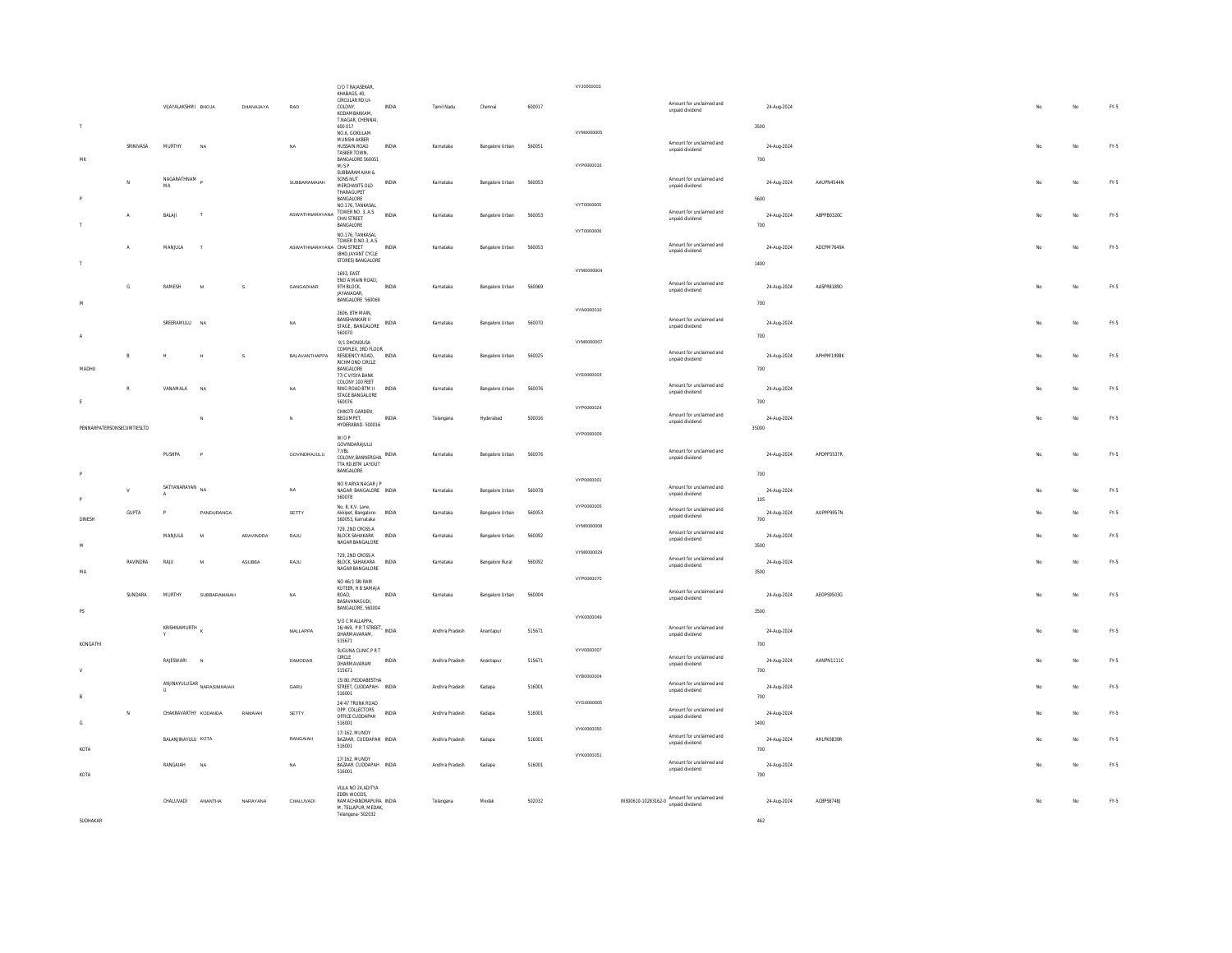|                            |                       |                               |                          |               |                        | 762, AA:RANGESHAA:                                                                    |              |                |                 |        | VYA0000017               |                                                                 |                             |            |     |             |        |
|----------------------------|-----------------------|-------------------------------|--------------------------|---------------|------------------------|---------------------------------------------------------------------------------------|--------------|----------------|-----------------|--------|--------------------------|-----------------------------------------------------------------|-----------------------------|------------|-----|-------------|--------|
|                            | KUMARV                | <b>ITGAMPALLI</b>             | LATE                     | VASUDEVRAO    | <b>ITGAMPALLI</b>      | 18 TH CROSS 23 RD<br>MAIN IDEAL HOME<br>TOWNSHIP<br>RAJESHWARINAGAR<br>BANGALORE      | INDIA        | Karnataka      |                 | 560039 |                          | Amount for unclaimed and<br>unpaid dividend                     | 24-Aug-2024                 | AAJPA4589M |     | No          | FY-5   |
| ANII<br>$\mathsf{M}$       | MALLIKHARJUNA RAO     |                               | VENKATESWARA             |               | RAO                    | C/O M MOHAN RAO,<br>8/108 M DONKA,<br>ONGOLE-523002<br>37 1 404 7 PLOT S5             | INDIA        | Andhra Pradesh | Prakasam        | 523002 |                          | IN300610-20030764-0 Amount for unclaimed and<br>unpaid dividend | 700<br>24-Aug-2024<br>700   | AAOPR8074K |     | No          | $FY.5$ |
|                            | SUBRHAMANYA CHALUVADI |                               | <b>ANANTHA</b>           | NARAYAN       | CHALUVADI              | RAJAMATAHA, DEVI<br>TOWERS NEAR<br>RATHNAMAHAL,<br>THEATER<br>DHARAVARITHOTA,         | INDIA        | Andhra Pradesh | Prakasam        | 523001 |                          | IN301774-18750214-0 Amount for unclaimed and<br>unpaid dividend | 24-Aug-2024                 | ADLPC8585E |     | No          | $FY.5$ |
| RANGA                      |                       |                               |                          |               |                        | ONGOLE- 523001<br>C/O M MOHAN RAO.                                                    |              |                |                 |        | VYM0000020               | Amount for unclaimed and                                        | 938                         |            |     |             |        |
| M                          | PRASADA               | RAO                           | VENKATAPPIAH             |               | NA                     | 8/108 M DONKA,<br>ONGOLE-523002                                                       | INDIA        | Andhra Pradesh | Kurnool         | 523002 |                          | unpaid dividend                                                 | 24-Aug-2024<br>1400         |            |     | No          | $FN-5$ |
| Gunda                      | Ayappa                | Setty                         | Gunda                    | Ramappa       | Setty                  | 12-3-9, 1st Floor.<br>Madhura Nagar,<br>3-28-3/2 JAMPANA<br>VARI STREET, WARD-        | <b>INDIA</b> | Andhra Pradesh | Srikakulam      | 532001 | VYG0000015<br>VYT0000018 | Amount for unclaimed and<br>unpaid dividend                     | 3500 24-Aug-2024            |            |     | No          | $FY.5$ |
| VENKATA                    | RAJESWARI             | $\mathbb{Z}$                  | UMAMAHESWARA RAO         |               | KOTAVARAPU             | 2R<br>MARKANDRAJUPETA, INDIA<br>TUNI FAST GODAVARI-<br>533401                         |              | Andhra Pradesh | East Godavari   | 533401 |                          | Amount for unclaimed and<br>unpaid dividend                     | 24-Aug-2024<br>1400         | AJDPR8715K | Me. | No          | FY-5   |
| $\mathbb{R}$               |                       | MADHUSOODAN<br>$\overline{A}$ |                          |               | NAGABHUSHANAM KB ROAD, | RATHNAM COMPLEX,<br>BANGALORE<br>NO 46/1 SRI RAM                                      | INDIA        | Karnataka      |                 | 560001 | VYR0000008               | Amount for unclaimed and<br>unpaid dividend                     | 24-Aug-2024<br>700          | AQPPM6154J | No  | No          | FY-5   |
|                            | SURRARAMIAH           |                               | SUNDARAMURT SUBBARAMAIAH |               | <b>NA</b>              | KUTEER, H B SAMAJA<br>ROAD.<br>BASAVANAGUDI,<br>BANGALORE, 560004                     | INDIA        | Karnataka      | Bangalore Urban | 560004 |                          | IN302148-10850945-0 Amount for unclaimed and<br>unpaid dividend | 24-Aug-2024                 | AEOPS9503G | No  | $_{\rm No}$ | $FY.5$ |
| PABBISETTY<br>$\mathbf{K}$ | R                     | <b>JYOTHI</b>                 |                          | s             | BALAJI                 | 67-1. KANKAPURA<br>ROAD, BASAVANGUDI, INDIA<br>BANGALORE                              |              | Karnataka      |                 | 560004 | VYK0000002               | Amount for unclaimed and<br>unpaid dividend                     | 2800<br>24-Aug-2024<br>3500 | AFEPJ7803B | No  | No          | FY-5   |
|                            |                       | GIRLIA                        |                          | s             | NATARAJAN              | C/O T.N.SRINIVASAN<br>NO 103 SAI<br>APARTMENTS, NO.2, INDIA<br>K R ROAD               |              | Karnataka      |                 | 560004 | VYN0000006               | Amount for unclaimed and<br>unpaid dividend                     | 24-Aug-2024                 |            |     | No          | FY.5   |
| N.                         |                       |                               |                          |               |                        | BANGALORE                                                                             |              |                |                 |        | VYR0000010               |                                                                 | 700                         |            |     |             |        |
|                            |                       | MURALI                        |                          | G             | SETTY                  | 233.9TH MAIN ROAD<br>3RD BLK JAYANAGAR INDIA<br>BANGALORE                             |              | Karnataka      |                 | 560011 | VYR0000012               | Amount for unclaimed and<br>unpaid dividend                     | 24-Aug-2024<br>700          |            |     | $_{\rm No}$ | $FN-5$ |
|                            |                       | PRATAP                        |                          | GOPALAKRISHNA | SETTY                  | 233.9TH MAIN ROAD<br>3RD BLK JAYANAGAR INDIA<br>BANGALORE                             |              | Karnataka      |                 | 560011 | VYR0000014               | Amount for unclaimed and<br>unpaid dividend                     | 24-Aug-2024<br>700          |            |     | No          | $FN-5$ |
|                            |                       | SABITA                        |                          |               | MURALI                 | 233 9TH MAIN ROAD<br>3RD BLK JAYANAGAR INDIA<br>BANGALORE<br>C/O T RAJASEKAR.         |              | Karnataka      |                 | 560011 | VYJ0000003               | Amount for unclaimed and<br>unpaid dividend                     | 24-Aug-2024<br>700          | AESPR5130E |     | No          | FY.5   |
|                            |                       | VIJAYALAKSHMI BHOJA           |                          | DHANAJAYA     | RAO                    | KHABAGS, 40,<br>CIRCULAR RD,UI-<br>COLONY,<br>KODAMRAKKAM<br>T.NAGAR, CHENNAI,        | INDIA        | Tamil Nadu     | Chennai         | 600017 |                          | Amount for unclaimed and<br>unpaid dividend                     | 04-Sep-2025                 |            | No  | No          | FY-6   |
| $\top$                     |                       |                               |                          |               |                        | 600 017<br>No 23 Prashanthi                                                           |              |                |                 |        | VYS0000013               |                                                                 | 3500                        |            |     |             |        |
| $\mathsf{s}$               | RAMA                  | MURTHY                        | MOGAILAPPA               |               | SETTY                  | Nilayam Serpentine<br>Road KP West<br>Bangalore 560020                                | <b>INDIA</b> | Karnataka      | Bangalore Urban | 560020 | VYM0000067               | Amount for unclaimed and<br>unpaid dividend                     | 04-Sep-2025<br>35000        | AFOPR1416L | No  | No          | FY-6   |
| MADHU                      |                       | $\mathbb H$                   | H                        | s             | BALAVANTHAPPA          | 9/1 DHONDUSA<br>COMPLEX, 3RD FLOOR<br>RESIDENCY ROAD,<br>RICHMOND CIRCLE<br>BANGALORE | INDIA        | Karnataka      | Bangalore Urban | 560025 |                          | Amount for unclaimed and<br>unpaid dividend                     | 04-Sep-2025<br>700          | APHPM1998K |     | No          | $FN-6$ |
| <b>DINESH</b>              | <b>GUPTA</b>          | P                             | PANDURANGA               |               | SETTY                  | No. 8, K.V. Lane,<br>Akkipet, Bangalore-<br>560053, Karnataka                         | <b>INDIA</b> | Karnataka      | Bangalore Urban | 560053 | <b>VYP0000005</b>        | Amount for unclaimed and<br>unpaid dividend                     | 04-Sep-2025<br>700          | AUPPP9957N |     | No          | FY-6   |
|                            | SIVA                  | KUMAR                         | N                        |               | NA                     | NO. 47 6TH CROSS<br>WILSON GARDEN,<br>BANGALORE 560027                                | INDIA        | Karnataka      | Bangalore Urban | 560027 | VYC0000009               | Amount for unclaimed and<br>unpaid dividend                     | 04-Sep-2025                 |            |     | No          | $FN-6$ |
| ${\tt CS}$                 |                       |                               |                          |               |                        | 762 AA-RANGESHAA-<br>18 TH CROSS, 23 RD<br>MAIN IDEAL HOME                            |              |                |                 |        | VYA0000017               | Amount for unclaimed and                                        | 700                         |            |     |             |        |
| ANIL                       | KUMARV                | <b>ITGAMPALLI</b>             | LATE                     | VASUDEVRAO    | <b>ITGAMPALLI</b>      | TOWNSHIP<br>RAJESHWARINAGAR<br>BANGALORE                                              | INDIA        | Karnataka      | Bangalore Urban | 560039 |                          | unpaid dividend                                                 | 04-Sep-2025<br>700          | AAJPA4589M |     | No.         | $FN-6$ |
| JAYASHREE                  |                       | RAIL                          | NA                       |               | NA                     | NO.46, GOKUL<br>CENTRAL EXCISE<br>LAYOUT,<br>VIJAYANAGAR,<br>BANGALORE 560040         | INDIA        | Karnataka      | Bangalore Urban | 560040 | VYJ0000005               | Amount for unclaimed and<br>unpaid dividend                     | 04-Sep-2025<br>700          |            | No  | No          | FY.6   |
|                            |                       | UDAYASHANKAR NA               |                          |               | NA                     | NO 702 BLDG NO 10<br>SHANTI PARK<br>APARTMENTS 9TH<br>BLOCK JAYANAGAR                 | <b>INDIA</b> | Karnataka      | Bangalore Urban | 560041 |                          | IN300214-16813486-0 Amount for unclaimed and<br>unpaid dividend | 04-Sep-2025                 |            | No. | No          | FY-6   |
| SARALA                     |                       |                               |                          |               |                        | BANGALORE<br>KARNATAKA 560041<br>331/2.16TH A MAIN<br>36TH CROSS, 4TH T               |              |                |                 |        | VYK0000053               | Amount for unclaimed and                                        | 700                         |            |     |             |        |
|                            | SANTHA                | PALAIAH                       | ĸ                        | VENKATA       | KRISHNAIAH             | <b>BLOCK JAYANAGAR</b><br>BANGALORE 560041<br>331/2,16TH A MAIN                       | <b>INDIA</b> | Karnataka      | Bangalore Urban | 560041 | VYK0000054               | unpaid dividend                                                 | 04-Sep-2025<br>700          | ADFPK4385C | No. | No          | FY-6   |
|                            | SANTHA                | PALAIAH                       |                          | VENKATA       | KRISHNAIAH             | 36TH CROSS 4TH T<br><b>BLOCK JAYANAGAR</b><br>BANGALORE 560041<br>NO 6 GOKULAM        | INDIA        | Karnataka      | Bangalore Urban | 560041 | VYM0000005               | Amount for unclaimed and<br>unpaid dividend                     | 04-Sep-2025<br>700          | ADFPK4385C |     | No          | FY.6   |
| MK                         | SRINIVASA             | <b>MURTHY</b>                 | NA                       |               | <b>NA</b>              | MUNSHI AKBER<br>HUSSAIN ROAD<br>TASKER TOWN,<br>BANGALORE 560051                      | <b>INDIA</b> | Karnataka      | Bangalore Urban | 560051 |                          | Amount for unclaimed and<br>unpaid dividend                     | 04-Sep-2025<br>700          |            | No. | No          | FY-6   |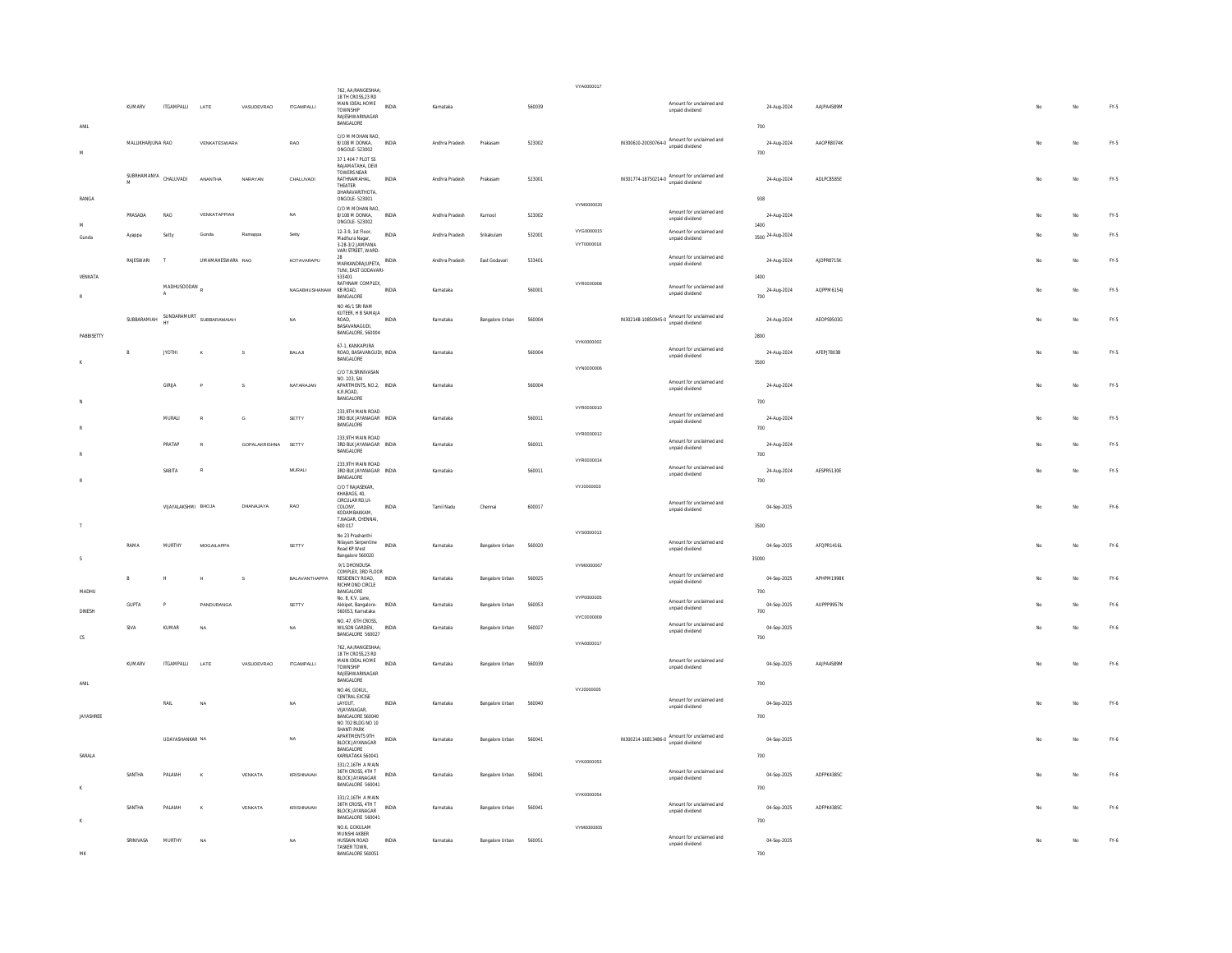|                             |                          |                                  |                 |                     |                                  | $M/SP$<br>SUBBARAMAIAH &                                            |              |             |                 |        | VYP0000016 |                                                                                  |                          |                    |            |               |         |             |                                 |
|-----------------------------|--------------------------|----------------------------------|-----------------|---------------------|----------------------------------|---------------------------------------------------------------------|--------------|-------------|-----------------|--------|------------|----------------------------------------------------------------------------------|--------------------------|--------------------|------------|---------------|---------|-------------|---------------------------------|
|                             |                          | NAGARATHNAM<br>MA                |                 |                     | SUBBARAMAIAH                     | SONS NUT<br>MERCHANTS OLD                                           | <b>INDIA</b> | Karnataka   |                 | 560053 |            |                                                                                  | Amount for unclaimed and | 04-Sep-2025        | AAUPN4544N |               |         | No          | FY-6                            |
|                             |                          |                                  |                 |                     |                                  | THARAGUPET                                                          |              |             |                 |        |            | unpaid dividend                                                                  |                          |                    |            |               |         |             |                                 |
|                             |                          |                                  |                 |                     |                                  | BANGALORE<br>NO.176, TANKASAL                                       |              |             |                 |        | VYT0000005 |                                                                                  |                          | 5600               |            |               |         |             |                                 |
|                             | $\Lambda$                | BALAI                            |                 |                     | ASWATHNARAYANA TOWER NO. 3, A.S. | <b>BANGALORE</b>                                                    | <b>INDIA</b> | Karnataka   |                 | 560053 |            | unpaid dividend                                                                  | Amount for unclaimed and | 04-Sep-2025<br>700 | ARPPR0320C |               |         | No          | $FY-6$                          |
|                             |                          |                                  |                 |                     |                                  | NO.176, TANKASAL                                                    |              |             |                 |        | VYT0000006 |                                                                                  |                          |                    |            |               |         |             |                                 |
|                             | $\mathbf{A}$             | MANJULA                          | $\mathbf{I}$    |                     | ASWATHNARAYANA CHAISTREET        | TOWER D.NO.3, A.S.                                                  | <b>INDIA</b> | Karnataka   |                 | 560053 |            |                                                                                  | Amount for unclaimed and | 04-Sep-2025        | ADCPM7649A |               |         | No          | FY.6                            |
|                             |                          |                                  |                 |                     |                                  | (BHD.JAYANT CYCLE<br>STORES) BANGALORE                              |              |             |                 |        |            | unpaid dividend                                                                  |                          | 1400               |            |               |         |             |                                 |
|                             |                          |                                  |                 |                     |                                  | 1693, EAST                                                          |              |             |                 |        | VYM0000004 |                                                                                  |                          |                    |            |               |         |             |                                 |
|                             | $\mathbb{G}$             | RAMESH                           | $\mathbf{M}$    | s                   | GANGADHAR                        | END A MAIN ROAD,<br>9TH RLOCK                                       | <b>INDIA</b> | Karnataka   |                 | 560069 |            |                                                                                  | Amount for unclaimed and | 04-Sep-2025        | AASPRR189D |               |         | No          | FY.6                            |
| <b>AA</b>                   |                          |                                  |                 |                     |                                  | JAYANAGAR,<br>BANGALORE 560069                                      |              |             |                 |        |            | unpaid dividend                                                                  |                          |                    |            |               |         |             |                                 |
|                             |                          |                                  |                 |                     |                                  | 2606 RTH MAIN                                                       |              |             |                 |        | VYA0000010 |                                                                                  |                          | 700                |            |               |         |             |                                 |
|                             |                          | SREERAMULU NA                    |                 |                     | NA                               | BANSHANKARI II<br>STAGE. BANGALORE                                  | INDIA        | Karnataka   | Bangalore Urban | 560070 |            | unpaid dividend                                                                  | Amount for unclaimed and | 04-Sep-2025        |            |               |         | No          | FY.6                            |
|                             |                          |                                  |                 |                     |                                  | 560070                                                              |              |             |                 |        | VYK0000044 |                                                                                  |                          | 700                |            |               |         |             |                                 |
|                             |                          |                                  |                 |                     |                                  | No AMR 20 2nd Cross                                                 |              |             |                 |        |            |                                                                                  |                          |                    |            |               |         |             |                                 |
|                             | VARAMAHALAKS DEVI<br>HMI |                                  | <b>MANIKYAM</b> |                     | <b>NA</b>                        | Saraswathipuram,<br>Near S G International<br>NDIA                  |              | Karnataka   | Bangalore Urban | 560096 |            | IN300394-80302470-0 Amount for unclaimed and                                     |                          | 04-Sep-2025        | AKWPV3957R |               | No      | No          | FY.6                            |
|                             |                          |                                  |                 |                     |                                  | Public School, Nandini<br>Layout Bangalore-<br>560096               |              |             |                 |        |            | unpaid dividend                                                                  |                          |                    |            |               |         |             |                                 |
| $\mathbf x$                 |                          |                                  |                 |                     |                                  |                                                                     |              |             |                 |        |            |                                                                                  |                          | 2100               |            |               |         |             |                                 |
|                             |                          | DWARAKANATH                      |                 |                     |                                  | NO 55, 1ST MAIN.<br>VYSYA BANK COLONY,                              |              |             |                 |        | VYA0000008 |                                                                                  |                          |                    |            |               |         |             |                                 |
|                             |                          | SETTY                            |                 | SAMPAIAH            | SETTY                            | BANNERGHATTA<br>ROAD, BANGALORE-                                    | <b>INDIA</b> | Karnataka   | Bangalore Urban | 560076 |            | $IN300610-10051632-0 \text{ Amount for unclaimed and} \\ \text{unpaid dividend}$ |                          | 04-Sep-2025        | AEFPS2501F |               |         | No          | FY-6                            |
|                             |                          |                                  |                 |                     |                                  | 560076                                                              |              |             |                 |        | VYE0000003 |                                                                                  |                          | 700                |            |               |         |             |                                 |
|                             |                          |                                  |                 |                     |                                  | 77/C VYSYA BANK<br>COLONY 100 FEET                                  |              |             |                 |        |            |                                                                                  | Amount for unclaimed and |                    |            |               |         |             |                                 |
|                             |                          | VANAMALA                         | NA              |                     | NA                               | <b>RING ROAD BTM II</b><br>STAGE BANGALORE                          | INDIA        | Karnataka   | Bangalore Urban | 560076 |            | unpaid dividend                                                                  |                          | 04-Sep-2025        |            |               |         | No          | FY-6                            |
|                             |                          |                                  |                 |                     |                                  | 560076<br>W/O P                                                     |              |             |                 |        | VYP0000009 |                                                                                  |                          | 700                |            |               |         |             |                                 |
|                             |                          |                                  |                 |                     |                                  | GOVINDARAJULU<br>7, VBL                                             |              |             |                 |        |            |                                                                                  | Amount for unclaimed and |                    |            |               |         |             |                                 |
|                             |                          | PUSHPA                           |                 |                     | GOVINDRAJULU                     | COLONY, BANNERGHA INDIA<br>TTA RD, BTM LAYOUT                       |              | Karnataka   | Bellary         | 560076 |            | unpaid dividend                                                                  |                          | 04-Sep-2025        | APDPP3537R |               |         | No          | FY-6                            |
|                             |                          |                                  |                 |                     |                                  | BANGALORE                                                           |              |             |                 |        |            |                                                                                  |                          | 700                |            |               |         |             |                                 |
|                             |                          |                                  |                 |                     |                                  | NO.76, 100 FFFT RING<br>ROAD, VYSYA BANK                            |              |             |                 |        | VYV0000004 |                                                                                  |                          |                    |            |               |         |             |                                 |
|                             | KUMAR                    | $\mathbf{V}$                     | LATE            | $\mathbf{v}$        | RAMACHANDRAN                     | COLONY RTM<br>LAYOUT 2ND STAGE,                                     | <b>INDIA</b> | Karnataka   | Bangalore Urban | 560076 |            | IN300239-11895199-0 Amount for unclaimed and                                     |                          | 04-Sep-2025        | AFKPK41561 |               |         | No          | FY-6                            |
| NANDA                       |                          |                                  |                 |                     |                                  | BANGALORE-560076                                                    |              |             |                 |        |            |                                                                                  |                          | $700\,$            |            |               |         |             |                                 |
|                             |                          |                                  |                 |                     |                                  | FLOOR NO 9 901/F<br>VEENA SERENITY,                                 |              |             |                 |        | VYV0000074 |                                                                                  |                          |                    |            |               |         |             |                                 |
|                             |                          | TAMBE                            | SHANKAF         | BALU                | TAMBE                            | DOLLY FRIENDS CHS<br>SHELL COLONY OPP N, INDIA                      |              | Maharashtra | Mumbai City     | 400071 |            | IN300394-80309627-0 Amount for unclaimed and<br>unpaid dividend                  |                          | 04-Sep-2025        | ACSPT7150N |               |         | No          | FY.6                            |
|                             |                          |                                  |                 |                     |                                  | SAHKAR NAGAR ROAD<br>NO 3 CHEMBUR EAST,                             |              |             |                 |        |            |                                                                                  |                          |                    |            |               |         |             |                                 |
| VIJA)                       |                          |                                  |                 |                     |                                  | MUMBAI-400071                                                       |              |             |                 |        |            |                                                                                  |                          | 56                 |            |               |         |             |                                 |
|                             |                          | SATYANARAYAN                     |                 |                     | NA                               | NO 9 ARYA NAGAR I P<br>NAGAR BANGALORE INDIA                        |              | Karnataka   | Bangalore Urban | 560078 | VYP0000001 |                                                                                  | Amount for unclaimed and | 04-Sep-2025        |            |               |         | No          | FY.6                            |
|                             |                          | $\mathbf{A}$                     |                 |                     |                                  | 560078                                                              |              |             |                 |        |            | unpaid dividend                                                                  |                          | $105\,$            |            |               |         |             |                                 |
|                             |                          | MANJULA                          | $\mathbf{M}$    | ARAVINDRA           | RAJU                             | 729, 2ND CROSS A<br>BLOCK SAHAKARA INDIA                            |              | Karnataka   | Bangalore Urban | 560092 | VYM0000008 |                                                                                  | Amount for unclaimed and | 04-Sep-2025        |            |               |         | No          | FY.6                            |
|                             |                          |                                  |                 |                     |                                  | NAGAR BANGALORE                                                     |              |             |                 |        |            | unpaid dividend                                                                  |                          | 3500               |            |               |         |             |                                 |
|                             | RAVINDRA                 | RAJU                             | M               | ASUBBA              | RAJU                             | 729, 2ND CROSS A<br>BLOCK, SAHAKARA INDIA                           |              | Karnataka   |                 | 560092 | VYM0000029 |                                                                                  | Amount for unclaimed and | 04-Sep-2025        |            |               |         | No          | FY-6                            |
| MA                          |                          |                                  |                 |                     |                                  | NAGAR BANGALORE                                                     |              |             |                 |        |            | unpaid dividend                                                                  |                          | 3500               |            |               |         |             |                                 |
|                             |                          |                                  |                 |                     |                                  | C/O. DR. M. MAHESH                                                  |              |             |                 |        | VYK0000008 |                                                                                  |                          |                    |            |               |         |             |                                 |
|                             |                          | LAKSHMIDEVAM <sub>KR</sub><br>MA |                 | LAKSHMIKANTHA SETTY |                                  | NO.171/A. 18TH MAIN<br>ROAD, ROAD OPP.<br>HSR CLUB, SECTOR 3, INDIA |              | Karnataka   | Bangalore Urban | 560102 |            |                                                                                  | Amount for unclaimed and | 04-Sep-2025        | CGTPK3675G |               |         | No          | FY.6                            |
|                             |                          |                                  |                 |                     |                                  | HSR LAYOUT,                                                         |              |             |                 |        |            | unpaid dividend                                                                  |                          |                    |            |               |         |             |                                 |
| $\mathbf{K}$                |                          |                                  |                 |                     |                                  | BANGALORE 560102                                                    |              |             |                 |        | VYY0000002 |                                                                                  |                          | 700                |            |               |         |             |                                 |
|                             |                          |                                  |                 |                     |                                  | NO 647 C, MAIN<br>SHANTHINIKETHAN                                   |              |             |                 |        |            |                                                                                  |                          |                    |            |               |         |             |                                 |
|                             |                          | NAGARAJA                         |                 |                     | SUBRAMANYAM                      | ING VYSVA, BANK<br>COLONY AREKERE.                                  | INDIA        | Karnataka   | Bangalore Urban | 560076 |            | IN300394-20017596-0 Amount for unclaimed and<br>unpaid dividend                  |                          | 04-Sep-2025        | AAGPN7960E |               |         | No          | $FN-6$                          |
|                             |                          |                                  |                 |                     |                                  | <b>BANGALORE SOUTH-</b><br>560076                                   |              |             |                 |        | VYB0000014 |                                                                                  |                          | 700                |            |               |         |             |                                 |
|                             |                          | B                                | <b>Badr</b>     |                     | Narayana                         | No.4, Main<br>Road, Gandhi Bazaar,                                  | <b>INDIA</b> | Karnataka   | Raichur         | 584101 |            | unpaid dividend                                                                  | Amount for unclaimed and | 04-Sep-2025        |            |               |         | No          | FY.6                            |
| Ramesh                      |                          |                                  |                 |                     |                                  | C/3 RAMASWAMY                                                       |              |             |                 |        | VYK0000018 |                                                                                  |                          | 700                |            |               |         |             |                                 |
|                             | NIRMALA                  | PRASAD                           | $\mathfrak{c}$  | <b>RV</b>           | PRASAD                           | APATS. 10, WARREN<br>ROAD, MYLAPORE,                                | <b>INDIA</b> | Tamil Nadu  | Chennai         | 600004 |            | unpaid dividend                                                                  | Amount for unclaimed and | 04-Sep-2025        |            |               |         | No          | FY-6                            |
|                             |                          |                                  |                 |                     |                                  | CHENNAL                                                             |              |             |                 |        |            |                                                                                  |                          | 3500               |            |               |         |             |                                 |
|                             |                          |                                  |                 |                     | $\mathbf{N}$                     | CHIKOTI GARDEN,<br>BEGUMPET,                                        | INDIA        | Telangana   | Hyderabad       | 500016 | VYP0000024 |                                                                                  | Amount for unclaimed and | 04-Sep-2025        |            |               |         | $_{\rm No}$ | $FN-6$                          |
| PENNARPATERSONSECURITIESLTD |                          |                                  |                 |                     |                                  | HYDERABAD-500016                                                    |              |             |                 |        |            | unpaid dividend                                                                  |                          | 35000              |            |               |         |             |                                 |
|                             |                          |                                  |                 |                     |                                  | 128 SRILA HEIGHTS.<br>EAST MARREDPALLY,                             |              |             |                 |        | VYS0000001 |                                                                                  |                          |                    |            |               |         |             |                                 |
|                             |                          | SUBASRI                          | SRINIVASA       |                     | SHARMA                           | NEHRUNAGAR<br>SECUNDERABAD,                                         | <b>INDIA</b> | Telangana   | Hyderabad       | 500026 |            | IN303077-10651440-0 Amount for unclaimed and<br>unpaid dividend                  |                          | 04-Sep-2025        | AGOPS2099K |               |         | No          | FY.6                            |
| SRIDHAR                     |                          |                                  |                 |                     |                                  | HYDERABAD-500026                                                    |              |             |                 |        |            |                                                                                  |                          | 2100               |            |               |         |             |                                 |
|                             |                          |                                  |                 |                     |                                  | 1-56/AT/303 FLAT NO<br>303, AKSHYA TOWERS                           |              |             |                 |        | VYS0000011 |                                                                                  |                          |                    |            |               |         |             |                                 |
|                             |                          | $\mathsf A$                      | SATYANARAYANA   |                     | VEMURI                           | MADINAGUDA.<br>BEHIND HERITAGE INDIA                                |              | Telangana   | Hyderabad       | 500049 |            | IN300394-20044175-0 Amount for unclaimed and                                     |                          | 04-Sep-2025        | AGLPA3671L | ATTALURISAMBA | .<br>No | No.         | $\mathsf{FY}\text{-}\mathsf{6}$ |
|                             |                          |                                  |                 |                     |                                  | <b>FRESH</b><br>SERILINGAMPALLY,                                    |              |             |                 |        |            |                                                                                  |                          |                    |            | SIVARAO       |         |             |                                 |
| SRIDEVI                     |                          |                                  |                 |                     |                                  | HYDERABAD-500049                                                    |              |             |                 |        |            |                                                                                  |                          | 700                |            |               |         |             |                                 |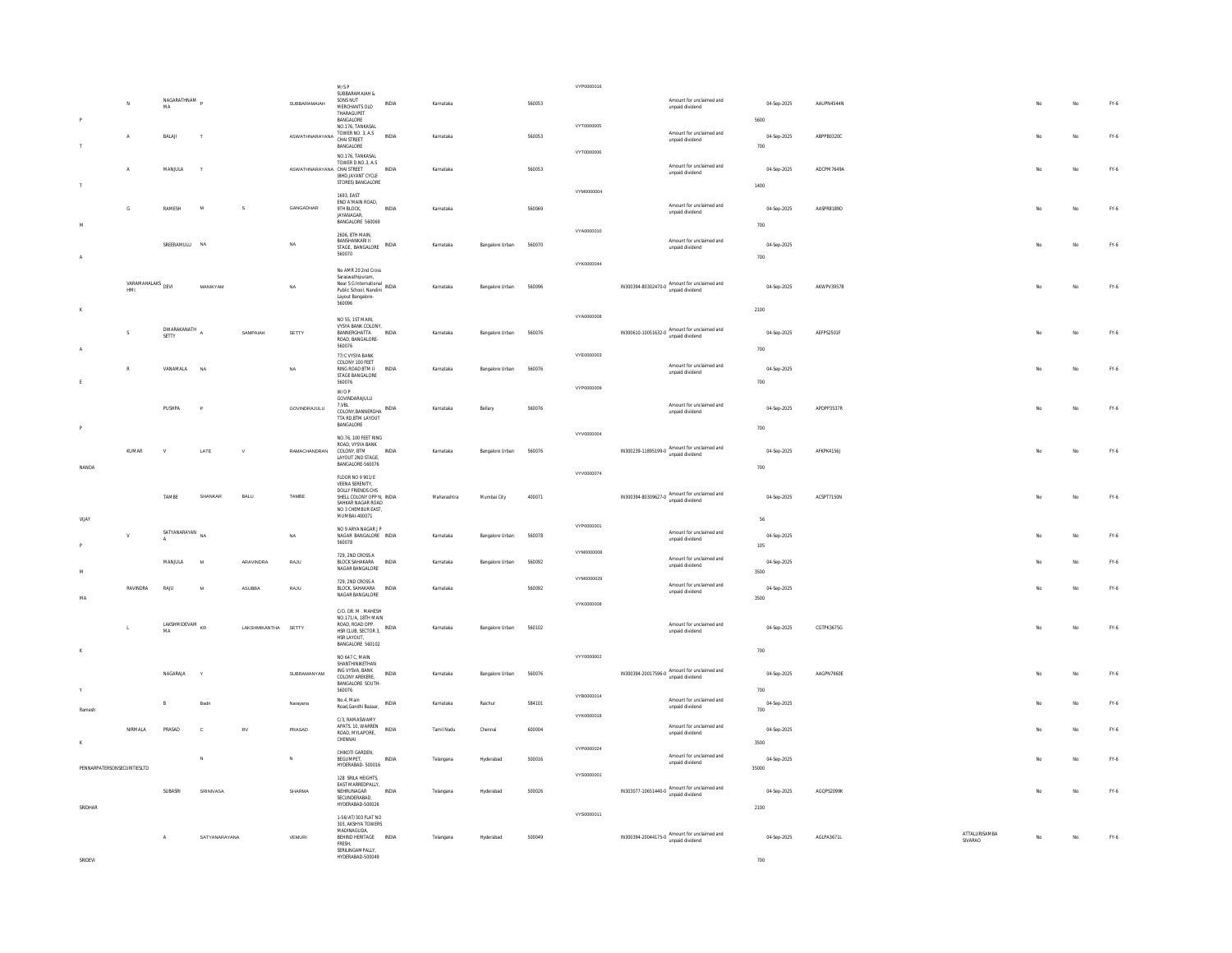|                   |                   |                           |                                                              |             |                              | C/O T                                                                                                                                          |              |                |                 |        | VYT0000007               |                                                                       |                                             |                             |                   |  |     |             |        |
|-------------------|-------------------|---------------------------|--------------------------------------------------------------|-------------|------------------------------|------------------------------------------------------------------------------------------------------------------------------------------------|--------------|----------------|-----------------|--------|--------------------------|-----------------------------------------------------------------------|---------------------------------------------|-----------------------------|-------------------|--|-----|-------------|--------|
|                   | $\mathsf B$       | DHANANJAYARA T<br>$\circ$ |                                                              |             | $\,$ B                       | RAJASEKAR, AA: KHABA<br>GSAA, 40.CIRCULAR<br>RD, UI-COLONY,<br>KODAMBAKKAM.<br>T.NAGAR, CHENNAI-<br>600017                                     | INDIA        | Tamil Nadu     | Chenna          | 600017 |                          |                                                                       | Amount for unclaimed and<br>unpaid dividend | 04-Sep-2025                 |                   |  | No  | No          | FY-6   |
| SURE              |                   | SATYANARAYAN              | RAMA                                                         | DANDU       | SURE                         | STATE BANK OF INDIA,<br>MIRYALA GUDA,<br>508207                                                                                                | INDIA        | Telangana      | Nalgonda        | 508207 | VYS0000065               |                                                                       | Amount for unclaimed and<br>unpaid dividend | 3500<br>04-Sep-2025<br>1400 | ADPPS0573E        |  |     | No.         | FY.6   |
|                   |                   |                           | KF                                                           | VENKATA     | SUBBAIAH                     | 4-4-91/H HARI NIVAS<br>COLONY, HINDUPUR<br>SREEKANTAPURAM,<br>ANANTHAPUR.<br>ANDHRA PRADESH-<br>515201                                         | <b>INDIA</b> | Andhra Pradesh | Anantapur       | 515201 | VYK0000035               | IN300214-22461372-0 Amount for unclaimed and<br>unpaid dividend       |                                             | 04-Sep-2025                 | ABWPK6024F        |  |     | No.         | FY.6   |
| <b>DWARAKNATH</b> |                   |                           |                                                              |             |                              | W/O. C.NAGA RAJU,                                                                                                                              |              |                |                 |        | VYC0000006               |                                                                       |                                             | 700                         |                   |  |     |             |        |
| $\mathsf{C}$      |                   | <b>NAGAVENI</b>           | $\mathfrak{c}$                                               | <b>NAGA</b> | RA.ILL                       | D.NO.11-562,<br><b>RRAHMIN STREET</b><br>DHARMAVARAM.<br>515671                                                                                | INDIA        | Andhra Pradesh | Anantapu        | 515671 |                          |                                                                       | Amount for unclaimed and<br>unpaid dividend | 04-Sep-2025<br>700          | ABFPC5527J        |  | No. | No          | $FN-6$ |
|                   |                   | SANKARAIAH                | $\mathbf c$                                                  |             | NARAYANAPPA                  | S/O C NARAYANAPPA,<br>16/546, PR T STREET, INDIA<br>DHARMAVARAM-                                                                               |              | Andhra Pradesh | Anantapur       | 515671 | VYC0000014               |                                                                       | Amount for unclaimed and<br>unpaid dividend | 04-Sep-2025                 | <b>DNSPS8944B</b> |  | No  | No          | FY.6   |
| CHINTA            |                   |                           |                                                              |             |                              | 515671<br>S/O G C NARAYANA<br>SWAMY 16/116, P.R.T.                                                                                             |              |                |                 |        | VYG0000014               |                                                                       | Amount for unclaimed and                    | 700                         |                   |  |     |             |        |
| <b>GUDDITI</b>    |                   | ESWARAIAH                 | GC                                                           |             | NarayanaSwamy                | STREET<br>DHARMAVARAM<br>515671<br>S/O C MALLAPPA,                                                                                             | <b>INDIA</b> | Andhra Pradesh | Anantapur       | 515671 | VYK0000049               |                                                                       | unpaid dividend                             | 04-Sep-2025<br>2800         | ACAPG1250A        |  |     | No          | FY.6   |
| KONGATHI          |                   | KRISHNAMURTH              |                                                              |             | MALLAPPA                     | 16/469, PR T STREET, INDIA<br>DHARMAVARAM.<br>515671                                                                                           |              | Andhra Pradesh | Anantapur       | 515671 |                          |                                                                       | Amount for unclaimed and<br>unpaid dividend | 04-Sep-2025<br>700          |                   |  |     | No          | FY.6   |
| M                 | NAGARAJU          | <b>GUPTA</b>              | $\overline{M}$                                               |             | RANGANATHAN                  | 13-2-18, R C NAGAR,<br>ANANTAPUR POST-<br>515001                                                                                               | INDIA        | Andhra Pradesh | Anantapur       | 515001 | VYM0000016               | IN300610-10373732-0 Amount for unclaimed and<br>unpaid dividend       |                                             | 04-Sep-2025<br>700          | AEXPN4212L        |  |     | No          | FY.6   |
|                   |                   | RANGANATH MAMILLA         |                                                              |             | RAMANJINELYULU DHARAMAVARAM, | H NO 9-332-A.<br>GANDHI NAGAR,<br>ANANTHAPURAM                                                                                                 | <b>INDIA</b> | Andhra Pradesh | Anantapur       | 515671 | VYM0000026               | IN300394-20020566-0 Amount for unclaimed and<br>unpaid dividend       |                                             | 04-Sep-2025                 | EAUPR0472P        |  |     | No          | FY-6   |
| MAMILLA           |                   |                           | ${\small \textbf{ANINAYULUGAR} \atop \textbf{NARASIMHAIAH}}$ |             | GARU                         | 515671<br>15/80. PEDDABESTHA<br>STREET, CUDDAPAH- INDIA<br>516001                                                                              |              | Andhra Pradesh | Kadapa          | 516001 | VYB0000004               |                                                                       | Amount for unclaimed and<br>unpaid dividend | 700<br>04-Sep-2025<br>700   |                   |  |     | No          | FY.6   |
|                   | N                 | CHAKRAVARTHY KODANDA      |                                                              | RAMAJAH     | SETTY                        | 24/47 TRUNK ROAD<br>OPP. COLLECTORS<br>OFFICE CUDDAPAH<br>516001                                                                               | <b>INDIA</b> | Andhra Pradesh | Kadana          | 516001 | VYG0000005               |                                                                       | Amount for unclaimed and<br>unpaid dividend | 04-Sep-2025<br>1400         |                   |  |     | No          | FY-6   |
| M                 | MALLIKHARJUNA RAO |                           | VENKATESWARA                                                 |             | RAO                          | C/O M MOHAN RAO,<br>8/108 M DONKA,<br>ONGOLE-523002                                                                                            | INDIA        | Andhra Pradesh | Prakasan        | 523002 |                          | IN300610-20030764-0 Amount for unclaimed and                          |                                             | 04-Sep-2025<br>700          | AAOPR8074K        |  |     | No          | $FN-6$ |
| KOTA              |                   | BALANJINAYULU KOTA        |                                                              |             | RANGAIAH                     | 17/162 MUNDY<br>BAZAAR, CUDDAPAH INDIA<br>516001                                                                                               |              | Andhra Pradesh | Kadapa          | 516001 | VYK0000050               |                                                                       | Amount for unclaimed and<br>unpaid dividend | 04-Sep-2025<br>700          | AHLPK0839R        |  |     | No          | FY-6   |
| KOTA              |                   | RANGAIAH                  | <b>NA</b>                                                    |             | NA                           | 17/162, MUNDY<br>BAZAAR CUDDAPAH INDIA<br>516001                                                                                               |              | Andhra Pradesh | Kadapa          | 516001 | VYK0000051               |                                                                       | Amount for unclaimed and<br>unpaid dividend | 04-Sep-2025<br>700          |                   |  | No. | No          | FY-6   |
| <b>MADHURI</b>    |                   | MAMIDI                    | SATISH                                                       | MAMIDI      | NA                           | D NO 28 33,<br>SAMAVARI STREET,<br>CIRCLEPET,<br>MACHILIPATNAM.<br>521001                                                                      | INDIA        | Andhra Pradesh | Krishna         | 521001 |                          | IN303382-10046258-0 Amount for unclaimed and                          | unpaid dividend                             | 04-Sep-2025<br>700          | ARVPM1942R        |  | No. | No          | FY-6   |
|                   |                   | CHALUVADI                 | ANANTHA                                                      | NARAYANA    | CHALUVADI                    | VIII A NO 24 ADITYA<br>EDEN WOODS,<br>RAMACHANDRAPURA INDIA<br>M. TELLAPUR. MEDAK.<br>Telangana- 502032                                        |              | Telangana      | Medak           | 502032 |                          | IN300610-10283162-0 Amount for unclaimed and                          | unpaid dividend                             | 04-Sep-2025                 | ACBPS8748J        |  |     | No          | FY-6   |
| SUDHAKAR          | SLIBRHAMANYA      | CHALUVADI                 | <b>ANANTH</b>                                                | NARAYAN     |                              | 37 1 404 7 PLOT S5<br>RAJAMATAHA, DEVI<br>TOWERS NEAR                                                                                          | <b>INDIA</b> |                | Prakasar        | 523001 |                          | IN301774-18750214-0 Amount for unclaimed and                          |                                             | 462                         | ADLPC8585E        |  |     | No          | FY.6   |
| RANGA             | M                 |                           |                                                              |             | CHALUVADI                    | RATHNAMAHAL,<br>THEATER<br>DHARAVARITHOTA<br>ONGOLE - 523001                                                                                   |              | Andhra Pradesh |                 |        | VYM0000020               |                                                                       |                                             | 04-Sep-2025<br>938          |                   |  |     |             |        |
| M                 | PRASADA           | RAO                       | VENKATAPPIAH                                                 |             | NA                           | C/O M MOHAN RAO,<br>8/108 M DONKA,<br>ONGOLE - 523002                                                                                          | INDIA        | Andhra Pradesh | Kurnool         | 523002 | VYK0000032               |                                                                       | Amount for unclaimed and<br>unpaid dividend | 04-Sep-2025<br>1400         |                   |  |     | No          | FY.6   |
| SUBBARAJU         |                   |                           | RAMARAJU                                                     |             | KANUMURI                     | 55-14-65, APSEB<br>COLONY ALLURE<br>SETHARAMARAJ,<br>VISAKHAPATNAM,P & INDIA<br>T COLONY (VM), SEET,<br><b>VISAKHAPATNAM</b><br>(URBAN)-530013 |              | Andhra Pradesh | Vishakhapatnam  | 530013 |                          | $IN300394 - 80230902 - 0$ Amount for unclaimed and<br>unpaid dividend |                                             | 04-Sep-2025<br>7000         | AGZPK6148E        |  |     | No          | $FN-6$ |
| Gunda             | Ayappa            | Setty                     | Gunda                                                        | Ramappa     | Setty                        | 12-3-9. 1st Floor.<br>Madhura Nagar,                                                                                                           | INDIA        | Andhra Pradesh | Srikakulam      | 532001 | VYG0000015<br>VYB0000031 |                                                                       | Amount for unclaimed and<br>unpaid dividend | 3500 04-Sep-2025            |                   |  |     | No          | FY.6   |
| <b>BODA</b>       | SUBBA             | RAO                       |                                                              |             | N                            | SRI VENKATESWARA<br>ENGG., ENTERPRISE, 8-<br>24-6.MAIN RD.<br>OP.NAGAVARAPUR<br>CHOULTARY.<br>RAJAHMUNDRY-<br>533101                           | INDIA        | Andhra Pradesh | East Godavar    | 533101 |                          |                                                                       | Amount for unclaimed and<br>unpaid dividend | 04-Sep-2025<br>3500         |                   |  |     | No          | FY.6   |
|                   |                   | MADHUSOODAN               |                                                              |             | NAGABHUSHANAM KB ROAD.       | RATHNAM COMPLEX,                                                                                                                               | <b>INDIA</b> | Karnataka      | Bangalore Urban | 560001 | VYR0000008               |                                                                       | Amount for unclaimed and                    | 04-Sep-2025                 | AQPPM6154J        |  |     | No          | FY-6   |
|                   |                   |                           |                                                              |             |                              | BANGALORE<br>2945.7TH CROSS.                                                                                                                   |              |                |                 |        |                          |                                                                       | unpaid dividend                             | 700                         |                   |  |     |             |        |
|                   | GAYATHRI          | PRASAD                    | K                                                            | V           | PRASAD                       | GANDHINAGAR,<br>MANDYA-571401                                                                                                                  | <b>INDIA</b> | Karnataka      | Mandya          | 571401 |                          | IN300610-10234357-0 Amount for unclaimed and<br>unpaid dividend       |                                             | 04-Sep-2025<br>2800         | AFRPP7454B        |  |     | $_{\rm No}$ | FY.6   |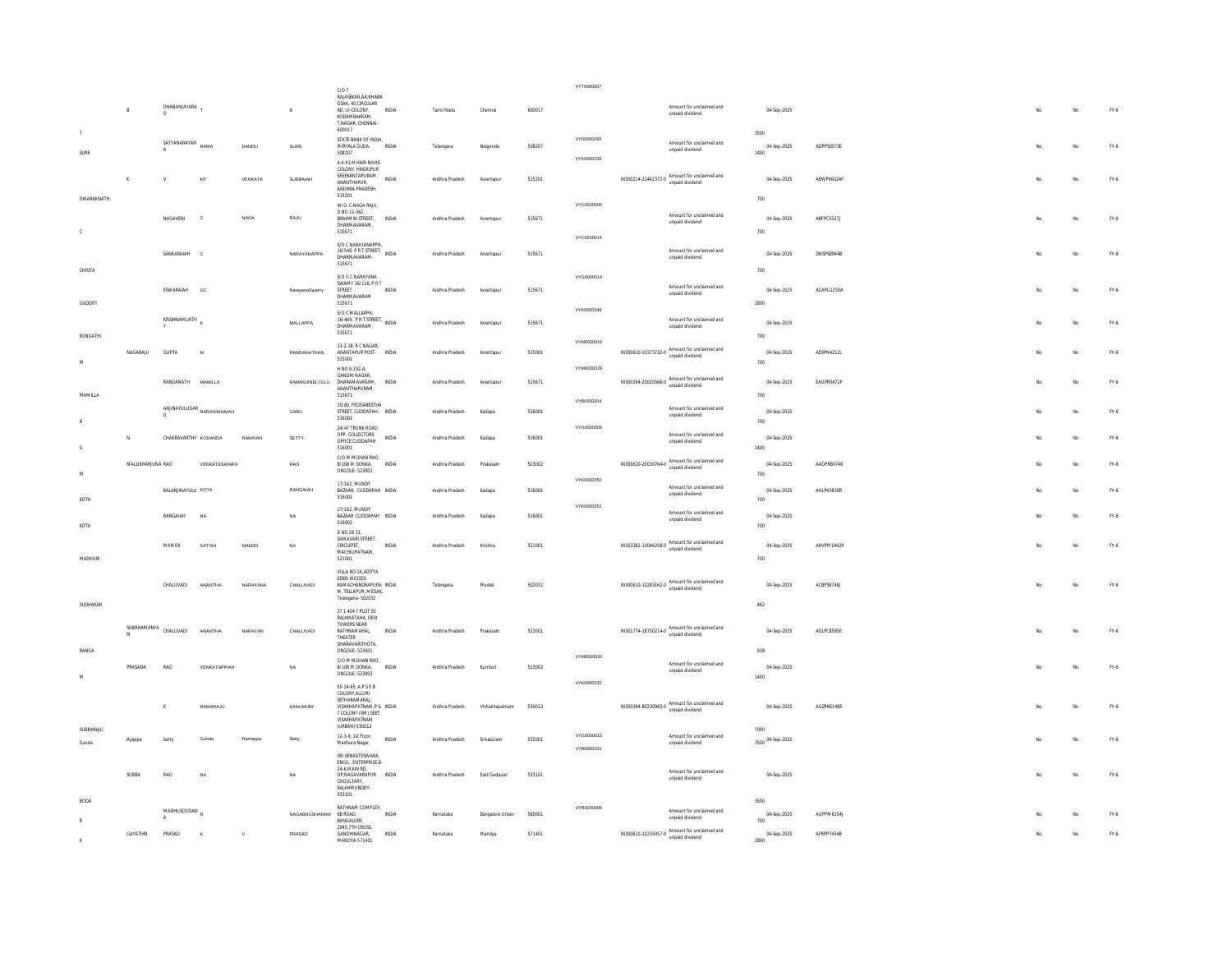| PABBISETTY           | SUBBARAMIAH | SUNDARAMURT   | SUBBARAMAIAH   |                        | <b>NA</b>    | NO 46/1 SRI RAM<br>KUTEER. H B SAMAJA<br>ROAD.<br>BASAVANAGUDI,<br>BANGALORE, 560004                                    | <b>INDIA</b> | Karnataka | Bangalore Urban | 560004 |            | IN302148-10850945-0 Amount for unclaimed and | unpaid dividend                             | 04-Sep-2025<br>2800        | AEOPS9503G |            | No  | No        | $FY-6$ |
|----------------------|-------------|---------------|----------------|------------------------|--------------|-------------------------------------------------------------------------------------------------------------------------|--------------|-----------|-----------------|--------|------------|----------------------------------------------|---------------------------------------------|----------------------------|------------|------------|-----|-----------|--------|
| BV                   | KRISHNA     | MURTHY        | <b>RS</b>      | VENKATRAMAIAH SETTY    |              | NO 444, SURYA<br>MIDDLE SCHOOL<br>ROAD,<br>VISHWARAPURAM,<br>BANGALORE-560004                                           | INDIA        | Karnataka | Bangalore Urban | 560004 |            | IN300610-10246356-0 Amount for unclaimed and | unpaid dividend                             | 04-Sep-2025<br>2800        | ABFPK0548K | BKPRAVEENA | No. | No        | FY-6   |
|                      |             | SRINIVASA     | $\overline{R}$ | VENKATACHALAPATI-SETTY |              | FLAT NO F-2, NO 96.<br>POOJA APARTMENTS.<br>1ST FLOOR, 2ND A<br>CROSS, 3RD MAIN,<br>SRINIVASANAGAR,<br>BANGALORE-560050 | <b>INDIA</b> | Karnataka | Bangalore Urban | 560050 | VYB0000067 | IN300610-10433079-0 Amount for unclaimed and | unpaid dividend                             | 04-Sep-2025                | ABPPV7540L |            | No. | No        | FY-6   |
| BV<br>K              | R           | <b>JYOTHI</b> | <b>K</b>       | s                      | BALAJI       | 67-1. KANKAPURA<br>ROAD, BASAVANGUDI, INDIA<br>BANGALORE                                                                |              | Karnataka | Bangalore Urban | 560004 | VYK0000002 |                                              | Amount for unclaimed and<br>unpaid dividend | 700<br>04-Sep-2025<br>3500 | AFEPJ7803B |            | No. | <b>No</b> | FY-6   |
|                      |             | GIRLIA        | $\overline{D}$ | s                      | NATARAJAN    | C/O T.N.SRINIVASAN<br>NO. 103. SAI<br>APARTMENTS, NO.2. INDIA<br>K.R.ROAD,<br><b>BANGALORE</b>                          |              | Karnataka | Bangalore Urban | 560004 | VYN0000006 |                                              | Amount for unclaimed and<br>unpaid dividend | 04-Sep-2025                |            |            | No. | No        | FY-6   |
| N                    |             | RAMBABU       |                | RAMAGOPAL              | GUPTA        | H NO 53 6TH MAIN<br>ROAD, TATA SILK<br>FARM.<br>BASAVANAGUDI,                                                           | INDIA        | Karnataka | Bangalore Urban | 560004 | VYP0000012 | IN302092-10203713-0 Amount for unclaimed and | unpaid dividend                             | 700<br>04-Sep-2025         | ACBPR1047B |            | No. | <b>No</b> | FY-6   |
| PAMADI<br>PABBISETTY | SUBBARAMIAH | SUNDARAMURT   | SUBBARAMAIAH   |                        | NA           | BANGALORE-560004<br>NO 46/1 SRI RAM<br>KUTEER, H B SAMAJA<br>ROAD,<br>BASAVANAGUDI,<br>BANGALORE, 560004                | INDIA        | Karnataka | Bangalore Urban | 560004 | VYP0000070 | IN302148-10850945-0 Amount for unclaimed and | unpaid dividend                             | 700<br>04-Sep-2025<br>3500 | AEOPS9503G |            |     |           | FY-6   |
|                      |             | $\mathbb{R}$  | $\mathbb{R}$   | NANDA                  | <b>KUMAR</b> | W/O.NAND KUMAR R<br>NO-13 UPSTAIRS 4TH<br>SHOP LINE, TATA SILK INDIA<br>FARM.<br>BASAVANAGUDI, BAN<br>GALORE 560004     |              | Karnataka | Bangalore Urban | 560004 | VYR0000006 |                                              | Amount for unclaimed and<br>unpaid dividend | 04-Sep-2025                | AMKPR3702N |            |     | No        | FY-6   |
| INDRANI<br>R         |             | PRATAP        | -R.            | GOPALAKRISHNA SETTY    |              | 233.9TH MAIN ROAD<br>3RD BLK JAYANAGAR INDIA<br>BANGALORE                                                               |              | Karnataka | Bangalore Urban | 560011 | VYR0000012 |                                              | Amount for unclaimed and<br>unpaid dividend | 1400<br>04-Sep-2025<br>700 |            |            | No. | <b>No</b> | FY-6   |
| MANJUNATHA           | S           | $\mathbb{R}$  | R              | s                      | AVADHANI     | 27 15TH BLOCK S B M<br>COLONY,<br>SRIRAMPURA 2ND INDIA<br>STAGE.<br>KUVEMPUNAGAR<br>MYSORE                              |              | Karnataka | Mysore          | 570023 | VYS0000069 | IN303077-10589851-0 Amount for unclaimed and | unpaid dividend                             | 04-Sep-2025<br>700         | ACXPM9701F |            | No. | <b>No</b> | FY-6   |
| R                    |             | MURALI        |                | G                      | SETTY        | 233.9TH MAIN ROAD<br>3RD BLK JAYANAGAR INDIA<br>BANGALORE                                                               |              | Karnataka |                 | 560011 | VYR0000010 |                                              | Amount for unclaimed and<br>unpaid dividend | 04-Sep-2025<br>700         |            |            |     | No        | FY-6   |